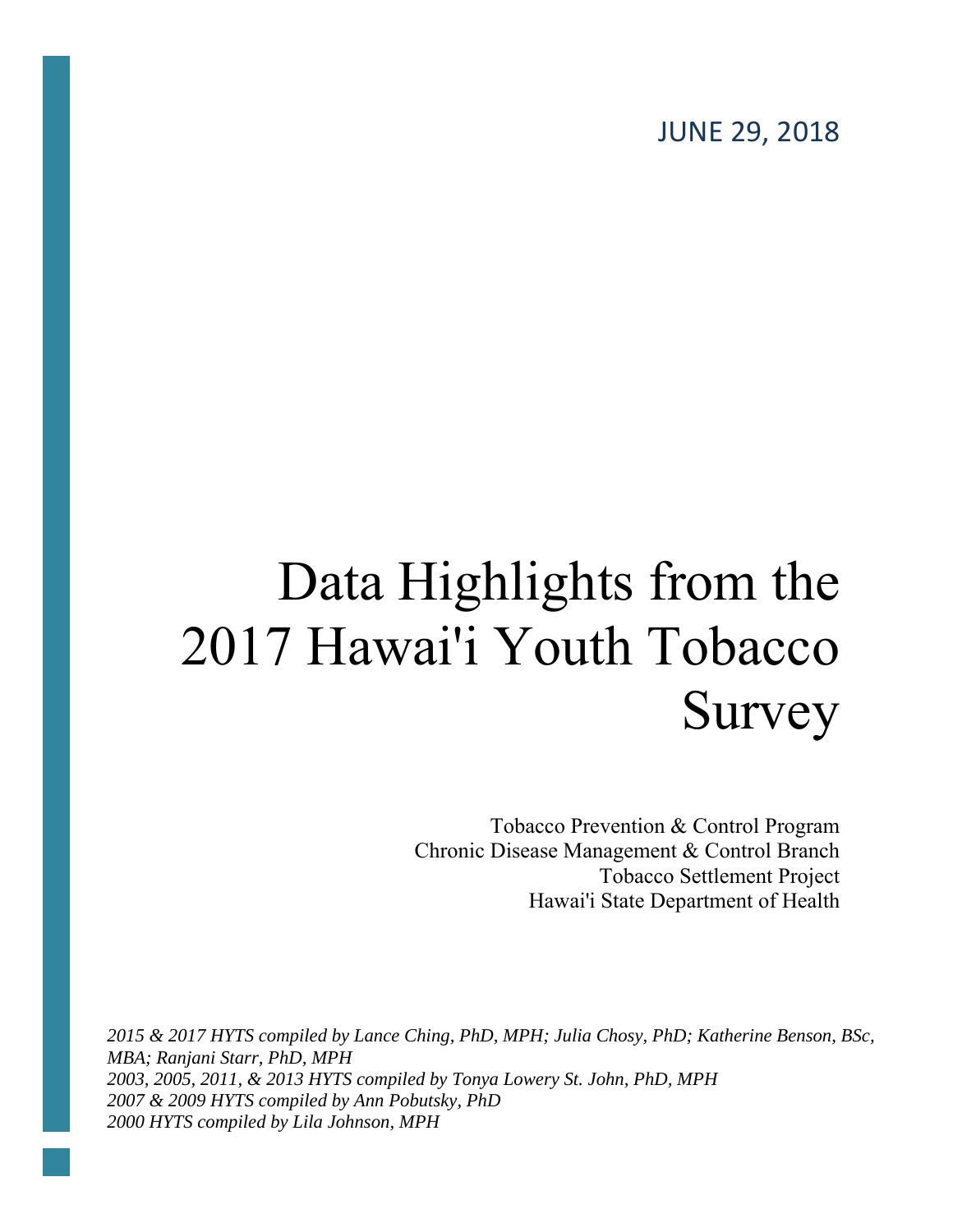#### **Overview**

The Hawaii Youth Tobacco Survey (HYTS) is a module of the Hawaii School Health Survey administered to public school students in grades 6-12 throughout Hawaii in odd-numbered years. This report presents a summary of the results from 2017. Data can be explored in more detail, including prevalence by sex, grade and race/ethnicity, 95% confidence intervals, and population estimates, using the Hawaii Indicator-Based Information System (Hawaii-IBIS; http://ibis.hhdw.org/ibisph-view/).

The impact of **combustible and traditional** tobacco on the lives of Hawaii's youth has declined from 2000 to 2017. Fewer teens have experimented with cigarettes and cigars, as well as with smokeless tobacco. However, **new tobacco products** are a concern. Experimentation with electronic smoking devices remains high. Prior to 2017, e-cigarette use was estimated with a survey question asking about several forms of tobacco. In 2017, the Hawaii YTS survey included questions specifically about e-cigarette use. The results reflect a significantly higher prevalence of e-cigarette use. In 2017, 21.9% of middle school students reported ever using an e-cigarette and 11.5% were current users (in the past 30 days). For high school students, 39.4% report ever having tried an e-cigarette and 20.9% report use in the past 30 days. The inclusion of questions specific for e-cigarette use also resulted in a large increase in the estimates for overall tobacco use. *The data for e-cigarette and overall tobacco use from the 2017 YTS should not be trended with data from previous years.*



Figure 1: Ever and Current (in the past 30 days) Cigarette Use by School Type, HYTS 2000-2017. Due to changes in survey questions, overall tobacco use in 2017 should not be trended with estimates from previous years. Note: 2000 MS and 2003 HS data are not reportable due to insufficient participation.

#### **Prevalence**

Significant progress has been made in reducing cigarette use among Hawaii youth over the past decade.

 $\overline{\mathbf{V}}$ Lifetime cigarette use (ever smoked even one or two puffs) decreased by 48% in middle school students (MS) from 21.1% in 2003 to 11.0% in 2017, and by 67% in high school students (HS) from 63.3% in 2000 to 20.8% in 2017 (Tables 2 and 3).

 $\blacktriangledown$ Current smoking (in the past 30 days) among HS students decreased by over 75% from 24.5% in 2000 to 6.0% in 2017 (Figure 1). Frequent smoking (on 20 or more of the past 30 days) was reduced over 84% from 10.3% in 2000 to 1.6% in 2017. Among MS students, current smoking declined from 5.3% in 2003 to 3.1% in 2017, and only 0.5% of MS students reported frequent smoking in 2017 (Figure 1).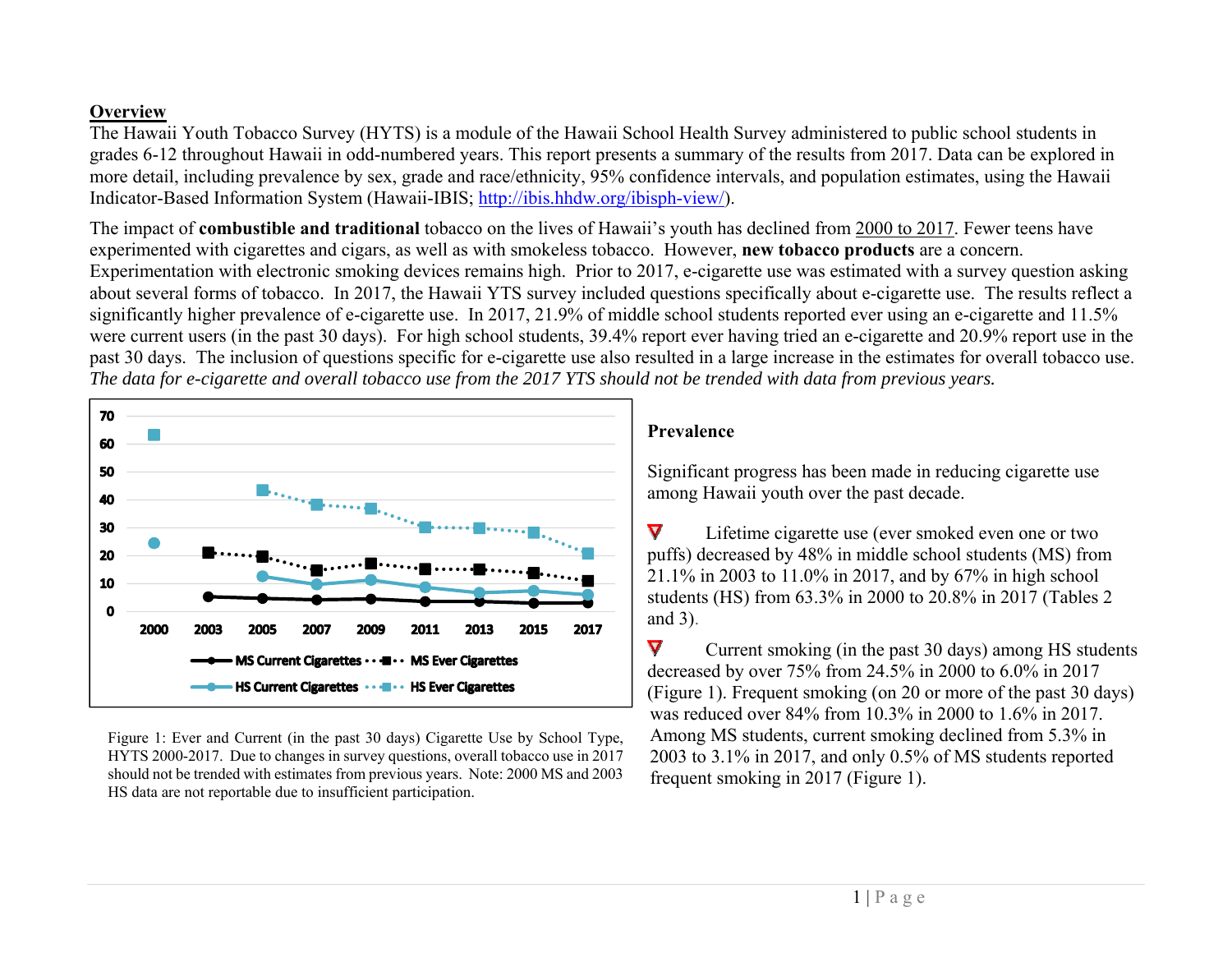

Figure 2: Ever Used Tobacco Products (lifetime use), HYTS 2017.

In 2017, more than twice as many students reported having tried e-cigarettes versus combustible cigarettes. Almost a quarter of MS students reported ever having tried any form of tobacco. Among HS students, this prevalence rose to over 43.1% (Figure 2). *The definition of ever having tried any form of tobacco changed in 2017; in previous years, the forms of tobacco considered included cigarettes, cigars, smokeless tobacco, pipes, bidis, and Kreteks. In 2017, the forms of tobacco considered included cigarettes, cigars, smokeless tobacco, hookahs, and e-cigarettes.*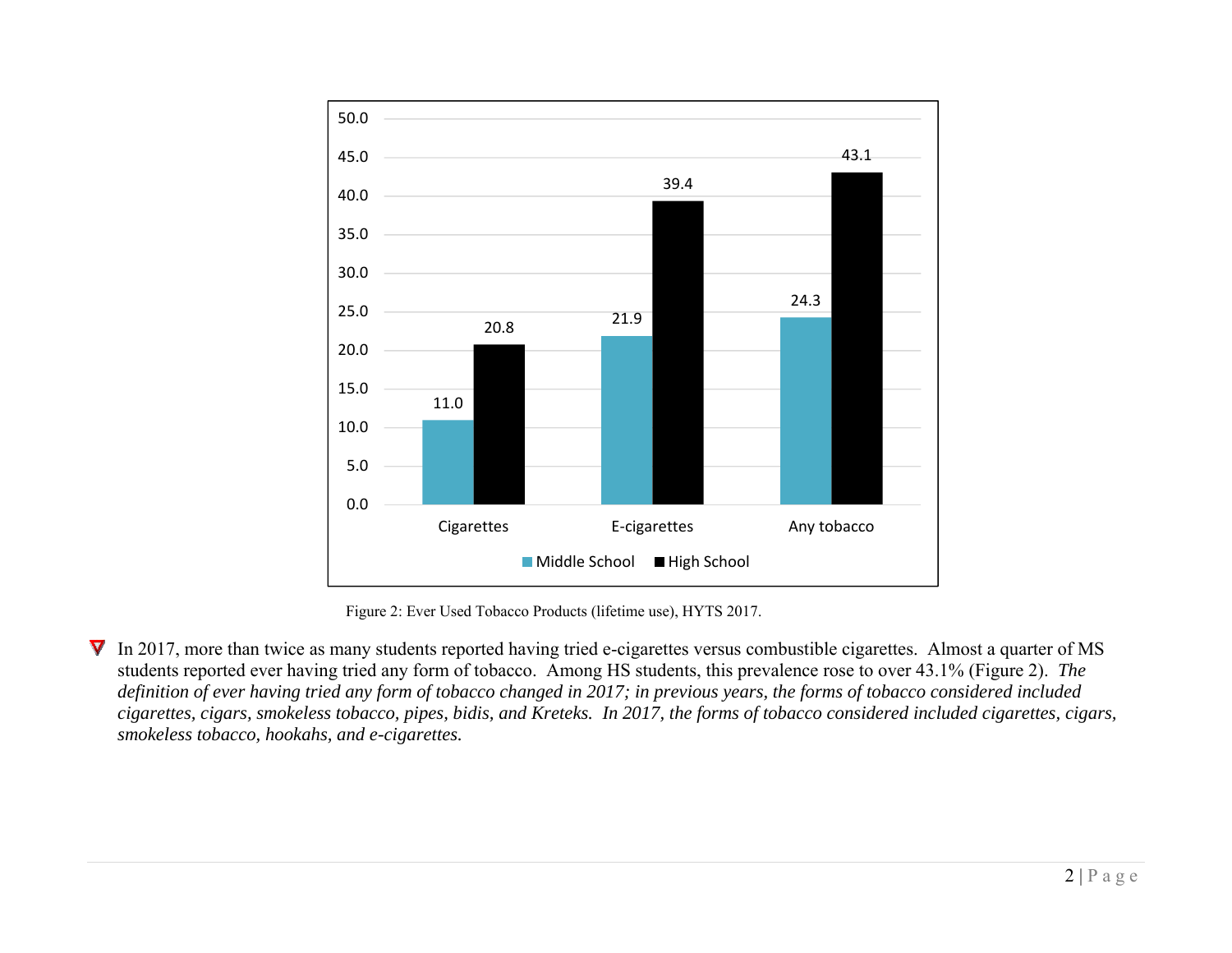

Figure 3: Currently Use Tobacco Products (in the past 30 days), HYTS 2017.

In 2017, more than 3 times as many students reported current use of e-cigarettes versus combustible cigarettes. Nearly one in eight MS students reported current use of some form of tobacco, while almost a quarter of HS students reported tobacco current use (Figure 3). *The definition of currently using any form of tobacco changed in 2017; in previous years, the forms of tobacco considered included cigarettes, cigars, smokeless tobacco, pipes, bidis, and Kreteks. In 2017, the forms of tobacco considered included cigarettes, cigars, smokeless tobacco, hookahs, and e-cigarettes.*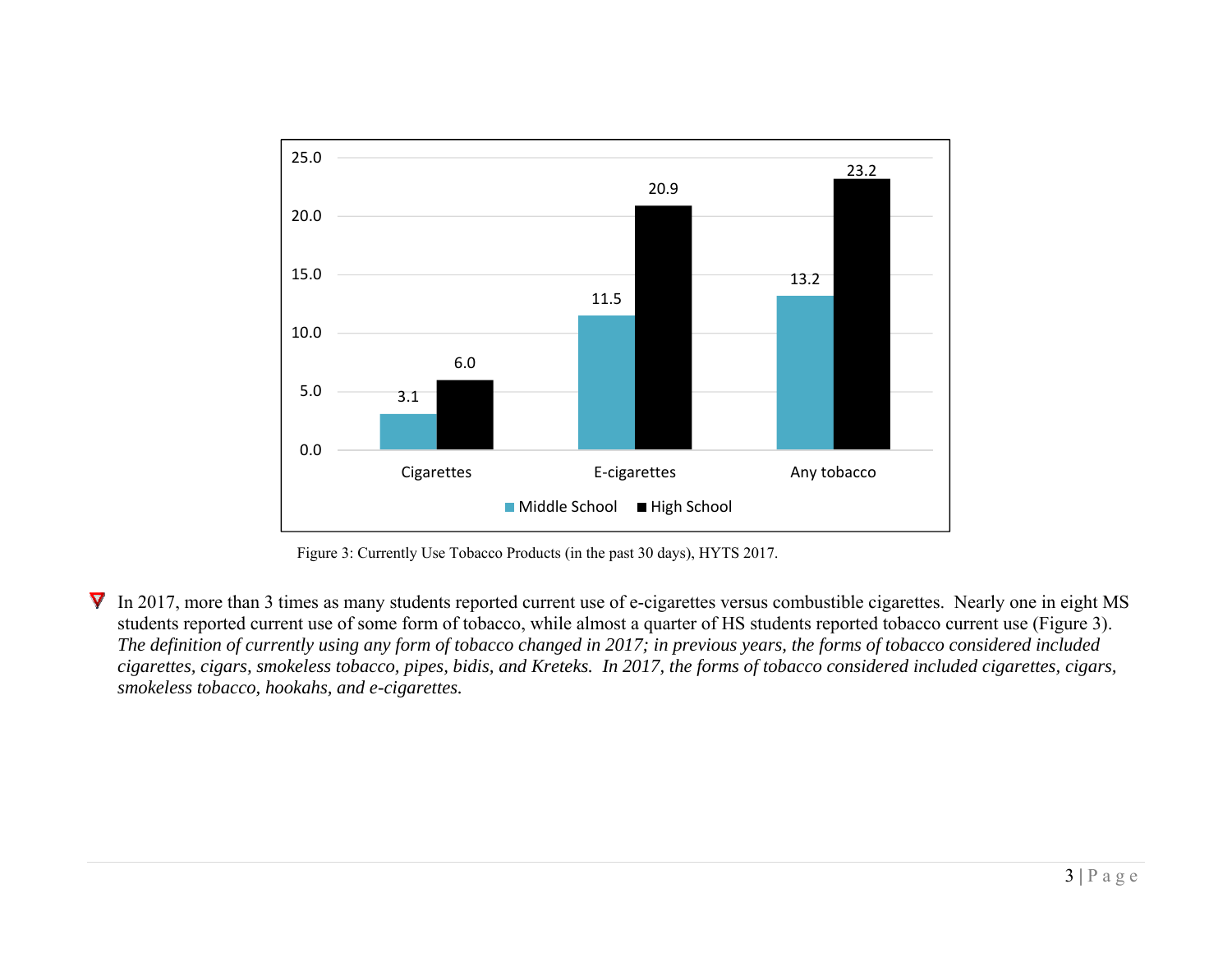#### **Access**

Few smokers under the age of 18 years are able to purchase cigarettes at stores.

- $\nabla$  Only 11.6% of MS and 15.2% of HS current smokers under 18 years of age bought their own cigarettes at a store in the past 30 days. However, 18.4% of MS students and 35.2% of HS students got cigarettes by borrowing or "bumming" them from friends, while 19.2% of MS students and 29.2% of underage HS smokers gave their friends money to buy cigarettes for them.
- **V** Sales from potentially unregulated venues remain a concern as 66.8% of MS and 39.2% of HS current smokers report buying cigarettes somewhere other than a gas station, convenience store, grocery store, drug store, vending machine, through the mail or the Internet in the past month.
- $\nabla$  Only 18.6% of MS and 48.4% of HS current smokers under the age of 18 who tried to purchase cigarettes were refused sale because of their age in the past month.
- $\nabla$  Additionally, 84.6% of MS and 83.9% of HS tobacco users under the age of 18 feel it would be easy to get tobacco products if they wanted them.

#### **Schools & Communities**

Students are learning about tobacco in school but there is room for improvement. The percent of students who have participated in the community event to discourage tobacco use has declined.

 $\nabla$  Six in ten MS students compared to approximately five in ten HS students report being taught about why they should not use tobacco products in at least one class during this school year (58.9% MS, 48.3% HS); rates in 2017.

#### **Cessation**

Most students who do smoke now have tried to quit in the past year, but many have been unable to stay off cigarettes for over 30 days. Very few students who use tobacco have participated in cessation programs in the past 12 months.

78.4% of MS and 66.7% of HS current smokers have tried to quit in the past year.

Only 9.6% of MS and 6.7% of HS tobacco users attended a school program to help them quit in the past 12 months.

#### **Perceptions, Beliefs & Social Influences**

Most students believe that tobacco products are dangerous and that they are being targeted by tobacco companies; nevertheless, there are more never smoking students susceptible to starting smoking than in any time since 2005.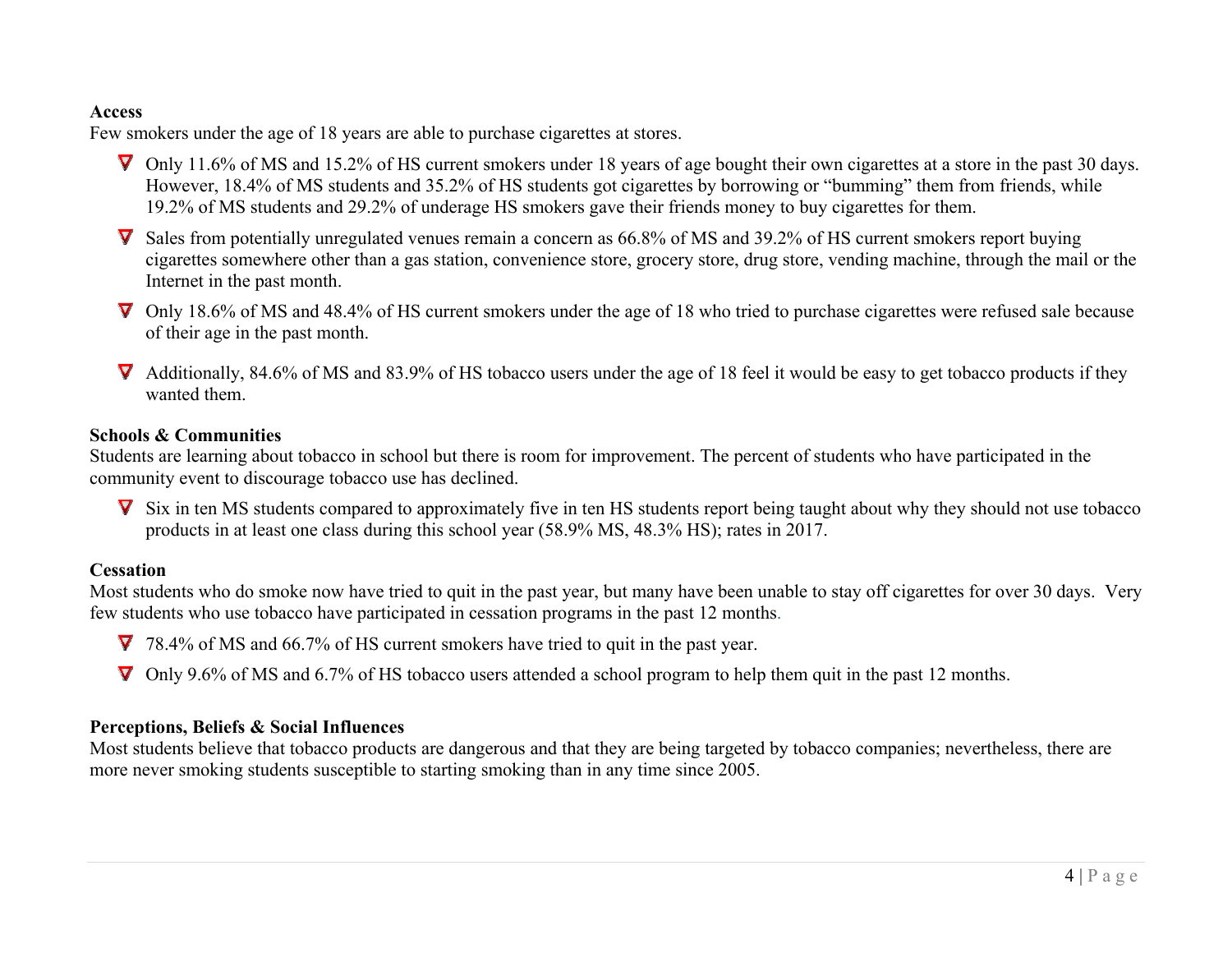- **V** More than 90% of students agree that all tobacco products are dangerous (94.5% MS, 91.9% HS). However, a smaller percentage agree that all e-cigarette products are dangerous (80.6% MS, 71.9% HS). Just over 60% of students believe that tobacco companies try to get young people to smoke (60.6% MS, 64.1% HS).
- Still, 42.1% of MS students and 40.5% of HS students think that smokers have more friends.
- 17.1% of MS students and 22.8% of HS students report that one or more of their four best friends smoke cigarettes. In comparison, 30.0% of MS students and 43.8% of HS students report that one or more of their four best friends smoke e-cigarettes.
- $\nabla$  The proportion of never smokers who are susceptible to starting smoking has increased to 22.3% among MS and 21.7% among HS never smokers (up from 11.8% MS and 8.6% HS in 2011).

#### **Adult Counsel on Smoking**

The proportion of students who report having their smoking status assessed by a healthcare provider or being advised not to smoke continues to rise.

- **V** Among MS and HS students who visited a doctor, dentist, nurse or other health professional in the past twelve months, only 31.6% of MS and 49.6% of HS students reported being asked if they used tobacco of any kind. This represents a 70% increase among MS students and a 27% increase among HS students as compared to 2011 (18.6% MS, 39.0% HS).
- Also, among students visiting a doctor, nurse, or other health professional in the past 12 months, 38.8% of MS and 45.2% HS students were advised by a health professional to not use tobacco of any kind. This represents a 27% increase among MS students and a 35% increase among HS students as compared to 2011 (30.5% MS, 33.6% HS).

#### **Media**

Students are seeing and hearing fewer messages about the dangers of cigarettes on the TV, Internet and radio, but they are also seeing fewer people smoking on TV and in movies. However, new data shows that a significant proportion report receiving ads and coupons directly from tobacco companies.

In 2017, 55.8% of MS and 57.2% of HS students report that they often see actors smoking on TV or in the movies, down from 76.9% in MS and 87.1% in HS in 2005.

#### S**econdhand smoke (SHS)**

Exposure to SHS (in the past 7 days) has not changed substantially.

More than a quarter of all students reported being exposed to SHS *at home* in the past 7 days (26.3% MS, 26.0% HS) in 2017.

In 2017, 14.5% of MS and 17.1% of HS students reported being exposed to SHS *in a car* in the past 7 days.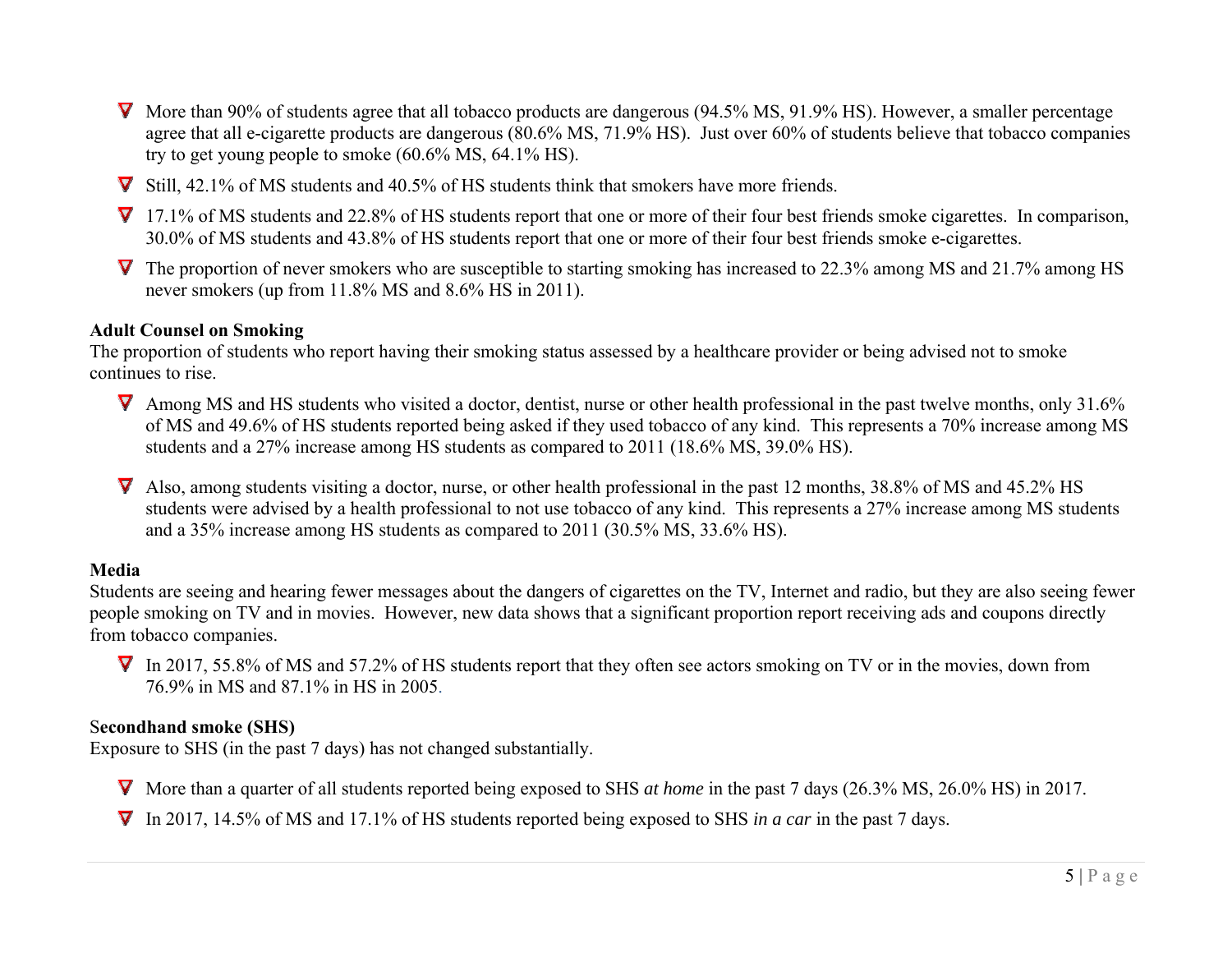Altogether, 39.9% of MS students, and 46.2% of HS students reported any exposure to SHS *in an indoor or outdoor public* place in the past 7 days.

#### **E-Cigarettes**

Several attitudes, perceptions and beliefs regarding the harm of e-cigarettes were assessed for the first time in 2017. In general, it appears that curiosity, willingness to try, and use of e-cigarettes is high among MS and HS students. The availability of e-cigarettes in flavors such as candy and fruit are key drivers of use. A smaller proportion of students believe that e-cigarettes and secondhand vaping are harmful.

- $\nabla$  Among students who have never used e-cigarettes, nearly one-fifth (16.9% MS students and 18.5% HS students) state that they have been curious about using an e-cigarette, and nearly one in ten (8.5% MS students and 9.1% HS students) are likely to use a ecigarette if offered one by their best friend.
- $\nabla$  Most students who have tried e-cigarettes have used the rechargeable/refillable/tank kind (74.7% MS and 78.6% HS). The majority of students who have tried e-cigarettes purchased them from friends (63.7% MS, 60.0%), and nearly one-tenth purchased them in vape shops or stores that sell only e-cigarettes (9.2% MS, 10.8% HS).
- $\nabla$  One fourth of students cite the availability of e-cigarettes in flavors such as mint, candy, fruit, or chocolate as their primary reason for using e-cigarettes (27.4% MS students, and 26.4% HS students).
- **V** Most students believe all e-cigarettes are dangerous (80.6% MS and 72.0% HS students), but a smaller proportion believe that breathing vapor from other people's e-cigarettes is harmful (57.0% MS and 48.5% HS students).

#### **Conclusion**

Tobacco use is still the leading preventable cause of death in the United States, and Hawaii has made great progress in reducing the toll of tobacco among youth. Nevertheless, there are still areas of concern. Although use of traditional tobacco products (cigarettes, cigars, smokeless tobacco and pipes) has decreased, experimentation with and current use of e-cigarettes is high and needs to be monitored.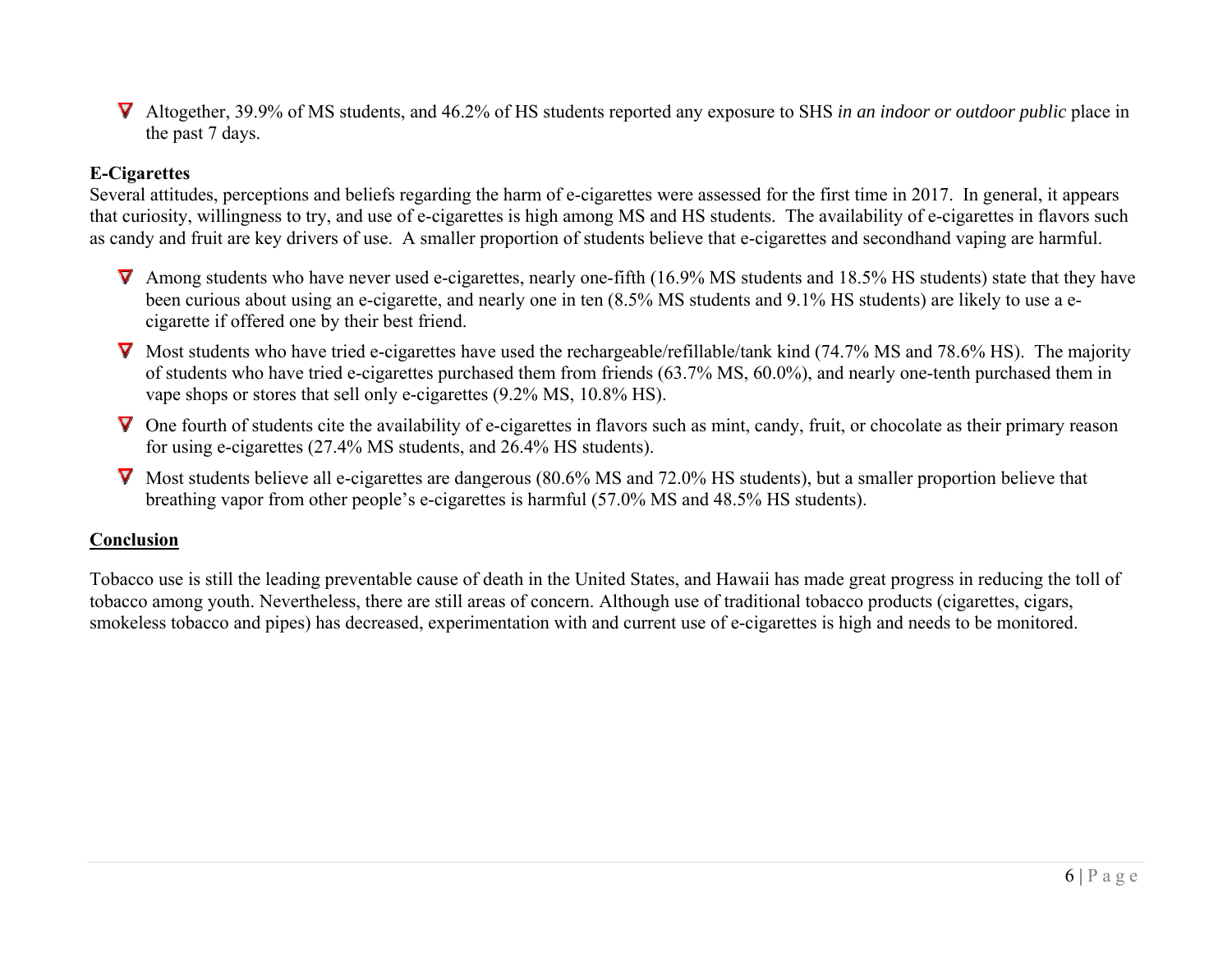#### **Background and Methods**

The Youth Tobacco Survey (YTS) was designed by the Centers for Disease Control and Prevention (CDC) in collaboration with participating states. YTS surveys are conducted at the national, state, and city level. Additionally, many countries participate in the global YTS allowing for comparison across all participating areas.

The 2017 Hawaii YTS (HYTS) data used in this report were collected using a self-administered survey format and employed a two-stage cluster design to produce a representative sample of students in middle school (grades 6-8) and high school (grades 9-12). The first-stage sampling frame consisted of all public schools containing any grades 6-8 and grades 9-12. Schools with 6<sup>th</sup> grade as the terminal grade (elementary schools) were not included in the sample. Schools were selected with probability proportional to school enrollment size: 26 schools were selected for each sampling frame. The second sampling stage consisted of systematic equal probability sampling (with a random start) of classes from each school that participated in the survey. All students in the selected classes were eligible to participate in the survey. Passive parental consent was required for each student participating in the survey.

The overall survey response rates were calculated by multiplying the school response rate by the student response rate. In the middle school sampling frame, 26 of the 26 schools participated (100% of schools) and 1,979 of 2,244 eligible students participated (88.2% of students), yielding a survey response rate of 88.2% (100% x 88.2%). In the high school sampling frame, 26 of the 26 sampled schools participated (100% of schools) and 1,926 of 2,392 eligible students participated (80.5% of students), yielding a survey response rate of 80.5% (100% x 80.5%).

A weight has been associated with each questionnaire to reflect the likelihood of sampling each student and to reduce bias by compensating for differing patterns of non-response and to reflect the population of Hawaii children in public schools. Additional details on the methods can be found at www.cdc.gov/mmwr. Table 1 (below) provides detailed demographic information on the 2017 HYTS respondents.

This overview provides summary results from the middle school and high school surveys for 2017 and compares them with the results from the 2000, 2003, 2005, 2007, 2009 2011, 2013, and 2015 HYTS. Table 2 provides prevalence of selected indicators among middle school students and Table 3 provides the prevalence among high school students. Middle school data for 2000 and high school data for 2003 are not reportable due to inadequate response rates on those years. More indicators can be explored by gender, grade level, and race/ethnicity on the Hawaii Indicator-Based Information System (Hawaii-IBIS): http://ibis.hhdw.org/ibisph-view/query/selection/yts/\_YTSSelection.html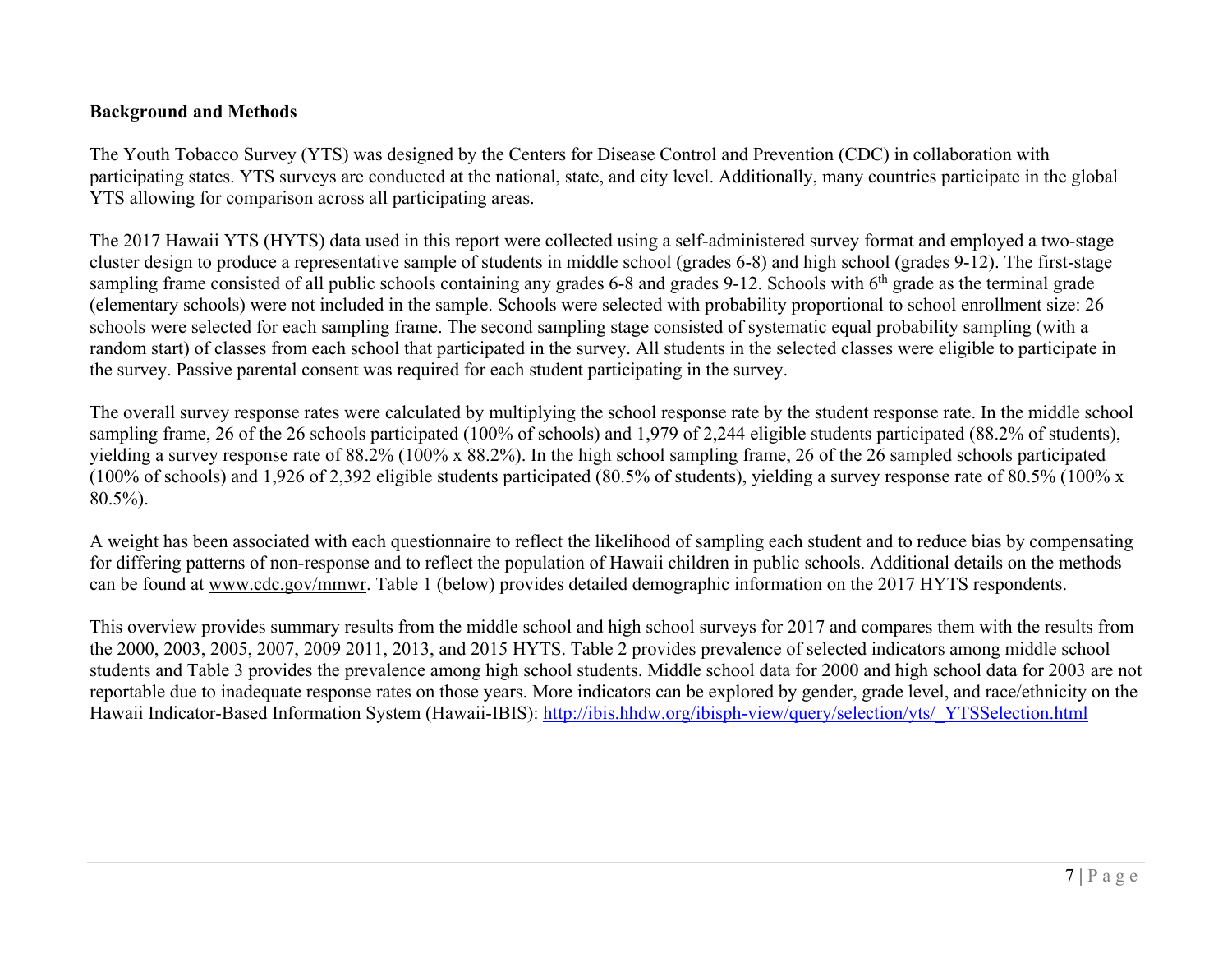|                        |       | <b>Middle School</b> |       | <b>High School</b> |
|------------------------|-------|----------------------|-------|--------------------|
|                        | n     | Weighted %           | n     | Weighted %         |
| Total                  | 1,979 | 100.0                | 1,926 | 100.0              |
| Sex                    |       |                      |       |                    |
| Male                   | 1,019 | 50.2                 | 937   | 49.6               |
| Female                 | 949   | 49.8                 | 972   | 50.4               |
| Ethnicity*             |       |                      |       |                    |
| Native Hawaiian        | 403   | 16.4                 | 284   | 16.3               |
| Filipino               | 356   | 22.8                 | 467   | 24.0               |
| European Am/White      | 160   | 11.0                 | 212   | 12.5               |
| Japanese               | 147   | 7.9                  | 153   | 7.0                |
| Other Pacific Islander | 112   | 9.4                  | 125   | 7.9                |
| Chinese                | 50    | 3.4                  | 66    | 3.7                |
| African Am/Black       | 74    | 2.1                  | 59    | 2.3                |
| Hispanic/Latino        | 72    | 4.8                  | 55    | 3.4                |
| Some Other Group       | 78    | 5.6                  | 59    | 5.6                |
| More than one group    | 294   | 16.7                 | 308   | 17.3               |
| Grade                  |       |                      |       |                    |
| 6th                    | 435   | 22.8                 |       |                    |
| 7th                    | 754   | 39.6                 |       |                    |
| 8th                    | 777   | 37.7                 |       |                    |
| 9th                    |       |                      | 534   | 28.4               |
| 10th                   |       |                      | 474   | 25.4               |
| 11th                   |       |                      | 548   | 23.8               |
| 12th                   |       |                      | 361   | 22.4               |

Respondents were able to select an option which stated "I do not describe myself as only one group.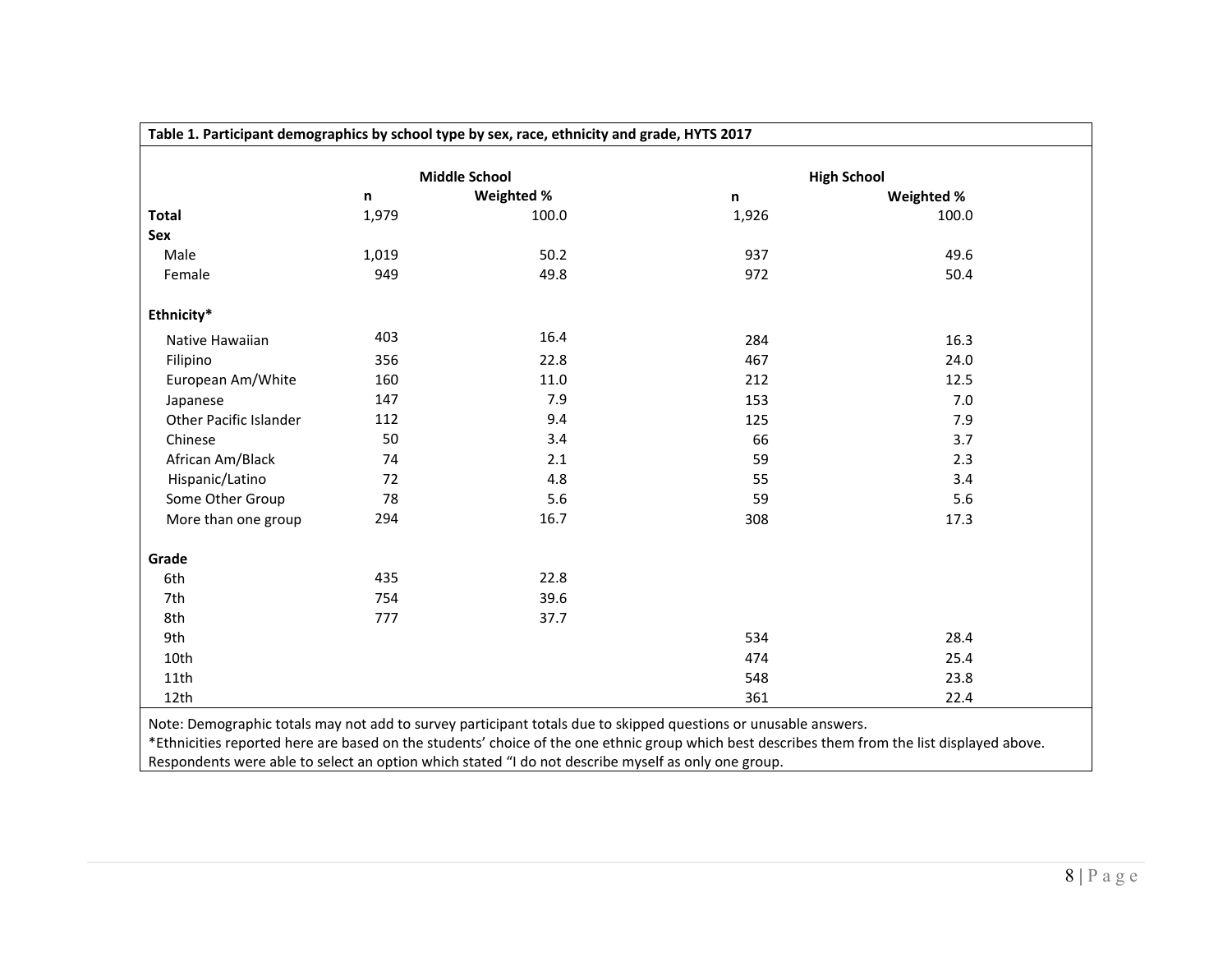# MIDDLE SCHOOL RESULTS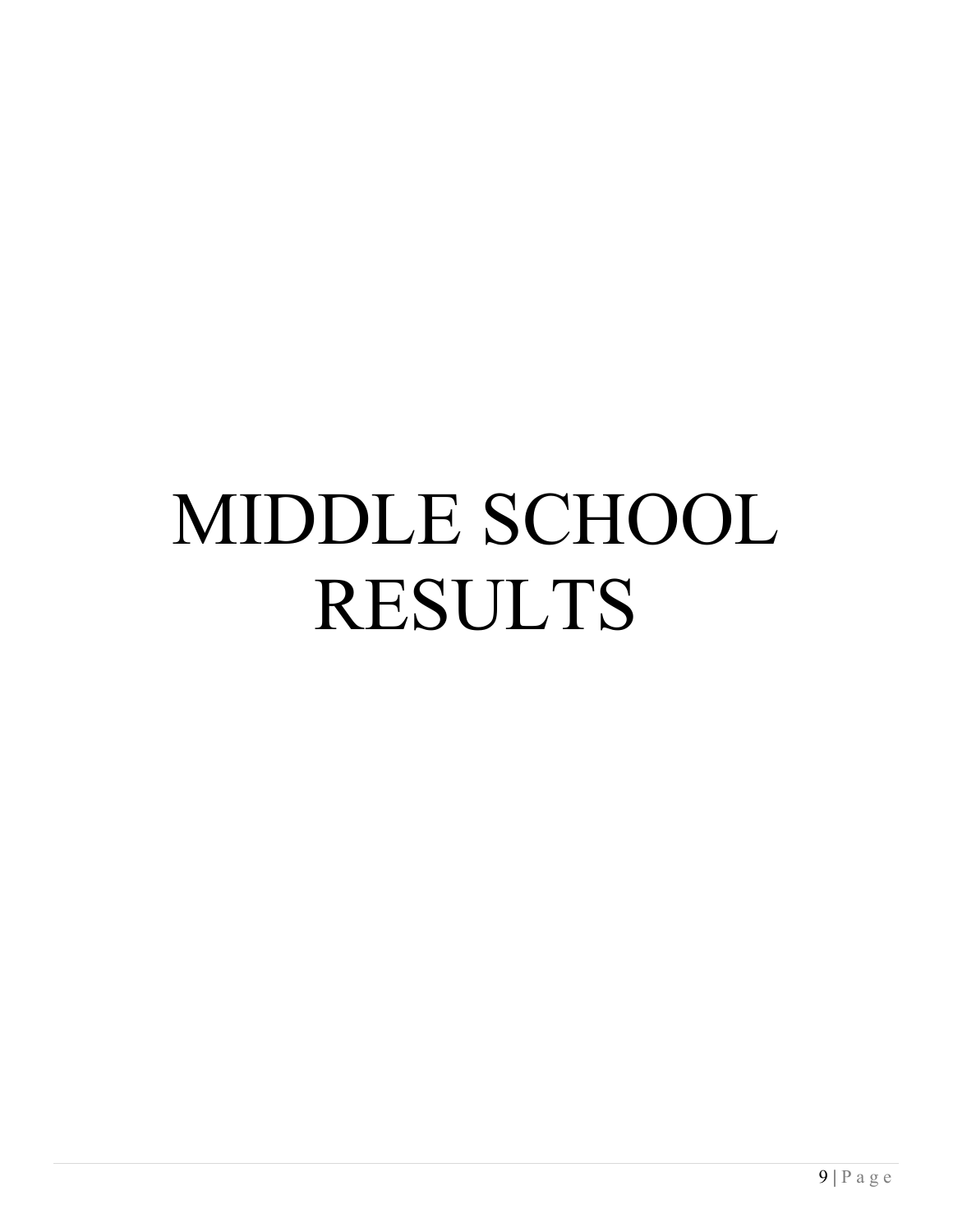|                                                      | Table 2. Prevalence of selected tobacco indicators among middle school students, Hawaii YTS 2000-2017 |                                       |                          |                                                     |                                                     |                                                     |      |             |                          |
|------------------------------------------------------|-------------------------------------------------------------------------------------------------------|---------------------------------------|--------------------------|-----------------------------------------------------|-----------------------------------------------------|-----------------------------------------------------|------|-------------|--------------------------|
| <b>Tobacco Indicator</b>                             | 2000                                                                                                  | 2003                                  | 2005                     | 2007                                                | 2009                                                | 2011                                                | 2013 | 2015        | 2017                     |
|                                                      | <b>HI %</b>                                                                                           | HI%                                   | <b>HI%</b>               | HI%                                                 | <b>HI%</b>                                          | <b>HI %</b>                                         | HI%  | <b>HI %</b> | <b>HI %</b>              |
| <b>Prevalence</b>                                    |                                                                                                       |                                       |                          |                                                     |                                                     |                                                     |      |             |                          |
| Ever used tobacco (lifetime use):                    |                                                                                                       |                                       |                          |                                                     |                                                     |                                                     |      |             |                          |
| Cigarettes                                           | nr                                                                                                    | 21.1                                  | 19.7                     | 14.7                                                | 17.2                                                | 15.2                                                | 15.1 | 13.8        | 11.0                     |
| Cigar use                                            | nr                                                                                                    | 8.8                                   | 9.8                      | 7.7                                                 | 6.5                                                 | 5.3                                                 | 4.0  | 5.2         | $3.3*$                   |
| Smokeless tobacco                                    | nr                                                                                                    | 8.0                                   | 8.1                      | 5.8                                                 | 3.3                                                 | 3.3                                                 | 3.7  | 3.8         | $2.4*$                   |
| Pipes                                                | $\overline{\phantom{m}}$                                                                              | $\overline{\phantom{a}}$              | $\overline{\phantom{m}}$ | $\overline{\phantom{a}}$                            | $\overline{\phantom{a}}$                            | $\overline{\phantom{a}}$                            | 4.7  | 4.0         | $\overline{\phantom{m}}$ |
| Bidis (hand-rolled India cigarettes)                 | nr                                                                                                    | 4.2                                   | 4.1                      | 4.1                                                 | 1.6                                                 | 2.2                                                 | 1.0  | 1.3         |                          |
| Kreteks (clove cigarettes)                           | nr                                                                                                    | 2.5                                   | 2.2                      | 2.5                                                 | 1.5                                                 | 1.6                                                 | 0.8  | 1.0         |                          |
| Any form of tobacco <sup>+</sup>                     | nr                                                                                                    | 29.6                                  | 28.0                     | 21.3                                                | 19.8                                                | 17.3                                                | 17.3 | 15.8        | $24.3+$                  |
| Used tobacco in past month (current use):            |                                                                                                       |                                       |                          |                                                     |                                                     |                                                     |      |             |                          |
| Cigarettes                                           | nr                                                                                                    | 5.3                                   | 4.7                      | 4.2                                                 | 4.5                                                 | 3.6                                                 | 3.6  | 3.0         | 3.1                      |
| Cigar use                                            | nr                                                                                                    | 2.1                                   | 1.7                      | 2.5                                                 | 1.8                                                 | 2.5                                                 | 1.2  | 1.6         | 2.0                      |
| Smokeless tobacco                                    | nr                                                                                                    | 1.7                                   | $1.7$                    | 2.4                                                 | 1.4                                                 | 2.0                                                 | 1.9  | 2.0         | 1.4                      |
| Pipes                                                | nr                                                                                                    | 2.8                                   | 2.1                      | 2.8                                                 | 1.8                                                 | 2.5                                                 | 2.7  | 3.3         | $\overline{\phantom{a}}$ |
| Bidis (hand-rolled India cigarettes)                 | nr                                                                                                    | 2.2                                   | 2.7                      | 2.4                                                 | 0.7                                                 | 1.1                                                 | 1.0  | 2.0         |                          |
| Kreteks (clove cigarettes)                           | $-$                                                                                                   | --                                    | $-$                      | $-$                                                 | $\overline{\phantom{a}}$                            | $\overline{\phantom{a}}$                            | 0.8  | 1.5         | $-$                      |
| Any form of tobaccot                                 | nr                                                                                                    | 8.4                                   | 7.6                      | 7.6                                                 | 6.8                                                 | 5.4                                                 | 6.2  | 6.1         | $13.2^{+}$               |
| Used tobacco > 20 days in past month (frequent use): |                                                                                                       |                                       |                          |                                                     |                                                     |                                                     |      |             |                          |
| Cigarettes                                           | nr                                                                                                    | 0.9                                   | $1.1\,$                  | 0.6                                                 | 0.4                                                 | 0.7                                                 | 0.3  | 0.3         | 0.5                      |
| Cigar use                                            | nr                                                                                                    | 0.3                                   | 0.2                      | 0.4                                                 | 0.1                                                 | 0.5                                                 | 0.2  | 0.3         | 0.2                      |
| Smokeless tobacco                                    | nr                                                                                                    | 0.3                                   | 0.3                      | 0.2                                                 | 0.2                                                 | 0.4                                                 | 0.4  | 0.4         | 0.1                      |
| Pipes                                                | nr                                                                                                    | 0.5                                   | 0.6                      | 0.4                                                 | 0.1                                                 | 0.2                                                 | 0.4  | 0.6         | $-$                      |
| Bidis (hand-rolled India cigarettes)                 | nr                                                                                                    | 0.3                                   | 0.3                      | 0.7                                                 | 0.1                                                 | 0.2                                                 | 0.3  | 0.3         | $\qquad \qquad -$        |
| Kreteks (clove cigarettes)                           | ш.,                                                                                                   | $\overline{\phantom{m}}$              | $-$                      | $\overline{\phantom{a}}$                            | $\overline{\phantom{a}}$                            | $\overline{\phantom{m}}$                            | 0.3  | 0.5         | $\overline{\phantom{a}}$ |
| Ever used new tobacco products (lifetime use):       |                                                                                                       |                                       |                          |                                                     |                                                     |                                                     |      |             |                          |
| Roll your own cigarettes                             | $\overline{\phantom{a}}$                                                                              | $-\, -$                               | $-$                      | --                                                  | $\overline{\phantom{m}}$                            | $-\!$ –                                             | 3.5  | 3.9         | 2.7                      |
| Flavored cigarettes                                  | $\overline{\phantom{a}}$                                                                              | $\overline{\phantom{m}}$              | $\overline{\phantom{a}}$ | $\overline{\phantom{a}}$                            | $\overline{\phantom{a}}$                            | $\overline{\phantom{a}}$                            | 2.0  | 1.6         | 1.5                      |
| Clove cigars                                         | $-$                                                                                                   | --                                    | $-$                      | $\overline{\phantom{a}}$                            | --                                                  | $\overline{\phantom{a}}$                            | 0.2  | 0.4         | 0.4                      |
| Flavored little cigars                               | $\overline{\phantom{m}}$                                                                              | --                                    | $-$                      | $\qquad \qquad -$                                   | $\overline{\phantom{a}}$                            | $\overline{\phantom{a}}$                            | 0.9  | 1.1         | 0.5                      |
| E-cigarettes                                         | $-\, -$                                                                                               | $-\,-$                                | $-\,-$                   | --                                                  | $\overline{\phantom{a}}$                            | 1.9                                                 | 7.9  | 12.2        | 21.9‡                    |
| Tobacco in hookah or water pipe                      | $\overline{\phantom{m}}$                                                                              | --                                    | --                       | $\overline{\phantom{a}}$                            | $\overline{\phantom{a}}$                            | 2.5                                                 | 2.4  | 2.0         | 1.4                      |
| Orbs, sticks, strips                                 |                                                                                                       |                                       |                          |                                                     |                                                     |                                                     | 0    | 0.5         | 0.1                      |
| Snus                                                 | $\overline{\phantom{a}}$                                                                              | --                                    | $-$                      | --                                                  | $\overline{\phantom{a}}$                            | 0.9                                                 | 0.6  | 0.5         | 0.8                      |
| Other new product not listed                         |                                                                                                       | --                                    | --                       | --                                                  | --                                                  |                                                     | 2.2  | 1.4         | 1.0                      |
| Used new tobacco in past month (current use):        |                                                                                                       |                                       |                          |                                                     |                                                     |                                                     |      |             |                          |
| Roll your own cigarettes                             | $\overline{\phantom{a}}$                                                                              | $\overline{\phantom{a}}$              | --                       | $\overline{\phantom{a}}$                            | $\overline{\phantom{a}}$                            | $\overline{\phantom{a}}$                            | 2.3  | 2.3         | 1.0                      |
| Flavored cigarettes                                  | $-\hbox{--}$                                                                                          | $\hspace{0.05cm}$ – $\hspace{0.05cm}$ | $\overline{\phantom{a}}$ | $\overline{\phantom{a}}$                            | $-\!$                                               | $\overline{\phantom{a}}$                            | 0.8  | 0.7         | 0.8                      |
| Clove cigars                                         | $-$                                                                                                   | --                                    | $-$                      | $\overline{\phantom{a}}$                            | $\overline{\phantom{m}}$                            | $\hspace{0.05cm} -\hspace{0.05cm} -\hspace{0.05cm}$ | 0.1  | 0.3         | 0.2                      |
| Flavored little cigars                               | --                                                                                                    | --                                    | --                       | --                                                  | $\overline{\phantom{a}}$                            | --                                                  | 0.5  | 0.5         | 0.4                      |
| E-cigarettes                                         | $\overline{\phantom{m}}$                                                                              |                                       | --                       | $\qquad \qquad -$                                   | $-\!$ –                                             | $\hspace{0.05cm} -\hspace{0.05cm} -\hspace{0.05cm}$ | 5.5  | 7.6         | 11.5‡                    |
| Tobacco in hookah or water pipe                      |                                                                                                       | --                                    |                          | $\hspace{0.05cm} -\hspace{0.05cm} -\hspace{0.05cm}$ | $\hspace{0.05cm} -\hspace{0.05cm} -\hspace{0.05cm}$ | $\overline{\phantom{a}}$                            | 1.4  | 1.4         | 0.9                      |
| Dissolvables (Orbs, sticks or strips)                | $-\,-$                                                                                                | --                                    |                          |                                                     |                                                     |                                                     | 0.1  | 0.5         | 0.2                      |
|                                                      | $\overline{\phantom{a}}$                                                                              | $\overline{\phantom{a}}$              | --                       | $\overline{\phantom{a}}$                            | $\qquad \qquad -$                                   | $\overline{\phantom{a}}$                            |      |             |                          |
| Snus                                                 | $-\hbox{--}$                                                                                          | $-\,-$                                | $- -$                    | $\overline{\phantom{a}}$                            | $-\hbox{--}$                                        | $\hspace{0.05cm} \dashv$                            | 0.3  | 0.6         | 0.5<br>0.7               |
| Other new product not listed                         | $\overline{\phantom{a}}$                                                                              | --                                    | $-$                      | $-$                                                 | --                                                  | $\overline{\phantom{a}}$                            | 1.1  | $1.0\,$     |                          |
| <b>Cigarette smoking severity</b>                    |                                                                                                       |                                       |                          |                                                     |                                                     |                                                     |      |             |                          |
| Smoke > 6 cigarettes/day (current<br>smokers)        | nr                                                                                                    | 10.8                                  | 20.3                     | 9.8                                                 | 11.3                                                | 18.1                                                | 6.0  | 18.2        | $\overline{\phantom{a}}$ |
| Smoked >100 cigarettes (ever smokers)                | nr                                                                                                    | 4.4                                   | 8.5                      | 5.2                                                 | 5.0                                                 | 5.1                                                 | 3.2  | 3.6         | 3.6                      |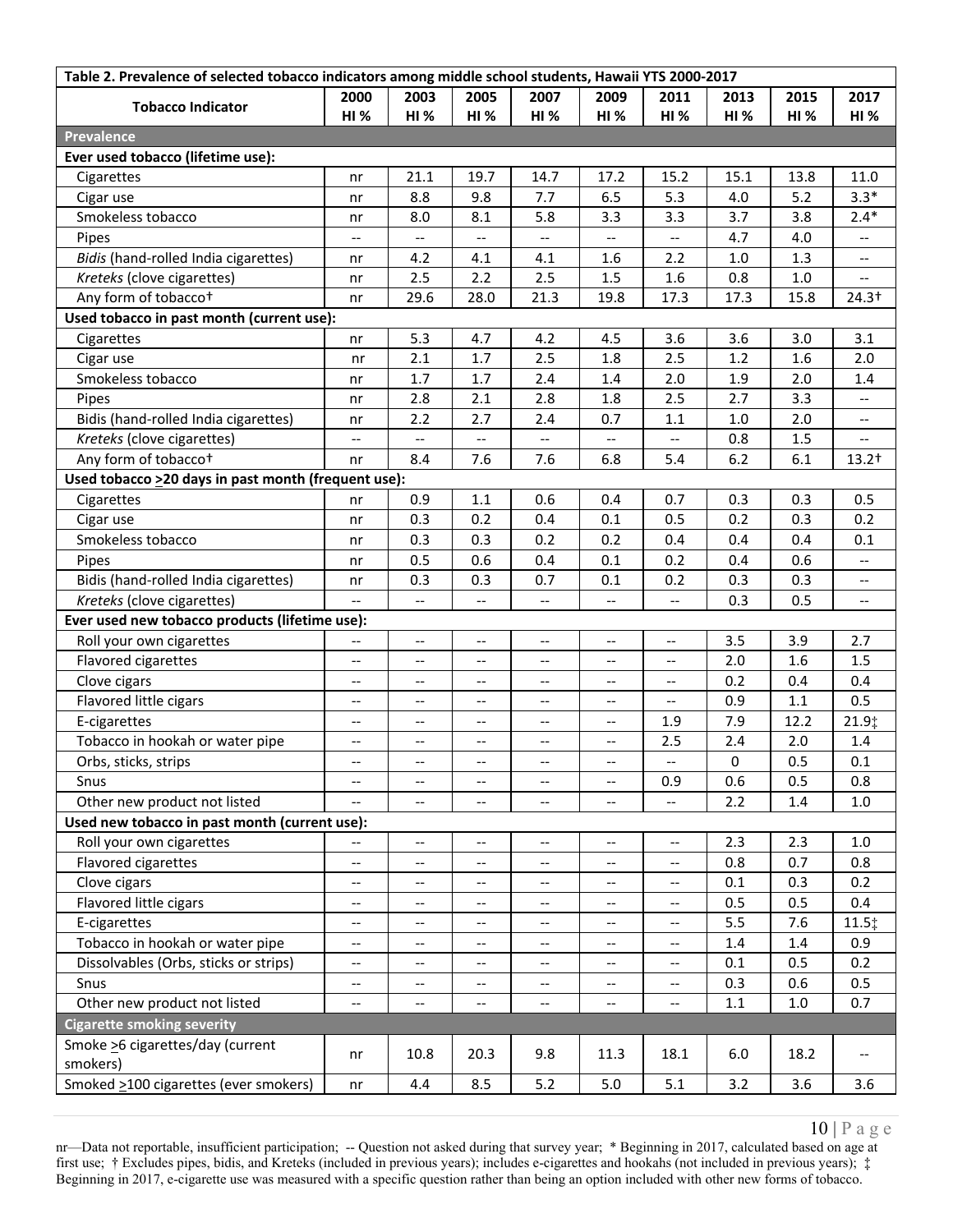| Table 2. Prevalence of selected tobacco indicators among middle school students, Hawaii YTS 2000-2017 |                                                     |                          |                                       |                                                     |                                                     |                                                     |                          |                                                     |                          |  |
|-------------------------------------------------------------------------------------------------------|-----------------------------------------------------|--------------------------|---------------------------------------|-----------------------------------------------------|-----------------------------------------------------|-----------------------------------------------------|--------------------------|-----------------------------------------------------|--------------------------|--|
| <b>Tobacco Indicator</b>                                                                              | 2000                                                | 2003                     | 2005                                  | 2007                                                | 2009                                                | 2011                                                | 2013                     | 2015                                                | 2017                     |  |
|                                                                                                       | HI%                                                 | HI%                      | HI%                                   | <b>HI%</b>                                          | HI%                                                 | <b>HI %</b>                                         | <b>HI%</b>               | <b>HI %</b>                                         | <b>HI %</b>              |  |
| Current cigarette use by sex                                                                          |                                                     |                          |                                       |                                                     |                                                     |                                                     |                          |                                                     |                          |  |
| Male                                                                                                  | nr                                                  | 4.8                      | 4.6                                   | 4.2                                                 | 3.6                                                 | 3.5                                                 | 3.7                      | 3.2                                                 | 3.3                      |  |
| Female                                                                                                | nr                                                  | 5.9                      | 4.8                                   | 4.3                                                 | 5.4                                                 | 3.8                                                 | 3.2                      | 2.8                                                 | 3.0                      |  |
|                                                                                                       |                                                     |                          |                                       |                                                     |                                                     |                                                     |                          |                                                     |                          |  |
| First tried cigarettes before age 13                                                                  |                                                     |                          |                                       |                                                     |                                                     |                                                     | 10.3                     | 9.2                                                 | 8.3                      |  |
| <b>Cigarette preferences (current smokers)</b>                                                        |                                                     |                          |                                       |                                                     |                                                     |                                                     |                          |                                                     |                          |  |
| Usual brand of cigarettes during past 30 days:                                                        |                                                     |                          |                                       |                                                     |                                                     |                                                     |                          |                                                     |                          |  |
| No usual brand                                                                                        | nr                                                  | 15.9                     | 15.1                                  | 7.2                                                 | 16.3                                                | 16.2                                                | $\overline{\phantom{a}}$ | $\overline{\phantom{a}}$                            | $-$                      |  |
| Marlboro                                                                                              | nr                                                  | 18.6                     | 29.3                                  | 23.2                                                | 20.1                                                | 20.6                                                | $\overline{\phantom{a}}$ | $\hspace{0.05cm} -\hspace{0.05cm} -\hspace{0.05cm}$ | $- -$                    |  |
| Newport                                                                                               | nr                                                  | 4.4                      | 4.5                                   | 2.8                                                 | 2.1                                                 | 4.7                                                 | $\overline{\phantom{a}}$ | $\overline{\phantom{a}}$                            | --                       |  |
| Camel                                                                                                 | nr                                                  | 5.9                      | 3.4                                   | 11.8                                                | 9.0                                                 | 17.4                                                | --                       | --                                                  | $\qquad \qquad -$        |  |
| All others (including Virginia Slims,                                                                 |                                                     |                          |                                       |                                                     |                                                     |                                                     |                          |                                                     |                          |  |
| GPC, Basic, Doral etc.)                                                                               | nr                                                  | 55.2                     | 47.8                                  | 55.1                                                | 52.6                                                | 41.2                                                | $- -$                    | $\hspace{0.05cm}$ $\hspace{0.05cm}$                 | $-$                      |  |
| Usual brand of cigarettes during past 30 days (different response options):                           |                                                     |                          |                                       |                                                     |                                                     |                                                     |                          |                                                     |                          |  |
| No usual brand                                                                                        | $-\, -$                                             | --                       | --                                    | $\overline{\phantom{a}}$                            | $\overline{\phantom{a}}$                            | $\overline{\phantom{a}}$                            | 10.7                     | 7.2                                                 | 3.5                      |  |
| Marlboro                                                                                              | $-\, -$                                             | $-\,-$                   | $\overline{\phantom{a}}$              | $\overline{\phantom{a}}$                            | $\overline{\phantom{a}}$                            | $\overline{\phantom{a}}$                            | 22.9                     | 20.0                                                | 22.8                     |  |
| Newport                                                                                               | $-\, -$                                             | --                       | --                                    | $\hspace{0.05cm} \ldots$                            | --                                                  | $-\!$                                               | 3.1                      | 4.4                                                 | 0.0                      |  |
| Kool                                                                                                  | $\overline{\phantom{a}}$                            | $-$                      | --                                    | $-$                                                 | $-$                                                 | $\hspace{0.05cm} -\hspace{0.05cm} -\hspace{0.05cm}$ | 21.3                     | 11.5                                                | 21.4                     |  |
| Camel                                                                                                 | $\overline{\phantom{m}}$                            | $\overline{\phantom{a}}$ | $-$                                   | $\overline{\phantom{a}}$                            | $\overline{\phantom{a}}$                            | $\hspace{0.05cm} -\hspace{0.05cm} -\hspace{0.05cm}$ | 20.2                     | 25.1                                                | 17.2                     |  |
| Lucky Strike                                                                                          | $\overline{\phantom{m}}$                            | $\overline{\phantom{a}}$ | $-$                                   | $\hspace{0.05cm} \ldots$                            | $\hspace{0.05cm} -\hspace{0.05cm} -\hspace{0.05cm}$ | $\hspace{0.05cm} \ldots$                            | 1.3                      | 2.6                                                 | 0.0                      |  |
| American Spirit                                                                                       | $\qquad \qquad -$                                   | $-$                      | --                                    | $\overline{\phantom{a}}$                            | $\overline{\phantom{a}}$                            | $-$                                                 | $1.1\,$                  | 3.6                                                 | 7.2                      |  |
| Virginia Slims, Parliament, GPC, Basic,                                                               |                                                     |                          |                                       |                                                     |                                                     |                                                     |                          |                                                     | 1.7                      |  |
| Doral etc.)                                                                                           | $-\,-$                                              | --                       | $\overline{\phantom{a}}$              | $\hspace{0.05cm} \ldots$                            | --                                                  | $\overline{\phantom{a}}$                            | 0.0                      | 3.0                                                 |                          |  |
| Some other brand                                                                                      | $\hspace{0.05cm} -\hspace{0.05cm} -\hspace{0.05cm}$ | $\overline{\phantom{m}}$ | $\hspace{0.05cm}$ – $\hspace{0.05cm}$ | $\hspace{0.05cm} -\hspace{0.05cm} -\hspace{0.05cm}$ | $\overline{\phantom{a}}$                            | $-\hbox{--}$                                        | 19.4                     | 22.6                                                | 26.4                     |  |
| Usually smoke menthol cigarettes                                                                      | $\overline{\phantom{a}}$                            | $\overline{\phantom{m}}$ | $-$                                   | $\overline{\phantom{a}}$                            | $\overline{\phantom{a}}$                            | $\overline{\phantom{a}}$                            | 49.8                     | 34.3                                                | 44.0                     |  |
| Access (current smokers under 18 years of age)                                                        |                                                     |                          |                                       |                                                     |                                                     |                                                     |                          |                                                     |                          |  |
| Usual source of cigarettes: (single response)                                                         |                                                     |                          |                                       |                                                     |                                                     |                                                     |                          |                                                     |                          |  |
| Store purchase                                                                                        | nr                                                  | 3.2                      | 6.2                                   | 2.3                                                 | 1.3                                                 | 2.5                                                 | --                       | --                                                  | $\overline{\phantom{m}}$ |  |
| Vending machines                                                                                      | nr                                                  | 2.1                      | 0                                     | 9.3                                                 | 0.0                                                 | 0.0                                                 | $\overline{\phantom{a}}$ | $\qquad \qquad -$                                   | $\overline{\phantom{a}}$ |  |
| Gave someone money to buy them                                                                        | nr                                                  | 16.0                     | 20.3                                  | 14.6                                                | 21.0                                                | 21.8                                                | $- -$                    | --                                                  | --                       |  |
| Borrowed them from someone                                                                            | nr                                                  | 22.6                     | 23.3                                  | 18.4                                                | 27.0                                                | 19.0                                                | $- -$                    | $\qquad \qquad -$                                   | $\overline{\phantom{m}}$ |  |
| Given by someone >18 years                                                                            | nr                                                  | 11.9                     | 6.1                                   | 6.7                                                 | 8.7                                                 | 12.5                                                |                          |                                                     |                          |  |
| Took them from a store/family                                                                         |                                                     |                          |                                       |                                                     |                                                     |                                                     |                          |                                                     |                          |  |
| member                                                                                                | nr                                                  | 19.2                     | 19.3                                  | 14.7                                                | 20.2                                                | 11.7                                                | $\overline{\phantom{a}}$ |                                                     | $-$                      |  |
| Some other way                                                                                        | nr                                                  | 25.1                     | 24.8                                  | 33.9                                                | 21.9                                                | 32.6                                                | $\overline{\phantom{a}}$ | $-\!$                                               | $\overline{\phantom{a}}$ |  |
| Source(s) of cigarettes: (multiple responses)                                                         |                                                     |                          |                                       |                                                     |                                                     |                                                     |                          |                                                     |                          |  |
| Bought them myself                                                                                    | $\overline{\phantom{a}}$                            | $\overline{\phantom{a}}$ | $-$                                   | $\overline{\phantom{a}}$                            | $\overline{\phantom{a}}$                            | $\overline{\phantom{a}}$                            | 8.5                      | 12.9                                                | 11.6                     |  |
| Had someone buy them for me                                                                           | $-\, -$                                             | $\overline{\phantom{a}}$ | --                                    | $\hspace{0.05cm}$ – $\hspace{0.05cm}$               | --                                                  | $\hspace{0.05cm} -\hspace{0.05cm} -\hspace{0.05cm}$ | 21.3                     | 20.7                                                | 19.2                     |  |
| Borrowed or bummed them                                                                               | $-\, -$                                             | $- -$                    | $\overline{\phantom{a}}$              | $\overline{\phantom{a}}$                            | --                                                  | $\hspace{0.05cm} -\hspace{0.05cm} -\hspace{0.05cm}$ | 20.8                     | 22.8                                                | 18.4                     |  |
| Someone gave them to me w/out my                                                                      |                                                     |                          |                                       |                                                     |                                                     |                                                     |                          |                                                     |                          |  |
| asking                                                                                                | $-\,-$                                              | --                       | --                                    | --                                                  | $-\!$ –                                             | $\hspace{0.05cm} \textbf{--}$                       | 12.4                     | 11.7                                                | 18.7                     |  |
| Took from a person or store                                                                           | $-\hbox{--}$                                        | $- -$                    | $-$                                   | $\overline{\phantom{a}}$                            | $-$                                                 | $\overline{\phantom{a}}$                            | 15.3                     | 19.7                                                | 11.1                     |  |
| Some other way                                                                                        | $-\, -$                                             | $- -$                    | $- -$                                 | $\overline{\phantom{a}}$                            | --                                                  | $\overline{\phantom{a}}$                            | 33.2                     | 19.1                                                | 40.8                     |  |
| Usual quantity of cigarette purchase:                                                                 |                                                     |                          |                                       |                                                     |                                                     |                                                     |                          |                                                     |                          |  |
| Individually (loose)                                                                                  | $\overline{\phantom{m}}$                            | $\overline{\phantom{a}}$ | 12.0                                  | 17.9                                                | 35.8                                                | 26.3                                                | $\overline{\phantom{a}}$ | $\hspace{0.05cm} -\hspace{0.05cm} -\hspace{0.05cm}$ |                          |  |
| By the pack                                                                                           | $-\, -$                                             | $\overline{\phantom{a}}$ | 75.4                                  | 64.2                                                | 62.5                                                | 63.6                                                | $\overline{\phantom{a}}$ | $\hspace{0.05cm} -\hspace{0.05cm} -\hspace{0.05cm}$ |                          |  |
| By the carton                                                                                         |                                                     |                          |                                       |                                                     |                                                     |                                                     |                          |                                                     |                          |  |
|                                                                                                       | $\overline{\phantom{m}}$                            | --                       | 12.6                                  | 17.8                                                | 1.8                                                 | 10.1                                                | --                       | $-\!$                                               |                          |  |
|                                                                                                       |                                                     |                          |                                       |                                                     |                                                     |                                                     |                          |                                                     |                          |  |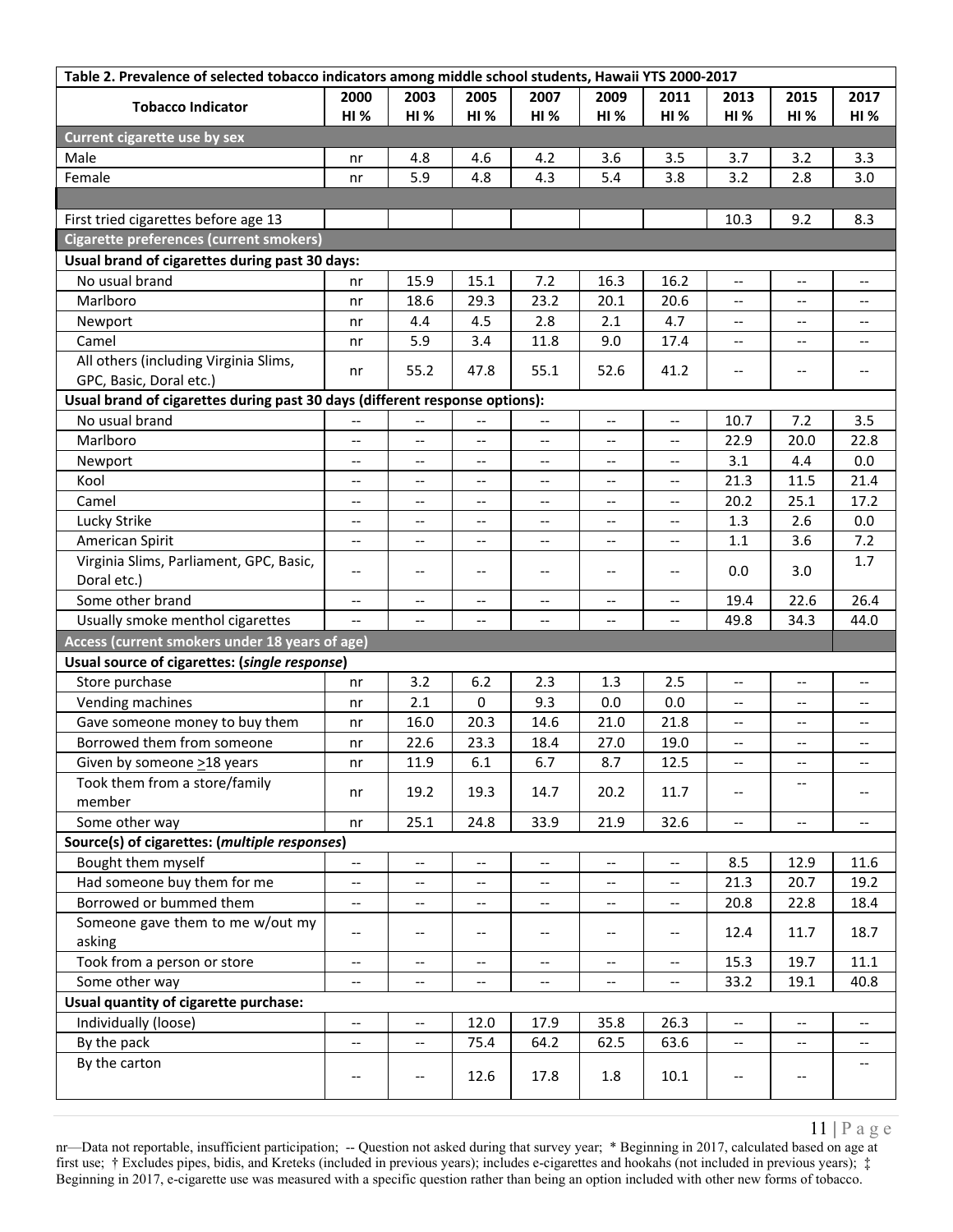| Table 2. Prevalence of selected tobacco indicators among middle school students, Hawaii YTS 2000-2017 |                          |                                       |                          |                          |                          |                                                     |                                                     |                                       |                                       |
|-------------------------------------------------------------------------------------------------------|--------------------------|---------------------------------------|--------------------------|--------------------------|--------------------------|-----------------------------------------------------|-----------------------------------------------------|---------------------------------------|---------------------------------------|
|                                                                                                       | 2000                     | 2003                                  | 2005                     | 2007                     | 2009                     | 2011                                                | 2013                                                | 2015                                  | 2017                                  |
| <b>Tobacco Indicator</b>                                                                              | <b>HI %</b>              | HI%                                   | <b>HI%</b>               | HI%                      | <b>HI%</b>               | <b>HI %</b>                                         | HI%                                                 | <b>HI %</b>                           | <b>HI %</b>                           |
| <b>Cigarette purchases:</b>                                                                           |                          |                                       |                          |                          |                          |                                                     |                                                     |                                       |                                       |
| Place of most recent purchase: (single response)                                                      |                          |                                       |                          |                          |                          |                                                     |                                                     |                                       |                                       |
| Gas station                                                                                           | nr                       | 11.5                                  | 20.6                     | 29.6                     | 25.4                     | nr                                                  | $\overline{\phantom{m}}$                            | $\hspace{0.05cm} \ldots$              | $-$                                   |
| Convenience store                                                                                     | nr                       | 11.0                                  | 16.3                     | 11.5                     | 7.5                      | nr                                                  | $-$                                                 | --                                    | $-$                                   |
| Grocery store                                                                                         | nr                       | 6.7                                   | 11.9                     | 3.1                      | 3.1                      | nr                                                  | $\hspace{0.05cm} -\hspace{0.05cm} -\hspace{0.05cm}$ | $\overline{\phantom{a}}$              | $\overline{\phantom{m}}$              |
| Drugstore                                                                                             | nr                       | 8.8                                   | 8.6                      | 7.6                      | 4.8                      | nr                                                  | $\hspace{0.05cm} -\hspace{0.05cm} -\hspace{0.05cm}$ | $\hspace{0.05cm} \ldots$              | $\overline{\phantom{a}}$              |
| Vending machine                                                                                       | nr                       | 4.4                                   | 0                        | 8.6                      | 0.0                      | 0.0                                                 | $-$                                                 | $-$                                   | $-$                                   |
| Internet                                                                                              | nr                       | 1.2                                   | 0                        | 7.0                      | 0.0                      | 0.0                                                 | $\overline{\phantom{m}}$                            | $-$                                   | $\qquad \qquad -$                     |
| Other                                                                                                 | nr                       | 56.4                                  | 42.7                     | 42.5                     | 59.2                     | 77.6                                                | $\overline{\phantom{a}}$                            | $-$                                   | $\overline{\phantom{a}}$              |
| Place of most recent purchase: (multiple responses)                                                   |                          |                                       |                          |                          |                          |                                                     |                                                     |                                       |                                       |
| Gas station                                                                                           | --                       | $\overline{\phantom{a}}$              | $\overline{\phantom{a}}$ | --                       | $\overline{\phantom{a}}$ | $\overline{\phantom{a}}$                            | 25.9                                                | 23.2                                  | 25.8                                  |
| Convenience store                                                                                     | $\overline{\phantom{m}}$ | $\overline{\phantom{a}}$              | $\overline{\phantom{a}}$ | $\overline{\phantom{a}}$ | $\overline{\phantom{a}}$ | $\hspace{0.05cm} -\hspace{0.05cm} -\hspace{0.05cm}$ | 12.7                                                | 8.5                                   | 9.2                                   |
| Grocery store                                                                                         | $-$                      | $-$                                   | $-$                      | $-$                      | $\overline{\phantom{a}}$ | $\overline{\phantom{a}}$                            | 4.4                                                 | 20.8                                  | 8.6                                   |
| Drugstore                                                                                             | $\qquad \qquad -$        | --                                    | --                       | --                       | $\overline{\phantom{m}}$ | $\overline{\phantom{a}}$                            | 21.5                                                | 19.3                                  | 16.1                                  |
| Vending machine                                                                                       | $\overline{\phantom{m}}$ | --                                    | $-$                      | $\overline{\phantom{a}}$ | $\overline{\phantom{a}}$ | $\qquad \qquad -$                                   | 2.8                                                 | 7.1                                   | 0.0                                   |
| Internet                                                                                              | $-$                      | --                                    | --                       | $\overline{\phantom{a}}$ | $\overline{\phantom{a}}$ | $\qquad \qquad -$                                   | 0.0                                                 | 2.7                                   | 0.8                                   |
| Through the mail                                                                                      | $\overline{\phantom{a}}$ | --                                    | $\overline{\phantom{a}}$ | $\qquad \qquad -$        | $\overline{\phantom{a}}$ | $-\!$ $\!-$                                         | 3.2                                                 | 1.0                                   | 4.2                                   |
| Other                                                                                                 | $\overline{\phantom{m}}$ | $\overline{\phantom{a}}$              | $-$                      | $\overline{\phantom{a}}$ | $\overline{\phantom{m}}$ | $\hspace{0.05cm} -\hspace{0.05cm} -\hspace{0.05cm}$ | 50.3                                                | 27.0                                  | 66.8                                  |
| Purchased from a lunch wagon or                                                                       |                          |                                       |                          |                          |                          |                                                     |                                                     |                                       |                                       |
| manapua truck in the past 30 days                                                                     | $-\,-$                   | $\overline{\phantom{m}}$              | 25.1                     | 16.3                     | 11.7                     | 20.1                                                | $\overline{\phantom{m}}$                            | $\hspace{0.05cm}$ – $\hspace{0.05cm}$ | $\overline{\phantom{a}}$              |
| Refused sale in past month                                                                            | nr                       | 29.6                                  | 28.1                     | nr                       | nr                       | Nr                                                  | nr                                                  | 22.4                                  | 18.6                                  |
| Know where to buy loose cigarettes                                                                    | $-$                      | --                                    | 49.3                     | 39.3                     | 40.3                     | 50.3                                                |                                                     |                                       |                                       |
| Feel it would be easy to get tobacco                                                                  |                          |                                       |                          |                          |                          |                                                     |                                                     |                                       |                                       |
| products if they wanted them                                                                          | $\overline{\phantom{m}}$ | --                                    | $-$                      | $\overline{\phantom{a}}$ | --                       | $\overline{\phantom{a}}$                            | 81.6                                                | 78.8                                  | 84.6                                  |
| <b>School (all students)</b>                                                                          |                          |                                       |                          |                          |                          |                                                     |                                                     |                                       |                                       |
| Smoked cigarettes at school in past                                                                   |                          |                                       |                          |                          |                          |                                                     |                                                     |                                       |                                       |
| month                                                                                                 | nr                       | 2.5                                   | 2.7                      | 2.7                      | 1.7                      | 1.7                                                 | $\overline{\phantom{m}}$                            | $\hspace{0.05cm}$ – $\hspace{0.05cm}$ | --                                    |
| Used smokeless tobacco at school in                                                                   | nr                       | --                                    | $\overline{\phantom{a}}$ | 2.0                      | 1.3                      | 1.3                                                 | $\overline{\phantom{m}}$                            | $\hspace{0.05cm}$ – $\hspace{0.05cm}$ | $\overline{\phantom{a}}$              |
| past month                                                                                            |                          |                                       |                          |                          |                          |                                                     |                                                     |                                       |                                       |
| Were taught, this school year, in class about:                                                        |                          |                                       |                          |                          |                          |                                                     |                                                     |                                       |                                       |
| Not using tobacco products                                                                            |                          | --                                    |                          | --                       | --                       | $-$                                                 | 73.0                                                | 60.8                                  | 58.9                                  |
| Danger of tobacco use                                                                                 | nr                       | 55.6                                  | 72.2                     | 52.6                     | 62.1                     | 67.3                                                | --                                                  |                                       |                                       |
| Practiced ways to say no to tobacco                                                                   | nr                       | 40.4                                  | 57.8                     | 38.1                     | 45.1                     | 47.0                                                | $\overline{\phantom{a}}$                            | $\overline{\phantom{a}}$              | $\overline{\phantom{m}}$              |
| Participated in a community event to                                                                  | nr                       | 16.6                                  | 14.2                     | 15.1                     | 11.8                     | 13.3                                                | 14.7                                                | 10.3                                  | $\hspace{0.05cm}$ – $\hspace{0.05cm}$ |
| discourage tobacco use in past year                                                                   |                          |                                       |                          |                          |                          |                                                     |                                                     |                                       |                                       |
| <b>Cessation (current smokers)</b>                                                                    |                          |                                       |                          |                          |                          |                                                     |                                                     |                                       |                                       |
| Want to stop smoking                                                                                  | nr                       | 62.6                                  | 54.1                     | 59.7                     | 66.9                     | 46.0                                                | 39.7                                                | 37.9                                  | 61.3                                  |
| Tried to quit in past year                                                                            | nr                       | 72.1                                  | 70.8                     | 75.2                     | 82.5                     | 76.9                                                | 65.6                                                | 70.7                                  | 78.4                                  |
| Last quit attempt lasted <30 days                                                                     | nr                       | 37.3                                  | 39.3                     | 47.1                     | 31.7                     | 51.7                                                | 34.6                                                | 33.5                                  | $\overline{\phantom{a}}$              |
| Participated in a program to help them                                                                |                          | 18.1                                  | 24.5                     | 24.0                     | 30.3                     | 27.5                                                |                                                     |                                       | $\overline{\phantom{m}}$              |
| quit                                                                                                  | nr                       |                                       |                          |                          |                          |                                                     | $-\, -$                                             | --                                    |                                       |
| Plan to stop smoking (among current smokers)                                                          |                          |                                       |                          |                          |                          |                                                     |                                                     |                                       |                                       |
| In the next 7 days                                                                                    |                          | --                                    |                          | --                       | $\qquad \qquad -$        | $\overline{\phantom{a}}$                            | 7.2                                                 | 9.4                                   | 8.9                                   |
| In the next 30 days                                                                                   | $-$                      | --                                    |                          | --                       | --                       | $\hspace{0.05cm} -\hspace{0.05cm} -\hspace{0.05cm}$ | 10.9                                                | 7.8                                   | 7.4                                   |
| In the next 6 months                                                                                  | $\overline{\phantom{a}}$ | $\overline{\phantom{a}}$              | $\overline{\phantom{a}}$ | $\overline{\phantom{a}}$ | $\overline{\phantom{a}}$ | $\overline{\phantom{a}}$                            | 7.7                                                 | 5.7                                   | 4.0                                   |
| In the next year                                                                                      | $\overline{\phantom{m}}$ | $\hspace{0.05cm}$ – $\hspace{0.05cm}$ | $- -$                    | --                       | $-\hbox{--}$             | $-\!$                                               | 15.6                                                | 17.8                                  | 16.2                                  |
| Do not plan to stop smoking<br>cigarettes in the next year                                            | $-\,-$                   | $\hspace{0.05cm}$ – $\hspace{0.05cm}$ | --                       | --                       | $-\hbox{--}$             | $\hspace{0.05cm} \dashv$                            | 58.6                                                | 59.4                                  | 63.6                                  |
|                                                                                                       |                          |                                       |                          |                          |                          |                                                     |                                                     |                                       |                                       |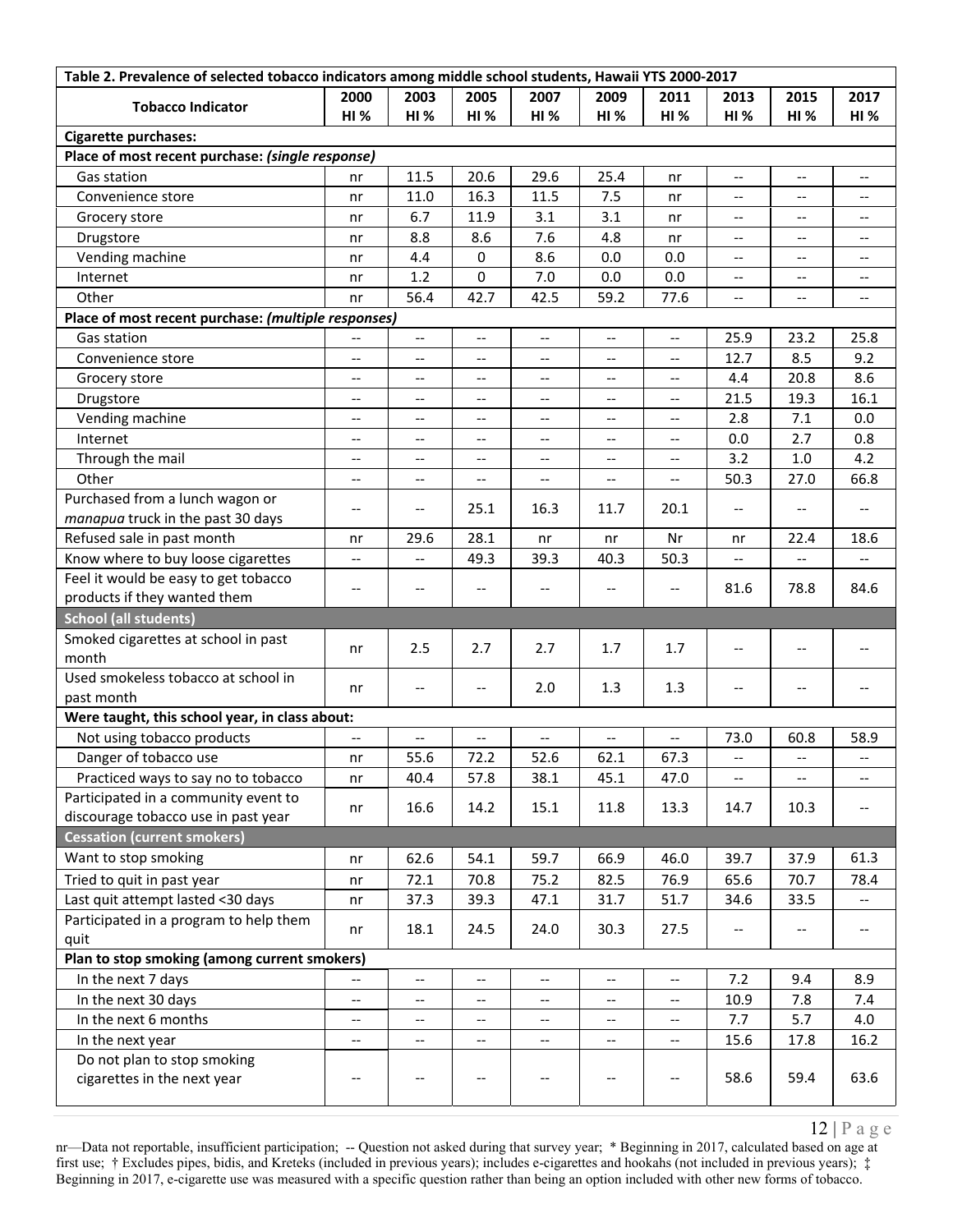| Table 2. Prevalence of selected tobacco indicators among middle school students, Hawaii YTS 2000-2017                            |                                                     |                                                     |                          |                                                     |                                                     |                                                     |                                                     |             |                                       |
|----------------------------------------------------------------------------------------------------------------------------------|-----------------------------------------------------|-----------------------------------------------------|--------------------------|-----------------------------------------------------|-----------------------------------------------------|-----------------------------------------------------|-----------------------------------------------------|-------------|---------------------------------------|
| <b>Tobacco Indicator</b>                                                                                                         | 2000                                                | 2003                                                | 2005                     | 2007                                                | 2009                                                | 2011                                                | 2013                                                | 2015        | 2017                                  |
|                                                                                                                                  | <b>HI</b> %                                         | HI%                                                 | <b>HI%</b>               | HI%                                                 | HI%                                                 | <b>HI %</b>                                         | HI%                                                 | <b>HI %</b> | <b>HI %</b>                           |
| <b>Cessation (current tobacco users)</b>                                                                                         |                                                     |                                                     |                          |                                                     |                                                     |                                                     |                                                     |             |                                       |
| In the past 12 months, did you do any of the following to help you quit using tobacco of any kind for good? (multiple responses) |                                                     |                                                     |                          |                                                     |                                                     |                                                     |                                                     |             |                                       |
| Did not try to quit                                                                                                              | $-$                                                 | $\overline{\phantom{a}}$                            |                          | $\overline{\phantom{a}}$                            | $\overline{\phantom{a}}$                            | $\overline{\phantom{a}}$                            | 48.2                                                | 33.4        | 44.2                                  |
| Attended a program at school                                                                                                     | $-$                                                 | --                                                  | --                       | $\overline{a}$                                      | $\overline{\phantom{a}}$                            | $\overline{\phantom{a}}$                            | 9.1                                                 | 7.5         | 9.6                                   |
| Attended a program in the                                                                                                        | $-\,-$                                              | $-\, -$                                             | $-$                      | $\hspace{0.05cm} -\hspace{0.05cm} -\hspace{0.05cm}$ | $-\!$ –                                             | $-\, -$                                             | 2.6                                                 | 6.3         | 2.9                                   |
| community                                                                                                                        |                                                     |                                                     |                          |                                                     |                                                     |                                                     |                                                     |             |                                       |
| Called a telephone help or quit line                                                                                             | $\hspace{0.05cm} -\hspace{0.05cm} -\hspace{0.05cm}$ | $\hspace{0.05cm} -\hspace{0.05cm} -\hspace{0.05cm}$ | $\overline{\phantom{m}}$ | $\overline{\phantom{a}}$                            | $\overline{\phantom{a}}$                            | $\hspace{0.05cm} -\hspace{0.05cm} -\hspace{0.05cm}$ | 0.4                                                 | 9.2         | 2.1                                   |
| Used nicotine gum                                                                                                                | $\overline{\phantom{a}}$                            | --                                                  | --                       | $-$                                                 | --                                                  | $\hspace{0.05cm} -\hspace{0.05cm} -\hspace{0.05cm}$ | 3.4                                                 | 8.8         | 3.2                                   |
| Used nicotine patch                                                                                                              | $\overline{\phantom{a}}$                            | --                                                  | $-$                      | --                                                  | $\qquad \qquad -$                                   | $\overline{\phantom{a}}$                            | 1.0                                                 | 4.4         | 0.8                                   |
| Used any medicine to help quit                                                                                                   | $\overline{\phantom{m}}$                            | $\overline{\phantom{m}}$                            | $\overline{\phantom{a}}$ | $\overline{\phantom{a}}$                            | $\overline{\phantom{a}}$                            | $\overline{\phantom{a}}$                            | 0.0                                                 | 6.8         | 2.6                                   |
| Visited an Internet quit sites                                                                                                   | $-$                                                 | --                                                  | $-$                      | $\overline{\phantom{a}}$                            | --                                                  | $\qquad \qquad -$                                   | 0.0                                                 | 5.7         | 1.7                                   |
| Got help from family or friends                                                                                                  | $-$                                                 | --                                                  | --                       | --                                                  | --                                                  | $\qquad \qquad -$                                   | 7.5                                                 | 10.4        | 12.8                                  |
| Used another method i.e. hypnosis or                                                                                             | $\overline{\phantom{m}}$                            | $\overline{\phantom{m}}$                            | $\overline{\phantom{m}}$ | $\overline{\phantom{a}}$                            | $\overline{\phantom{m}}$                            | $\hspace{0.05cm} \ldots$                            | 0.0                                                 | 7.3         | 0.9                                   |
| acupuncture                                                                                                                      |                                                     |                                                     |                          |                                                     |                                                     |                                                     |                                                     |             |                                       |
| Tried to quit on my own or "cold                                                                                                 | $-\,-$                                              | $\overline{\phantom{m}}$                            | $-$                      | $\hspace{0.05cm}$ – $\hspace{0.05cm}$               | $\hspace{0.05cm} -\hspace{0.05cm} -\hspace{0.05cm}$ | $\hspace{0.05cm} -\hspace{0.05cm} -\hspace{0.05cm}$ | 34.4                                                | 41.5        | 31.5                                  |
| turkey"                                                                                                                          |                                                     |                                                     |                          |                                                     |                                                     |                                                     |                                                     |             |                                       |
| Seriously thinking about quitting all tobacco                                                                                    |                                                     |                                                     |                          |                                                     |                                                     |                                                     |                                                     |             |                                       |
| Yes, in the next 30 days                                                                                                         | $\overline{\phantom{m}}$                            | --                                                  | $-$                      | $\overline{\phantom{a}}$                            | $\overline{\phantom{a}}$                            | $\hspace{0.05cm} -\hspace{0.05cm} -\hspace{0.05cm}$ | 41.8                                                | 39.6        |                                       |
| Yes, within the next 6 months                                                                                                    | $-$                                                 | --                                                  |                          | $\overline{\phantom{a}}$                            | --                                                  | $-$                                                 | 8.3                                                 | 14.5        |                                       |
| Yes, after six months                                                                                                            | $\overline{\phantom{a}}$                            | --                                                  | --                       | --                                                  | $\overline{\phantom{a}}$                            | $\overline{\phantom{a}}$                            | 9.9                                                 | 12.5        | $\hspace{0.05cm}$ – $\hspace{0.05cm}$ |
| No thinking about quitting the use of                                                                                            | $\overline{\phantom{a}}$                            | $\overline{\phantom{m}}$                            | $\overline{\phantom{m}}$ | $\hspace{0.05cm} -\hspace{0.05cm} -\hspace{0.05cm}$ | $-\!$ –                                             | $\hspace{0.05cm} \ldots$                            | 40.0                                                | 33.4        | $\overline{\phantom{a}}$              |
| all tobacco                                                                                                                      |                                                     |                                                     |                          |                                                     |                                                     |                                                     |                                                     |             |                                       |
| Intention to start cigarette smoking (among never smokers)                                                                       |                                                     |                                                     |                          |                                                     |                                                     |                                                     |                                                     |             |                                       |
| May try a cigarette soon                                                                                                         | nr                                                  | 4.2                                                 | 4.2                      | 3.8                                                 | 3.9                                                 | 2.3                                                 | $1.8\,$                                             | 1.6         | 2.2                                   |
| May smoke in the next year                                                                                                       | --                                                  | 11.8                                                | 12.7                     | 10.8                                                | 11.3                                                | 9.0                                                 | 11.8                                                | 12.1        | 13.7                                  |
| Might smoke if offered by a friend                                                                                               | --                                                  | 11.3                                                | 13.9                     | 13.7                                                | 12.9                                                | 10.4                                                | 14.1                                                | 13.8        | 15.0                                  |
| Susceptible to starting smoking                                                                                                  | nr                                                  | 14.3                                                | 16.8                     | 16.1                                                | 14.9                                                | 11.8                                                | 14.5                                                | 14.3        | 22.3                                  |
| Beliefs about smoking and other tobacco products (all students)                                                                  |                                                     |                                                     |                          |                                                     |                                                     |                                                     |                                                     |             |                                       |
| Percent who agree with the following:                                                                                            |                                                     |                                                     |                          |                                                     |                                                     |                                                     |                                                     |             |                                       |
| Smokers have more friends                                                                                                        | nr                                                  | 26.0                                                | 25.0                     | 22.3                                                | 25.3                                                | 26.5                                                | 22.1                                                | 23.5        | 42.1                                  |
| Smoking makes young people look                                                                                                  | nr                                                  | 14.1                                                | 13.1                     | 11.3                                                | 9.5                                                 | 9.5                                                 | 9.1                                                 | 9.7         | $\overline{\phantom{a}}$              |
| cool/fit in                                                                                                                      |                                                     |                                                     |                          |                                                     |                                                     |                                                     |                                                     |             |                                       |
| Tobacco companies try to get young                                                                                               | $\overline{\phantom{m}}$                            | $-\, -$                                             |                          | --                                                  | $\hspace{0.05cm}$ $\hspace{0.05cm}$                 | $\overline{\phantom{m}}$                            | 64.7                                                | 59.5        | 60.6                                  |
| people to use tobacco products                                                                                                   |                                                     |                                                     |                          |                                                     |                                                     |                                                     |                                                     |             |                                       |
| All tobacco products are dangerous                                                                                               | $\overline{\phantom{a}}$                            | $\overline{\phantom{a}}$                            | $-\,-$                   | --                                                  | $\qquad \qquad -$                                   | $\overline{\phantom{a}}$                            | 89.8                                                | 90.5        | 94.5                                  |
| All e-cigarettes are dangerous                                                                                                   | $\overline{\phantom{a}}$                            | --                                                  | $-$                      | $\overline{\phantom{a}}$                            | $\qquad \qquad -$                                   | $\overline{\phantom{m}}$                            | $\overline{\phantom{a}}$                            | 75.8        | 80.6                                  |
| <b>Social Influences (all students)</b>                                                                                          |                                                     |                                                     |                          |                                                     |                                                     |                                                     |                                                     |             |                                       |
| One or more best friends smoke cigarettes:                                                                                       |                                                     |                                                     |                          |                                                     |                                                     |                                                     |                                                     |             |                                       |
| All students                                                                                                                     | nr                                                  | 18.9                                                | 15.7                     | 14.6                                                | 22.1                                                | 20.4                                                | 14.4                                                | 13.8        | 17.1                                  |
| Never smokers                                                                                                                    | nr                                                  | 11.7                                                | 9.7                      | 9.5                                                 | 15.4                                                | 14.2                                                | 8.4                                                 | 8.5         | 11.4                                  |
| <b>Current smokers</b>                                                                                                           | nr                                                  | 70.7                                                | 73.6                     | 74.9                                                | 80.7                                                | 78.0                                                | 73.6                                                | 72.6        | 84.2                                  |
| One or more best friends smoke e-cigarettes:                                                                                     |                                                     |                                                     |                          |                                                     |                                                     |                                                     |                                                     |             |                                       |
| All students                                                                                                                     | $\hspace{0.05cm} -\hspace{0.05cm} -\hspace{0.05cm}$ | $\overline{\phantom{a}}$                            | $\overline{\phantom{a}}$ | $\overline{\phantom{a}}$                            | $\overline{\phantom{a}}$                            | $\hspace{0.05cm} -\hspace{0.05cm} -\hspace{0.05cm}$ | $\hspace{0.05cm} -\hspace{0.05cm} -\hspace{0.05cm}$ | 25.3        | 30.0                                  |
| Never smokers                                                                                                                    | --                                                  | --                                                  | $-$                      | --                                                  | --                                                  | --                                                  | $\overline{\phantom{a}}$                            | 20.1        | 23.7                                  |
| Current cigarette smokers                                                                                                        | $\overline{\phantom{m}}$                            | $\overline{\phantom{a}}$                            | $\overline{\phantom{a}}$ | $\overline{\phantom{a}}$                            | $\overline{\phantom{a}}$                            | $\overline{\phantom{m}}$                            | $\overline{\phantom{m}}$                            | 70.6        | 81.3                                  |
| Current e-cigarette smokers                                                                                                      | $-$                                                 | --                                                  | --                       | $\hspace{0.05cm}$ – $\hspace{0.05cm}$               | $\qquad \qquad -$                                   | $\hspace{0.05cm}$ – $\hspace{0.05cm}$               | $\overline{\phantom{a}}$                            | 81.0        | 91.5                                  |
| Lives with someone who smokes cigarettes:                                                                                        |                                                     |                                                     |                          |                                                     |                                                     |                                                     |                                                     |             |                                       |
| All students                                                                                                                     | nr                                                  | 45.6                                                | 41.8                     | 47.3                                                | $\overline{\phantom{a}}$                            | $\overline{\phantom{a}}$                            | 34.6                                                | 35.1        | 30.8                                  |
| Never smokers                                                                                                                    | nr                                                  | 41.2                                                | 37.9                     | 45.2                                                | $\hspace{0.05cm} -\hspace{0.05cm} -\hspace{0.05cm}$ | $-\!$                                               | 31.1                                                | 31.6        | 27.1                                  |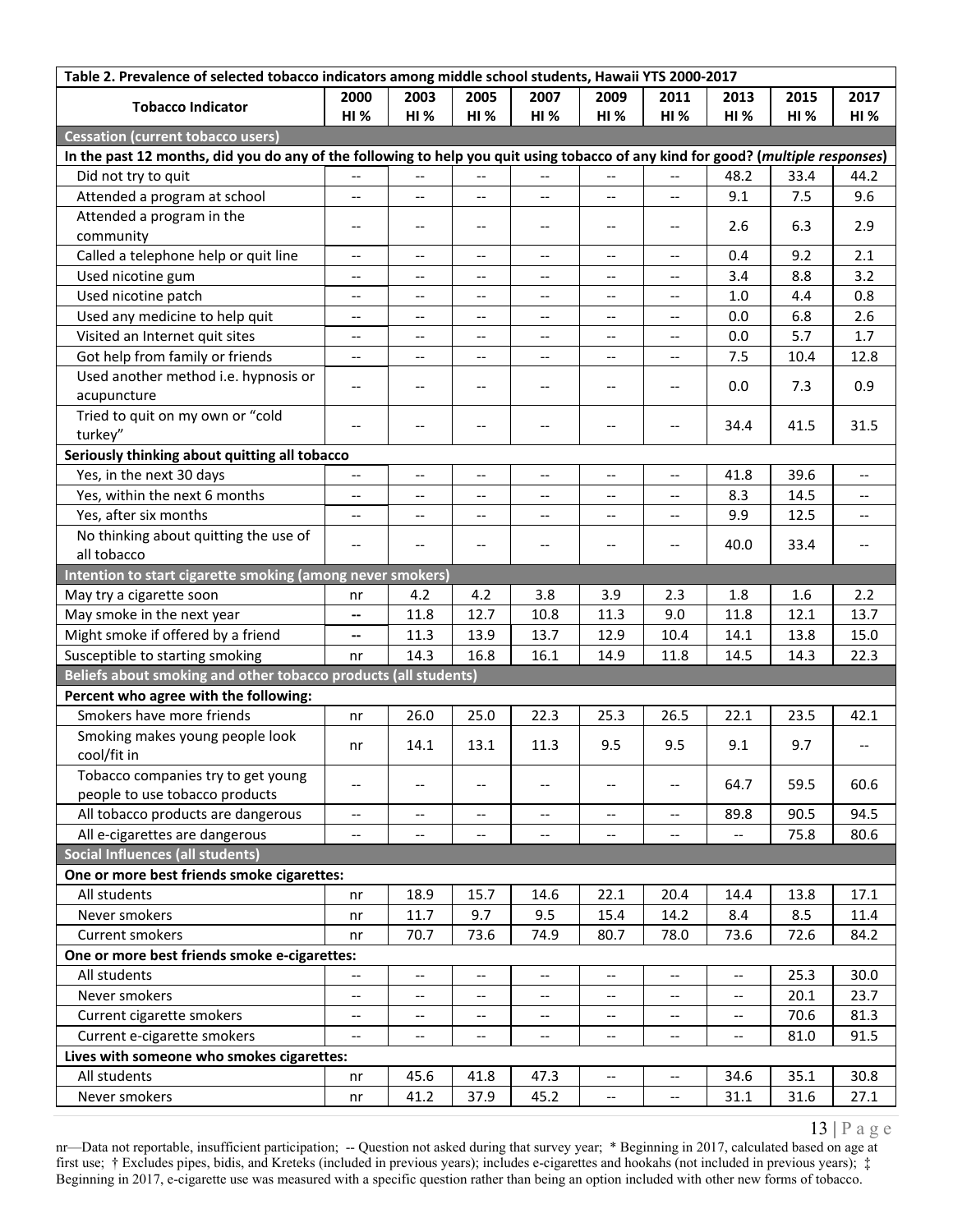| Table 2. Prevalence of selected tobacco indicators among middle school students, Hawaii YTS 2000-2017 |                          |                          |                                                     |                          |                          |                                                     |            |                          |                          |
|-------------------------------------------------------------------------------------------------------|--------------------------|--------------------------|-----------------------------------------------------|--------------------------|--------------------------|-----------------------------------------------------|------------|--------------------------|--------------------------|
| <b>Tobacco Indicator</b>                                                                              | 2000                     | 2003                     | 2005                                                | 2007                     | 2009                     | 2011                                                | 2013       | 2015                     | 2017                     |
|                                                                                                       | HI%                      | <b>HI %</b>              | HI%                                                 | <b>HI%</b>               | <b>HI%</b>               | <b>HI %</b>                                         | <b>HI%</b> | HI%                      | <b>HI</b> %              |
| Current smokers                                                                                       | nr                       | 67.3                     | 71.9                                                | 60.5                     | $\overline{\phantom{a}}$ |                                                     | 59.8       | 63.7                     | 68.5                     |
| Lives with someone who uses tobacco:                                                                  |                          |                          |                                                     |                          |                          |                                                     |            |                          |                          |
| All students                                                                                          | $\overline{\phantom{a}}$ | $-$                      | $-$                                                 | $\overline{\phantom{a}}$ | $\overline{\phantom{m}}$ | $\hspace{0.05cm} -\hspace{0.05cm} -\hspace{0.05cm}$ | 40.8       | 45.4                     | 39.8                     |
| Never tobacco users                                                                                   | $-$                      | --                       |                                                     | $\overline{a}$           | $\overline{\phantom{a}}$ | $-$                                                 | 35.1       | 39.9                     | 31.1                     |
| Current tobacco users                                                                                 | --                       | --                       | $\overline{\phantom{a}}$                            | $\overline{\phantom{a}}$ | --                       | $\overline{\phantom{a}}$                            | 81.9       | 83.7                     | 71.8                     |
| <b>Adult Counsel on Tobacco</b>                                                                       |                          |                          |                                                     |                          |                          |                                                     |            |                          |                          |
| Parents discussed the dangers of                                                                      | nr                       | 74.2                     | 76.1                                                | 66.0                     | 66.1                     | 66.9                                                |            |                          |                          |
| tobacco in the past year                                                                              |                          |                          |                                                     |                          |                          |                                                     |            |                          |                          |
| Parents discussed not using any type of                                                               | $- -$                    | $-$                      | $-$                                                 | --                       | $-$                      | $-$                                                 | 44.6       | $\overline{\phantom{a}}$ |                          |
| tobacco product in past year                                                                          |                          |                          |                                                     |                          |                          |                                                     |            |                          |                          |
| Parents discussed not using cigarettes,                                                               |                          |                          |                                                     |                          |                          |                                                     |            |                          |                          |
| chewing tobacco, snuff, dip, cigars or e-                                                             | $-\, -$                  |                          |                                                     | $-$                      | --                       |                                                     |            | 42.8                     |                          |
| cigarettes<br>Doctor, dentist, or nurse (Health                                                       |                          |                          |                                                     |                          |                          |                                                     |            |                          |                          |
| professional) asked if they smoke, past                                                               |                          |                          |                                                     |                          |                          |                                                     |            |                          |                          |
| 12 months (among those who saw a                                                                      |                          |                          |                                                     | 18.2                     | 17.1                     | 16.1                                                |            |                          |                          |
| doctor, past 12 months)                                                                               |                          |                          |                                                     |                          |                          |                                                     |            |                          |                          |
| Health professional asked if they use                                                                 |                          |                          |                                                     |                          |                          |                                                     |            |                          |                          |
| tobacco of any kind, past 12 months                                                                   |                          |                          |                                                     |                          |                          |                                                     |            |                          |                          |
| (among those who saw a doctor, past                                                                   | $-$                      |                          |                                                     |                          |                          |                                                     | 18.6       | 25.3                     | 31.6                     |
| 12 months)                                                                                            |                          |                          |                                                     |                          |                          |                                                     |            |                          |                          |
| Health professional advised them not                                                                  |                          |                          |                                                     |                          |                          |                                                     |            |                          |                          |
| to smoke (among those who saw a                                                                       |                          |                          |                                                     | 32.8                     | 36.7                     | 34.5                                                |            |                          |                          |
| doctor, past 12 months)                                                                               |                          |                          |                                                     |                          |                          |                                                     |            |                          |                          |
| Health professional advised them not                                                                  |                          |                          |                                                     |                          |                          |                                                     |            |                          |                          |
| to use tobacco of any kind, past 12                                                                   |                          |                          |                                                     |                          | --                       |                                                     | 30.5       | 32.0                     | 38.8                     |
| months (among those who saw a                                                                         |                          |                          |                                                     |                          |                          |                                                     |            |                          |                          |
| doctor, past 12 months)                                                                               |                          |                          |                                                     |                          |                          |                                                     |            |                          |                          |
| <b>Mass Media</b>                                                                                     |                          |                          |                                                     |                          |                          |                                                     |            |                          |                          |
| Antismoking commercial/ad exposure:                                                                   |                          |                          |                                                     |                          |                          |                                                     |            |                          |                          |
| At least once in the past month                                                                       | nr                       | 71.8                     | 62.9                                                | 65.0                     | 58.3                     | 62.4                                                | 58.6       | 62.3                     | --                       |
| Daily/almost daily during the past                                                                    | nr                       | 38.4                     | 29.8                                                | 22.9                     | 19.9                     | 21.8                                                | 18.1       | 21.6                     | --                       |
| month                                                                                                 |                          |                          |                                                     |                          |                          |                                                     |            |                          |                          |
| Often see actors smoking in movies/TV                                                                 | nr                       | 76.8                     | 76.9                                                | 74.3                     | 75.6                     | 70.8                                                | 67.5       | 61.9                     | 55.8                     |
| Often see tobacco product ads on the                                                                  | --                       |                          |                                                     |                          |                          | $-\, -$                                             | 43.1       | 45.5                     | 42.5                     |
| Internet<br>Often see tobacco product ads in                                                          |                          |                          |                                                     |                          |                          |                                                     |            |                          |                          |
| newspapers or magazines                                                                               | $\qquad \qquad -$        | $-$                      | $\hspace{0.05cm} -\hspace{0.05cm} -\hspace{0.05cm}$ | $\hspace{0.05cm} \ldots$ | $\overline{\phantom{a}}$ | $\overline{\phantom{a}}$                            | 42.5       | 41.9                     | $-$                      |
| See tobacco products/gear ads at local                                                                |                          | $-\hbox{--}$             | $\overline{\phantom{a}}$                            | $\overline{\phantom{a}}$ | $\hspace{0.05cm} \ldots$ | $\hspace{0.05cm} \dashrightarrow$                   |            |                          |                          |
| stores or gas stations                                                                                | --                       |                          |                                                     |                          |                          |                                                     | 67.1       | 63.4                     | 58.8                     |
| Saw tobacco product ads outside stores                                                                | $\overline{\phantom{a}}$ | --                       | --                                                  | $\overline{\phantom{a}}$ | $\overline{\phantom{a}}$ | $\overline{\phantom{a}}$                            | 38.9       | 34.9                     | 34.1                     |
| Received merchandise with tobacco                                                                     |                          |                          |                                                     |                          |                          |                                                     |            |                          |                          |
| logo in past year                                                                                     | --                       | --                       | --                                                  | --                       | --                       | --                                                  | 8.3        | 6.6                      | $\overline{\phantom{m}}$ |
| Would wear apparel with tobacco logos                                                                 | --                       | $\overline{\phantom{a}}$ | $-$                                                 | $\overline{\phantom{a}}$ | $\qquad \qquad -$        | $\hspace{0.05cm} -\hspace{0.05cm} -\hspace{0.05cm}$ | 10.8       | 11.1                     | $\overline{\phantom{a}}$ |
| <b>Direct Marketing</b>                                                                               |                          |                          |                                                     |                          |                          |                                                     |            |                          |                          |
| Received coupons from tobacco                                                                         |                          |                          |                                                     |                          |                          |                                                     |            |                          |                          |
| companies in the past 30 days                                                                         | $-$                      | --                       | $\overline{\phantom{a}}$                            | --                       | --                       | $-\, -$                                             | 6.1        | 4.2                      |                          |
| Received ads from tobacco companies                                                                   |                          |                          |                                                     |                          |                          |                                                     |            |                          |                          |
| in the past 30 days                                                                                   |                          |                          | $\overline{\phantom{a}}$                            | --                       | --                       |                                                     | 9.1        | 9.7                      |                          |
|                                                                                                       |                          |                          |                                                     |                          |                          |                                                     |            |                          |                          |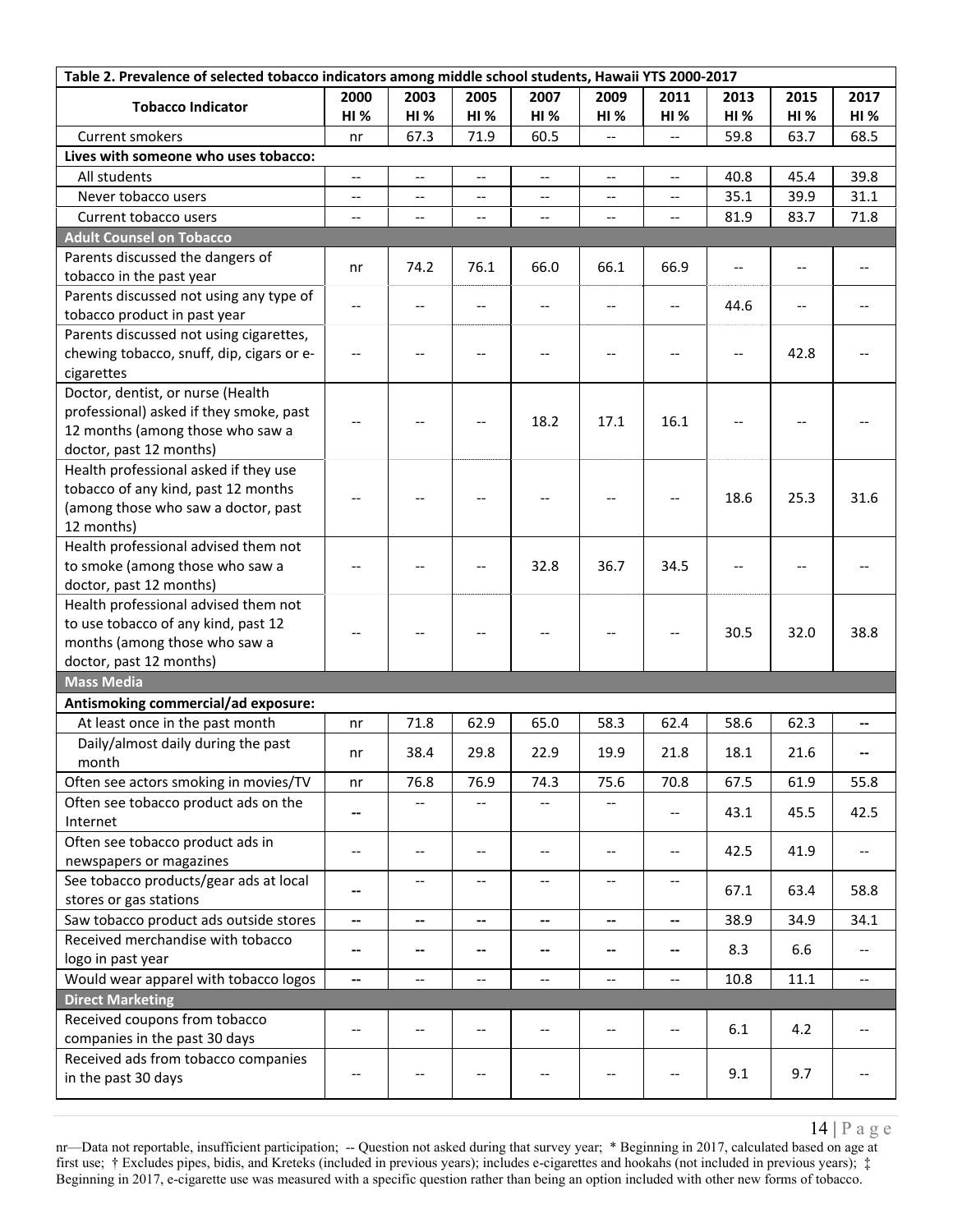| Table 2. Prevalence of selected tobacco indicators among middle school students, Hawaii YTS 2000-2017                                 |                          |                          |                          |                          |                                       |                                       |                                       |                                     |                          |
|---------------------------------------------------------------------------------------------------------------------------------------|--------------------------|--------------------------|--------------------------|--------------------------|---------------------------------------|---------------------------------------|---------------------------------------|-------------------------------------|--------------------------|
| <b>Tobacco Indicator</b>                                                                                                              | 2000                     | 2003                     | 2005                     | 2007                     | 2009                                  | 2011                                  | 2013                                  | 2015                                | 2017                     |
|                                                                                                                                       | HI%                      | HI%                      | HI%                      | <b>HI%</b>               | <b>HI%</b>                            | <b>HI %</b>                           | <b>HI %</b>                           | HI%                                 | <b>HI %</b>              |
| <b>Secondhand Smoke (SHS)</b>                                                                                                         |                          |                          |                          |                          |                                       |                                       |                                       |                                     |                          |
| <b>Exposure</b>                                                                                                                       |                          |                          |                          |                          |                                       |                                       |                                       |                                     |                          |
| Exposed to SHS in a room in the past                                                                                                  | nr                       | 40.0                     | 39.2                     | 38.0                     | 38.1                                  | 34.6                                  | $-$                                   | $-$                                 |                          |
| week                                                                                                                                  |                          |                          |                          |                          |                                       |                                       |                                       |                                     |                          |
| Exposed to SHS at home in the past                                                                                                    | $-\,-$                   | $-$                      | 24.8                     | 24.3                     | $\overline{\phantom{a}}$              | $\hspace{0.05cm}$ – $\hspace{0.05cm}$ | 22.2                                  | 20.4                                | 26.3                     |
| week                                                                                                                                  |                          |                          |                          |                          |                                       |                                       |                                       |                                     |                          |
| Exposed to SHS in a car in the past<br>week*                                                                                          | nr                       | 33.0                     | 30.2                     | 28.0                     | 28.4                                  | 25.7                                  | 18.0                                  | 16.1                                | 14.5                     |
| Exposed to SHS in school in the past                                                                                                  |                          |                          |                          |                          |                                       |                                       |                                       |                                     | 20.1                     |
| week                                                                                                                                  | $\overline{\phantom{m}}$ | --                       | $-$                      | --                       | $\qquad \qquad -$                     | $-\, -$                               | 22.8                                  | 19.4                                |                          |
| Exposed to SHS at work in past week,                                                                                                  | $-$                      | $-$                      |                          | 46.9                     | 53.6                                  | 56.6                                  | 43.9                                  | 57.9                                |                          |
| among students who work                                                                                                               |                          |                          |                          |                          |                                       |                                       |                                       |                                     |                          |
| Any SHS exposure in an indoor or                                                                                                      |                          |                          |                          |                          |                                       |                                       |                                       |                                     |                          |
| outdoor public place (malls, movie                                                                                                    | $\overline{\phantom{a}}$ | $-$                      |                          | $\overline{\phantom{a}}$ | $\hspace{0.05cm}$ – $\hspace{0.05cm}$ | $\hspace{0.05cm}$ – $\hspace{0.05cm}$ | 37.2                                  | 39.2                                | 39.9                     |
| theaters, clubs or restaurants) in past                                                                                               |                          |                          |                          |                          |                                       |                                       |                                       |                                     |                          |
| week                                                                                                                                  |                          |                          |                          |                          |                                       |                                       |                                       |                                     |                          |
| <b>Smoking Rules</b>                                                                                                                  |                          |                          |                          |                          |                                       |                                       |                                       |                                     |                          |
| Inside the home:                                                                                                                      |                          |                          |                          |                          |                                       |                                       |                                       |                                     |                          |
| Not allowed anywhere                                                                                                                  | $\overline{\phantom{a}}$ | $\overline{\phantom{a}}$ | $\overline{\phantom{a}}$ | 76.4                     | 78.9                                  | 82.0                                  | 83.4                                  | 81.5                                | --                       |
| Allowed some places or some times                                                                                                     | $\overline{\phantom{m}}$ | $-$                      | --                       | 18.7                     | 15.9                                  | 12.8                                  | 10.2                                  | 12.4                                | --                       |
| Allowed anywhere                                                                                                                      | $-\, -$                  | --                       | $\overline{\phantom{a}}$ | 5.0                      | 5.1                                   | 5.2                                   | 6.4                                   | 6.1                                 | $-$                      |
| Inside the car:                                                                                                                       |                          |                          |                          |                          |                                       |                                       |                                       |                                     |                          |
| Not allowed inside vehicle                                                                                                            | $\overline{\phantom{m}}$ | $\overline{\phantom{a}}$ | $-$                      | 75.6                     | 76.3                                  | 78.6                                  | 80.5                                  | 81.5                                | $\overline{\phantom{a}}$ |
| Sometimes allowed in vehicle                                                                                                          | $\overline{\phantom{m}}$ | $-$                      | $-$                      | 16.7                     | 17.4                                  | 14.3                                  | 12.9                                  | 11.8                                | --                       |
| Always allowed in vehicle                                                                                                             | $\overline{\phantom{m}}$ | $\overline{\phantom{a}}$ | $-$                      | 7.7                      | 6.3                                   | 7.1                                   | 6.6                                   | 6.7                                 | $\overline{\phantom{a}}$ |
| At work (among students who work):                                                                                                    |                          |                          |                          |                          |                                       |                                       |                                       |                                     |                          |
| Never allowed where I work                                                                                                            | $\overline{\phantom{a}}$ | $-$                      | $-$                      | 73.6                     | 71.2                                  | 60.0                                  | $-$                                   | --                                  | --                       |
| Allowed some places or some times                                                                                                     | $-\hbox{--}$             | $\overline{\phantom{a}}$ | $- -$                    | 19.1                     | 20.1                                  | 27.8                                  | $\hspace{0.05cm}$ – $\hspace{0.05cm}$ | $\overline{\phantom{a}}$            | --                       |
| Always allowed where I work                                                                                                           | $-\, -$                  | --                       | $\overline{\phantom{a}}$ | 7.3                      | 8.7                                   | 12.2                                  | $-\, -$                               | $\hspace{0.05cm}$ $\hspace{0.05cm}$ | $- -$                    |
| <b>Beliefs about Smoking</b>                                                                                                          |                          |                          |                          |                          |                                       |                                       |                                       |                                     |                          |
| Think SHS is harmful                                                                                                                  | nr                       | 86.5                     | 88.4                     | 87.5                     | 88.3                                  | 86.9                                  | 92.8                                  | 92.5                                | $\overline{\phantom{a}}$ |
| Believe that smoking should never be                                                                                                  |                          |                          |                          |                          |                                       |                                       | 88.5                                  | 89.0                                |                          |
| allowed inside the home                                                                                                               |                          |                          |                          |                          |                                       |                                       |                                       |                                     |                          |
| Believe that smoking should never be                                                                                                  |                          |                          |                          |                          |                                       |                                       | 90.4                                  | 90.9                                |                          |
| allowed inside the car                                                                                                                |                          |                          |                          |                          |                                       |                                       |                                       |                                     |                          |
| Believe that smoking should never be                                                                                                  |                          |                          |                          |                          |                                       |                                       |                                       |                                     |                          |
| allowed in indoor areas where people                                                                                                  |                          |                          |                          | 89.7                     | 88.4                                  | 87.2                                  |                                       |                                     |                          |
| work                                                                                                                                  |                          |                          |                          |                          |                                       |                                       |                                       |                                     |                          |
| Believe that smoking should never be<br>allowed in indoor public places                                                               |                          |                          |                          | 88.0                     | 88.3                                  | 90.9                                  |                                       |                                     |                          |
| * Prior to 2013, the question asked about the exposure to someone smoking a cigarette. Beginning in 2013, the question asks about the |                          |                          |                          |                          |                                       |                                       |                                       |                                     |                          |
| exposure to someone smoking a tobacco product.                                                                                        |                          |                          |                          |                          |                                       |                                       |                                       |                                     |                          |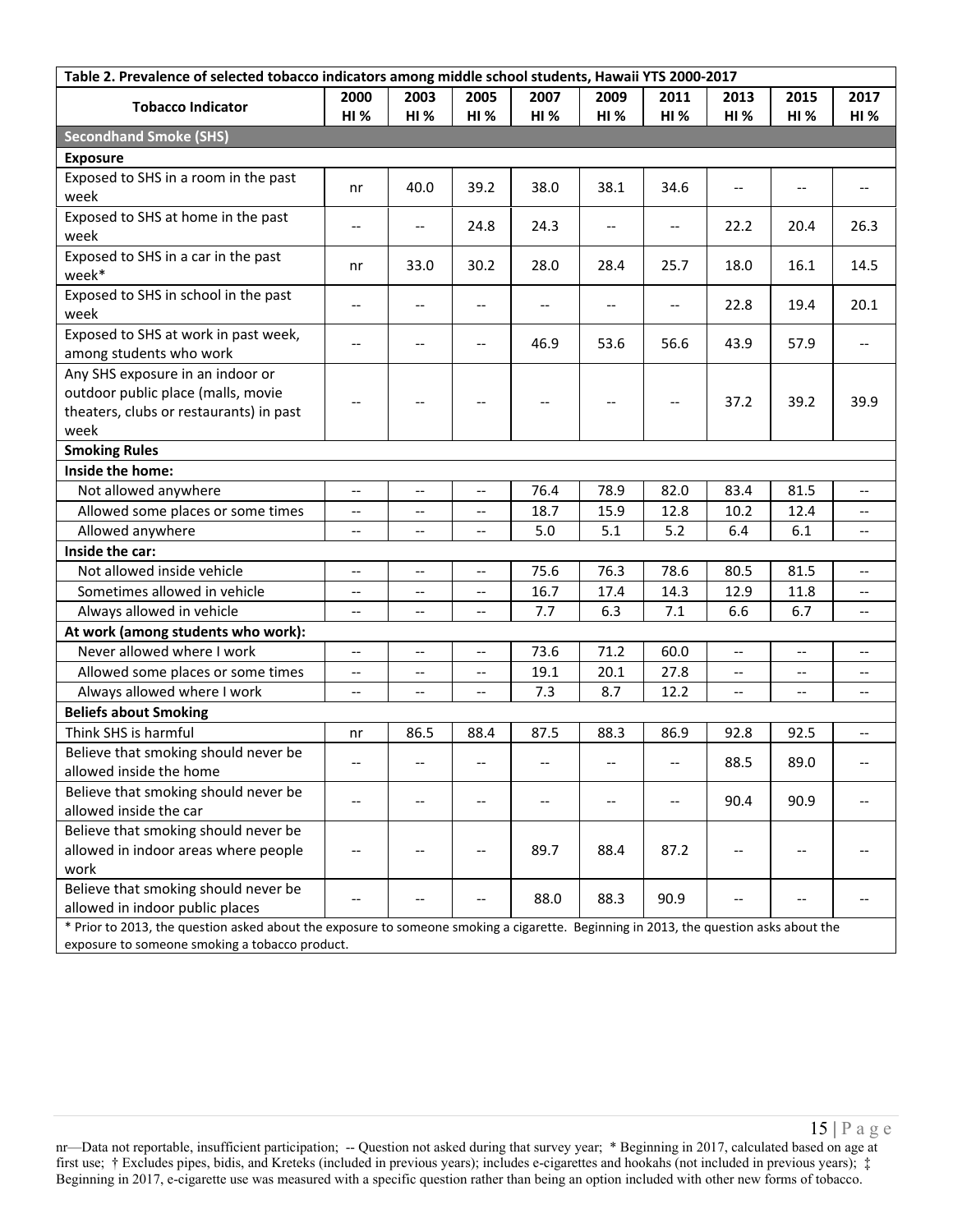| Table 3. Prevalence of selected indicators among middle school students, Hawaii YTS 2017                 |           |  |  |  |  |  |  |
|----------------------------------------------------------------------------------------------------------|-----------|--|--|--|--|--|--|
| <b>Demographic Indicators</b>                                                                            | 2017 HI % |  |  |  |  |  |  |
| <b>Sexual identity:</b>                                                                                  |           |  |  |  |  |  |  |
| Heterosexual                                                                                             | 81.2      |  |  |  |  |  |  |
| Gay or lesbian                                                                                           | 0.8       |  |  |  |  |  |  |
| Bisexual                                                                                                 | 5.2       |  |  |  |  |  |  |
| Not sure                                                                                                 | 12.6      |  |  |  |  |  |  |
| Transgender                                                                                              | 1.0       |  |  |  |  |  |  |
| <b>E-Cigarette Indicators</b>                                                                            | 2017 HI % |  |  |  |  |  |  |
| Initiation (among never used e-cigarettes):                                                              |           |  |  |  |  |  |  |
| Probably or definitely has been curious about using an e-cigarette                                       | 16.9      |  |  |  |  |  |  |
| Probably or definitely will try an e-cigarette soon                                                      | 5.2       |  |  |  |  |  |  |
| Probably or definitely will use an e-cigarette in the next year                                          | 3.1       |  |  |  |  |  |  |
| Probably or definitely would use an e-cigarette if offered one by best friend                            | 8.5       |  |  |  |  |  |  |
| Types of e-cigarettes used (among ever used e-cigarettes):                                               |           |  |  |  |  |  |  |
| Only the disposable kind                                                                                 | 4.7       |  |  |  |  |  |  |
| Only rechargeable/refillable/tank kind                                                                   | 74.7      |  |  |  |  |  |  |
| Both disposable and rechargeable/refillable/tank                                                         | 20.6      |  |  |  |  |  |  |
| Place of e-cigarette purchase in the past 30 days (among students who used e-cigarettes in past 30 days, |           |  |  |  |  |  |  |
| choose all that apply):                                                                                  |           |  |  |  |  |  |  |
| Gas station                                                                                              | 1.5       |  |  |  |  |  |  |
| Grocery store                                                                                            | 0.2       |  |  |  |  |  |  |
| Drugstore                                                                                                | 0.3       |  |  |  |  |  |  |
| Mall or shopping center kiosk/stand                                                                      | 2.9       |  |  |  |  |  |  |
| On the internet                                                                                          | 4.5       |  |  |  |  |  |  |
| Vape shop or store that sells only e-cigarettes                                                          | 9.2       |  |  |  |  |  |  |
| Some other place not listed here                                                                         | 2.4       |  |  |  |  |  |  |
| From a family member                                                                                     | 29.1      |  |  |  |  |  |  |
| From a friend                                                                                            | 63.7      |  |  |  |  |  |  |
| From some other person that is a not a family member or friend                                           | 8.5       |  |  |  |  |  |  |
| Reasons for e-cigarette use (among ever e-cigarette users, choose all that apply):                       |           |  |  |  |  |  |  |
| They are less harmful than other forms of tobacco, such as cigarettes                                    | 17.5      |  |  |  |  |  |  |
| They are available in flavors, such as mint, candy, fruit, or chocolate                                  | 27.4      |  |  |  |  |  |  |
| They can be used in areas where other tobacco products, such as cigarettes, are                          | 4.4       |  |  |  |  |  |  |
| not allowed                                                                                              |           |  |  |  |  |  |  |
| Some other reason                                                                                        | 38.9      |  |  |  |  |  |  |
| Access:                                                                                                  |           |  |  |  |  |  |  |
| Refused sale of e-cigarette due to age, among those who tried to buy e-cigarettes in                     | 13.1      |  |  |  |  |  |  |
| the past 30 days                                                                                         |           |  |  |  |  |  |  |
| <b>Beliefs:</b>                                                                                          |           |  |  |  |  |  |  |
| Believes all e-cigarettes are dangerous                                                                  | 80.6      |  |  |  |  |  |  |
| Believes breathing vapor from other people's e-cigarettes is harmful                                     | 57.0      |  |  |  |  |  |  |
| <b>Other Drug Use Indicators</b>                                                                         | 2017 HI % |  |  |  |  |  |  |
| Used during the past 30 days, even just one time:                                                        |           |  |  |  |  |  |  |
| Alcohol                                                                                                  | 12.2      |  |  |  |  |  |  |
| Marijuana                                                                                                | 7.1       |  |  |  |  |  |  |
| Stimulants (such as cocaine, methamphetamine, ice, speed)                                                | 0.5       |  |  |  |  |  |  |
| Depressants or downers (such as Quaaludes, heroin, OxyContin)                                            | 0.6       |  |  |  |  |  |  |
| Took a prescription pain medicine without a prescription, past 30 days                                   | 6.5       |  |  |  |  |  |  |
| Ever injected any drug into body                                                                         | 4.4       |  |  |  |  |  |  |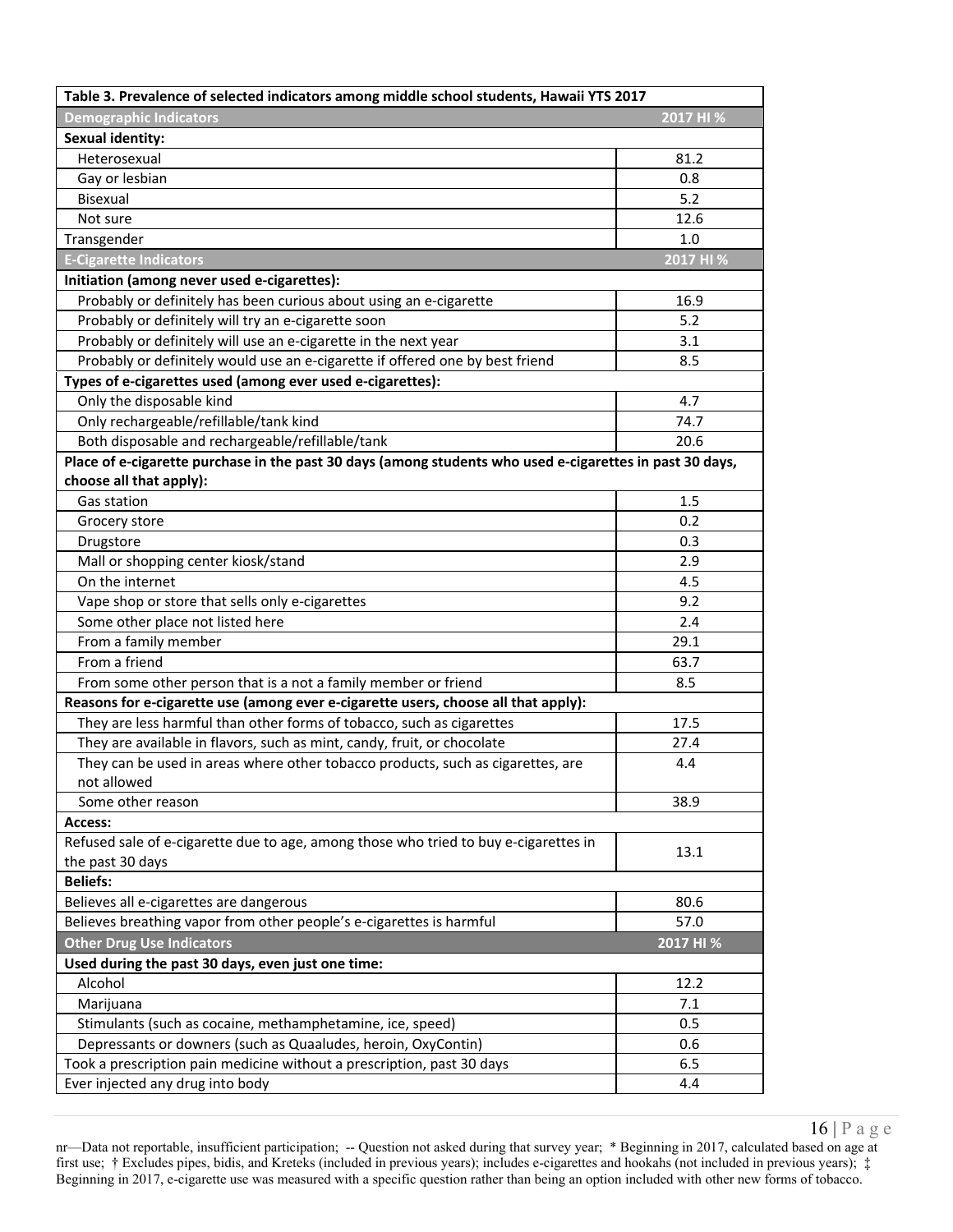| Table 3. Prevalence of selected indicators among middle school students, Hawaii YTS 2017 |           |  |  |  |  |  |  |  |
|------------------------------------------------------------------------------------------|-----------|--|--|--|--|--|--|--|
| Believes people risk harming themselves (physically or other ways) if they use           | 54.6      |  |  |  |  |  |  |  |
| prescription drugs occasionally                                                          |           |  |  |  |  |  |  |  |
| <b>Beliefs about Other Drug Use</b>                                                      | 2017 HI % |  |  |  |  |  |  |  |
| Do you think people risk harming themselves (physically or other ways) if they:          |           |  |  |  |  |  |  |  |
| Use prescription drugs occasionally                                                      | 54.6      |  |  |  |  |  |  |  |
| Externalization of Problems Based on a Series of Questions <sup>1</sup>                  | 2017 HI % |  |  |  |  |  |  |  |
| During the past 30 days, how often did you argue with others?                            |           |  |  |  |  |  |  |  |
| Average externalization score (out of 48)                                                | 9.3       |  |  |  |  |  |  |  |
| Median externalization score                                                             | 7.2       |  |  |  |  |  |  |  |
| Standard deviation of externalization score                                              | 0.3       |  |  |  |  |  |  |  |
| <b>Social Support</b>                                                                    | 2017 HI % |  |  |  |  |  |  |  |
| In the past 12 months, have you ever:                                                    |           |  |  |  |  |  |  |  |
| Received help when you were feeling down or depressed from a school program              | 17.9      |  |  |  |  |  |  |  |
| or at school or some place other than school                                             |           |  |  |  |  |  |  |  |
| Thought you should get help for feeling down or depressed but didn't                     | 14.3      |  |  |  |  |  |  |  |

 $\overline{a}$ 

 $<sup>1</sup>$  Based on a series of questions: During the past 30 days, how often did you argue with others; get into fights; yell, swear, or scream</sup> at others; have fits of anger; refuse to do things teachers or parents ask you to do; cause trouble for no reason; find yourself lying about something; feel as if you could not sit still or had too much energy? Each question has a response range from 0 (Not at all) to 5 (All of the time). The score is the sum of the responses for all eight questions. It ranges from 0 to 48.

nr—Data not reportable, insufficient participation; -- Question not asked during that survey year; \* Beginning in 2017, calculated based on age at first use; † Excludes pipes, bidis, and Kreteks (included in previous years); includes e-cigarettes and hookahs (not included in previous years); ‡ Beginning in 2017, e-cigarette use was measured with a specific question rather than being an option included with other new forms of tobacco.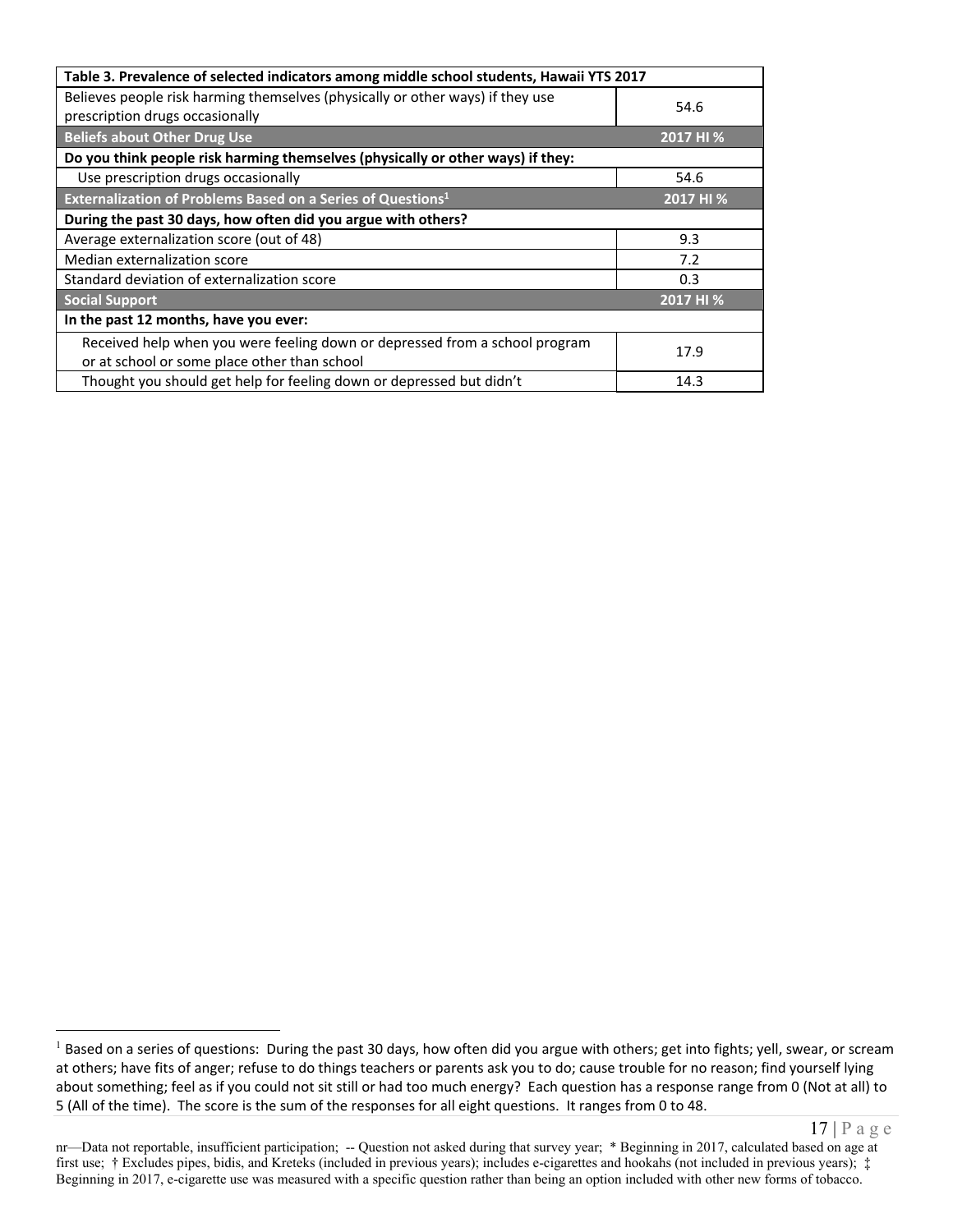## HIGH SCHOOL RESULTS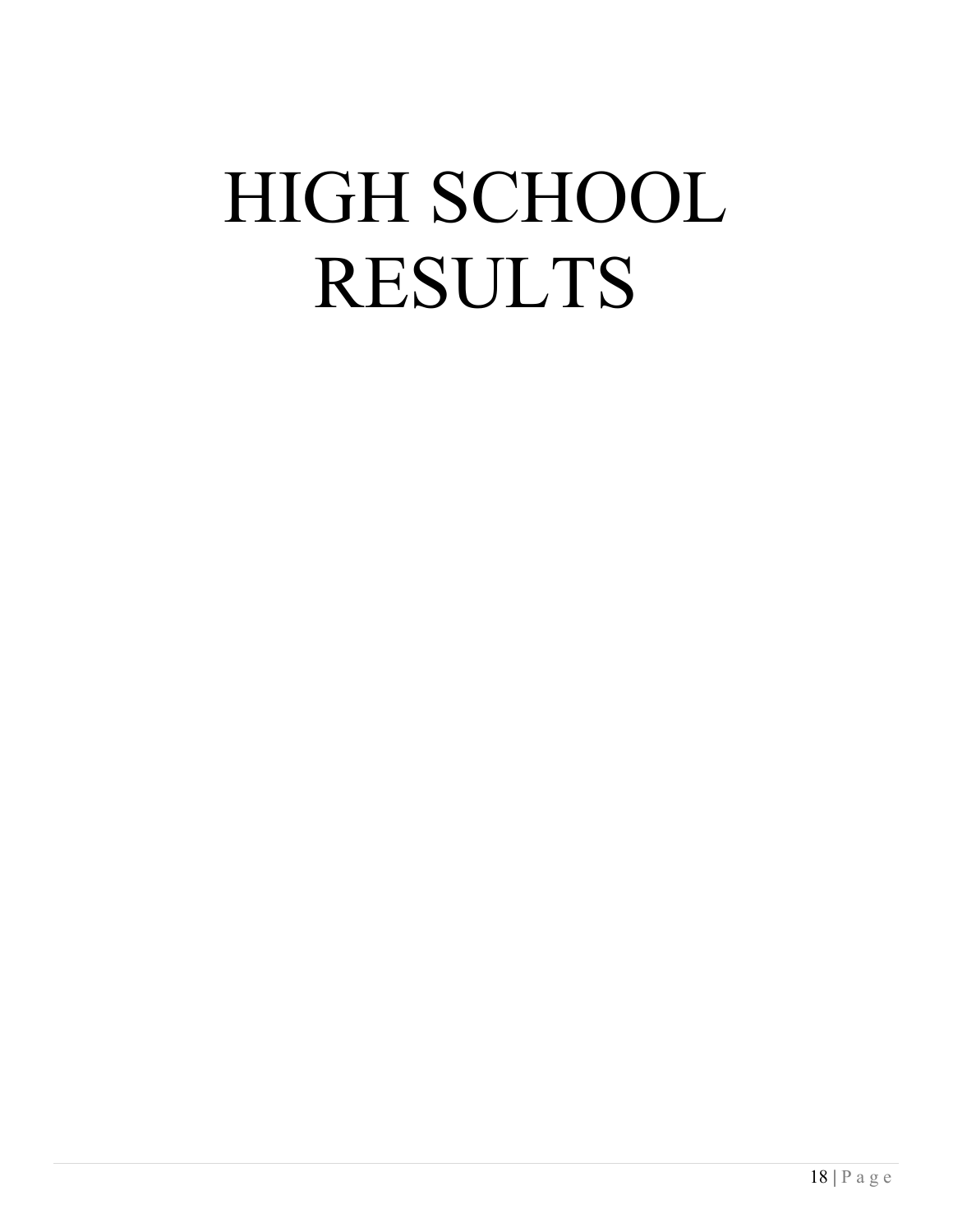| Table 4. Prevalence of selected tobacco indicators among high school students, Hawaii YTS 2000-2017 |                                                         |                                       |                                                     |                                   |                                                     |                                                     |                          |            |                          |  |
|-----------------------------------------------------------------------------------------------------|---------------------------------------------------------|---------------------------------------|-----------------------------------------------------|-----------------------------------|-----------------------------------------------------|-----------------------------------------------------|--------------------------|------------|--------------------------|--|
| <b>Tobacco Indicator</b>                                                                            | 2000                                                    | 2003                                  | 2005                                                | 2007                              | 2009                                                | 2011                                                | 2013                     | 2015       | 2017                     |  |
|                                                                                                     | <b>HI %</b>                                             | <b>HI %</b>                           | <b>HI %</b>                                         | HI%                               | <b>HI%</b>                                          | <b>HI %</b>                                         | HI%                      | <b>HI%</b> | <b>HI%</b>               |  |
| <b>Prevalence</b>                                                                                   |                                                         |                                       |                                                     |                                   |                                                     |                                                     |                          |            |                          |  |
| Ever used tobacco (lifetime use):                                                                   |                                                         |                                       |                                                     |                                   |                                                     |                                                     |                          |            |                          |  |
| Cigarettes                                                                                          | 63.3                                                    | nr                                    | 43.5                                                | 38.3                              | 36.9                                                | 30.2                                                | 29.9                     | 28.3       | 20.8                     |  |
| Cigar use                                                                                           | 27.5                                                    | nr                                    | 20.4                                                | 17.1                              | 19.0                                                | 13.2                                                | 14.0                     | 10.3       | $8.7*$                   |  |
| Smokeless tobacco                                                                                   | 10.4                                                    | nr                                    | 10.1                                                | 8.2                               | 6.5                                                 | 4.9                                                 | 6.6                      | $6.0\,$    | $4.9*$                   |  |
| Pipes                                                                                               | --                                                      | $-\, -$                               |                                                     |                                   | $\overline{\phantom{a}}$                            | $\overline{\phantom{a}}$                            | 10.0                     | 8.2        |                          |  |
| Bidis (hand-rolled India cigarettes)                                                                | 13.2                                                    | nr                                    | 5.4                                                 | 5.0                               | 2.8                                                 | 1.9                                                 | 2.4                      | 2.4        |                          |  |
| Kreteks (clove cigarettes)                                                                          | 11.0                                                    | nr                                    | 4.1                                                 | 3.7                               | 2.9                                                 | 1.9                                                 | 2.2                      | 2.0        |                          |  |
| Any form of tobacco†                                                                                | 67.6                                                    | nr                                    | 49.8                                                | 43.7                              | 40.8                                                | 33.5                                                | 33.8                     | 30.7       | $43.1\dagger$            |  |
| Used tobacco in past month (current use):                                                           |                                                         |                                       |                                                     |                                   |                                                     |                                                     |                          |            |                          |  |
| Cigarettes                                                                                          | 24.5                                                    | nr                                    | 12.6                                                | 9.7                               | 11.3                                                | 8.7                                                 | 6.7                      | 7.4        | 6.0                      |  |
| Cigar use                                                                                           | 4.9                                                     | nr                                    | 3.4                                                 | 5.7                               | 6.6                                                 | 4.5                                                 | 4.4                      | 3.1        | 4.2                      |  |
| Smokeless tobacco                                                                                   | 3.4                                                     | nr                                    | 2.1                                                 | 3.7                               | 3.2                                                 | 1.6                                                 | 2.4                      | 3.1        | 3.2                      |  |
| Pipes                                                                                               | 3.7                                                     | nr                                    | 2.8                                                 | 3.9                               | 2.4                                                 | 2.1                                                 | 5.1                      | 3.8        |                          |  |
| Bidis (hand-rolled India cigarettes)                                                                | 5.2                                                     | nr                                    | 2.3                                                 | 3.3                               | 1.6                                                 | 0.8                                                 | 1.6                      | 3.0        |                          |  |
| Kreteks (clove cigarettes)                                                                          | $\overline{\phantom{a}}$                                | $\overline{\phantom{a}}$              | $-\!$                                               | $\overline{\phantom{a}}$          | --                                                  | $\overline{\phantom{a}}$                            | 1.8                      | 2.1        | $\overline{\phantom{a}}$ |  |
| Any form of tobacco†                                                                                | 27.1                                                    | nr                                    | 15.4                                                | 14.2                              | 15.6                                                | 11.8                                                | 11.8                     | 11.0       | $23.2$ †                 |  |
| Used tobacco >20 days in past month (frequent use):                                                 |                                                         |                                       |                                                     |                                   |                                                     |                                                     |                          |            |                          |  |
| Cigarettes                                                                                          | 10.3                                                    | nr                                    | 3.9                                                 | 3.0                               | 3.8                                                 | 2.9                                                 | 2.1                      | 2.0        | 1.6                      |  |
| Cigar use                                                                                           | 0.8                                                     | nr                                    | 0.4                                                 | 0.7                               | 0.8                                                 | 0.1                                                 | 0.5                      | 0.6        | 1.4                      |  |
| Smokeless tobacco                                                                                   | 0.8                                                     | nr                                    | 0.5                                                 | 1.0                               | 1.3                                                 | 0.5                                                 | 0.7                      | 0.7        | $1.0\,$                  |  |
| Pipes                                                                                               | 0.6                                                     | nr                                    | 0.7                                                 | 0.5                               | 1.0                                                 | 0.4                                                 | 1.2                      | 0.8        | --                       |  |
| Bidis (hand-rolled India cigarettes)                                                                | 0.8                                                     | nr                                    | 0.4                                                 | 0.4                               | 0.7                                                 | 0.2                                                 | 0.5                      | 0.5        | $\overline{\phantom{a}}$ |  |
| Kreteks (clove cigarettes)                                                                          | $\overline{\phantom{a}}$                                | --                                    | --                                                  | $\hspace{0.05cm} \ldots$          | $\overline{\phantom{a}}$                            | $\overline{\phantom{a}}$                            | 0.6                      | 0.6        | --                       |  |
| Betel nut use with tobacco                                                                          | $\overline{\phantom{a}}$                                | $\overline{\phantom{a}}$              | --                                                  | $\hspace{0.05cm} \ldots$          | 0.7                                                 | 0.6                                                 | $\overline{\phantom{a}}$ |            | --                       |  |
| Ever used new tobacco products (lifetime use):                                                      |                                                         |                                       |                                                     |                                   |                                                     |                                                     |                          |            |                          |  |
| Roll your own cigarettes                                                                            | $\qquad \qquad -$                                       | --                                    | --                                                  | --                                | --                                                  | $\overline{\phantom{a}}$                            | 6.2                      | 6.3        | 6.6                      |  |
| Flavored cigarettes                                                                                 | $-\, -$                                                 | --                                    | $\hspace{0.05cm}$ $\hspace{0.05cm}$                 | $\hspace{0.05cm} \dashv$          | $\overline{\phantom{a}}$                            | $\qquad \qquad -$                                   | 8.6                      | 6.0        | 3.5                      |  |
| Clove cigars                                                                                        | $-\hbox{--}$                                            | $\hspace{0.05cm}$ – $\hspace{0.05cm}$ | $\hspace{0.05cm} -\hspace{0.05cm} -\hspace{0.05cm}$ | $\overline{\phantom{a}}$          | $\overline{\phantom{a}}$                            | $-\!$ –                                             | 1.4                      | 0.5        | 1.1                      |  |
| Flavored little cigars                                                                              | $\overline{\phantom{a}}$                                | --                                    | $\hspace{0.05cm} \ldots$                            | $\hspace{0.05cm} \ldots$          | --                                                  | $\overline{\phantom{a}}$                            | 4.4                      | 3.6        | 2.7                      |  |
| E-cigarettes                                                                                        | $-\, -$                                                 | --                                    | $\hspace{0.05cm}$ $\hspace{0.05cm}$                 | $\qquad \qquad -$                 | $\overline{\phantom{a}}$                            | 5.0                                                 | 17.6                     | 22.2       | 39.4‡                    |  |
| Tobacco in hookah or water pipe                                                                     |                                                         |                                       |                                                     |                                   |                                                     | 12.5                                                | 8.3                      | 5.9        | 3.8                      |  |
| Orbs, sticks, strips                                                                                | $\qquad \qquad -$                                       | --                                    | --                                                  | $\hspace{0.05cm} \textbf{--}$     | --                                                  |                                                     | 0.9                      | 0.6        | 0.7                      |  |
| Snus                                                                                                | --                                                      | --                                    | $\overline{\phantom{a}}$                            | $\qquad \qquad -$                 | --                                                  | 1.1                                                 | 2.9                      | 2.6        | 1.6                      |  |
| Other new product not listed                                                                        | $-\, -$                                                 | $-\,-$                                | $\hspace{0.05cm} -\hspace{0.05cm} -\hspace{0.05cm}$ | $\overline{\phantom{a}}$          | $-\hbox{--}$                                        | --                                                  | 3.6                      | 1.7        | 2.0                      |  |
| Used new tobacco in past month (current use):                                                       |                                                         |                                       |                                                     |                                   |                                                     |                                                     |                          |            |                          |  |
| Roll your own cigarettes                                                                            | --                                                      | --                                    | $\overline{\phantom{m}}$                            | $\overline{\phantom{a}}$          | $\overline{\phantom{m}}$                            | $\hspace{0.05cm} -\hspace{0.05cm} -\hspace{0.05cm}$ | 3.5                      | 2.3        | 2.8                      |  |
| Flavored cigarettes                                                                                 | $-\, -$                                                 | $-\, -$                               | $\hspace{0.05cm} \textbf{--}$                       | $-\!$ –                           | $\overline{\phantom{a}}$                            | $\hspace{0.05cm} -\hspace{0.05cm} -\hspace{0.05cm}$ | 1.9                      | 2.8        | 1.9                      |  |
| Clove cigars                                                                                        | $-\,-$                                                  | --                                    | $\overline{\phantom{m}}$                            | $\overline{\phantom{m}}$          | $-\!$                                               | $\overline{\phantom{m}}$                            | 0.6                      | 0.5        | 0.5                      |  |
| Flavored little cigars                                                                              |                                                         | $-$                                   | --                                                  |                                   | $\hspace{0.05cm} -\hspace{0.05cm} -\hspace{0.05cm}$ | $\overline{\phantom{a}}$                            | 1.3                      | 1.2        | 0.9                      |  |
| E-cigarettes                                                                                        | $\hspace{0.05cm} \hspace{0.02cm} \hspace{0.02cm} \dots$ | --                                    | $\hspace{0.05cm} \textbf{--}$                       | $\qquad \qquad -$                 | $\overline{\phantom{a}}$                            | $-\!$ $\!-$                                         | 10.0                     | 12.9       | 20.9‡                    |  |
| Tobacco in hookah or water pipe                                                                     | $\overline{\phantom{m}}$                                | $\overline{\phantom{a}}$              | $\hspace{0.05cm} -\hspace{0.05cm} -\hspace{0.05cm}$ | $\overline{\phantom{a}}$          | $\hspace{0.05cm} -\hspace{0.05cm} -\hspace{0.05cm}$ | $\hspace{0.05cm} \dashv$                            | 3.3                      | 2.1        | 1.6                      |  |
| Dissolvables (Orbs, sticks or strips)                                                               | $\overline{\phantom{a}}$                                | --                                    | $\hspace{0.05cm} \ldots$                            | $\hspace{0.05cm} \ldots$          | $\qquad \qquad -$                                   | $\overline{\phantom{a}}$                            | 0.5                      | 0.5        | $1.0\,$                  |  |
| Snus                                                                                                | $-$                                                     | --                                    | $\hspace{0.05cm} -\hspace{0.05cm} -\hspace{0.05cm}$ | $-\!$ –                           | $\overline{\phantom{a}}$                            | $\overline{\phantom{a}}$                            | 0.8                      | 0.8        | 0.7                      |  |
| Other new product not listed                                                                        | $-\,-$                                                  | --                                    | $\hspace{0.05cm}$ – $\hspace{0.05cm}$               | $\hspace{0.05cm} \dashrightarrow$ | $-\!$                                               | $\hspace{0.05cm} \textbf{--}$                       | 1.1                      | $1.7$      | 0.6                      |  |
| <b>Cigarette smoking severity</b>                                                                   |                                                         |                                       |                                                     |                                   |                                                     |                                                     |                          |            |                          |  |
| Smoke > 6 cigarettes/day (current<br>smokers)                                                       | 25.1                                                    | nr                                    | 20.8                                                | 21.0                              | 25.4                                                | 12.8                                                | 28.7                     | 11.7       |                          |  |

 $19 \mid P \text{a g e}$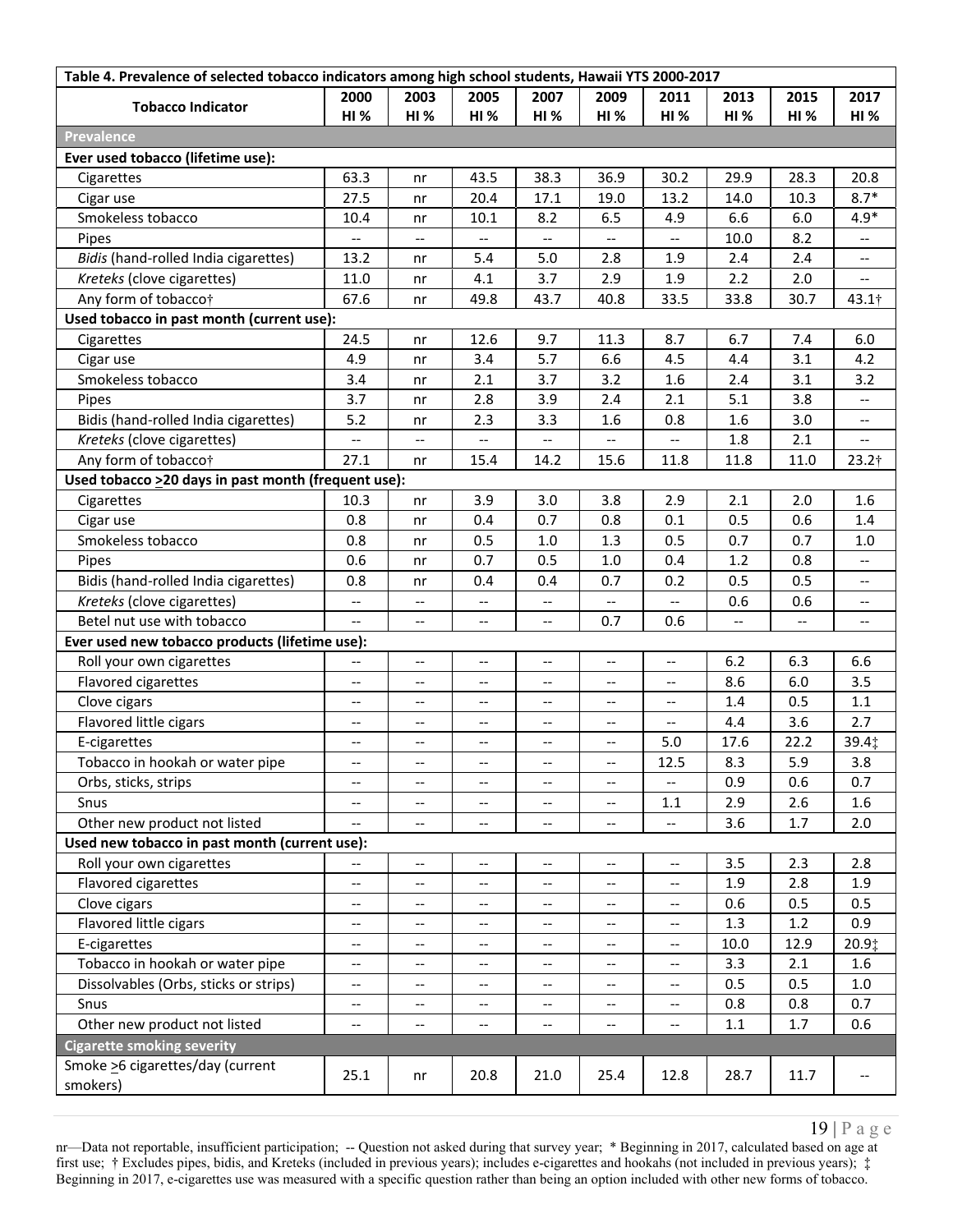| 2000<br>2005<br>2007<br>2003<br>2009<br>2011<br>2013<br>2015<br>2017<br><b>Tobacco Indicator</b><br><b>HI%</b><br><b>HI</b> %<br><b>HI %</b><br><b>HI %</b><br>HI%<br>HI%<br><b>HI %</b><br><b>HI%</b><br>HI%<br>27.1<br>15.8<br>12.9<br>18.2<br>15.0<br>11.7<br>9.7<br>Smoked >100 cigarettes (ever smokers)<br>14.4<br>nr<br><b>Current cigarette use by sex</b><br>Male<br>23.3<br>10.9<br>9.5<br>10.<br>8.0<br>8.1<br>6.2<br>7.4<br>nr<br>Female<br>25.5<br>14.2<br>9.8<br>11.9<br>9.6<br>5.9<br>6.6<br>5.9<br>nr<br>Age of initiation (ever smokers)<br>First smoked cigarettes before age 11<br>$\overline{\phantom{a}}$<br>9.0<br>7.8<br>$\overline{a}$<br><u></u><br>10.4<br>$\overline{\phantom{a}}$<br>$\overline{\phantom{a}}$<br>$\overline{\phantom{a}}$<br>Cigarette preferences (current smokers)<br>Usual brand of cigarettes during past 30 days:<br>No usual brand<br>5.9<br>15.9<br>13.9<br>16.9<br>12.0<br>$\overline{\phantom{a}}$<br>nr<br>$\overline{\phantom{a}}$<br>$\overline{\phantom{a}}$<br>Marlboro<br>17.5<br>42.0<br>22.9<br>31.2<br>23.0<br>nr<br>$- -$<br>$\qquad \qquad -$<br>--<br>5.7<br>2.2<br>2.2<br>1.9<br>Newport<br>1.4<br>nr<br>$-$<br>$-$<br>--<br>2.7<br>12.5<br>Camel<br>3.0<br>8.6<br>14.6<br>nr<br>--<br>$-$<br>--<br>All others (including Virginia Slims,<br>43.5<br>55.9<br>50.9<br>48.5<br>44.9<br>nr<br>$-\,-$<br>$\overline{\phantom{a}}$<br>$\overline{\phantom{a}}$<br>GPC, Basic, Doral etc.)<br>Usual brand of cigarettes during past 30 days (different response options):<br>No usual brand<br>8.6<br>5.8<br>7.8<br>$\overline{\phantom{a}}$<br>$\overline{\phantom{a}}$<br>--<br>--<br>$\qquad \qquad -$<br>$\qquad \qquad \cdots$<br>Marlboro<br>28.7<br>22.8<br>20.1<br>$\overline{\phantom{a}}$<br>$\overline{\phantom{a}}$<br>$-\, -$<br>$-$<br>$\hspace{0.05cm} -\hspace{0.05cm} -\hspace{0.05cm}$<br>$\overline{\phantom{a}}$<br>6.5<br>6.0<br>2.3<br>Newport<br>$\overline{\phantom{a}}$<br>$\overline{\phantom{a}}$<br>$\overline{\phantom{a}}$<br>--<br>$\hspace{0.05cm} \ldots$<br>$\overline{\phantom{a}}$<br>22.6<br>18.6<br>18.6<br>Kool<br>$\overline{\phantom{a}}$<br>--<br>$\overline{\phantom{a}}$<br>$\overline{\phantom{a}}$<br>--<br>--<br>12.2<br>28.0<br>21.4<br>Camel<br>$\overline{\phantom{a}}$<br>$\overline{\phantom{a}}$<br>$-$<br>$\overline{\phantom{a}}$<br>$\qquad \qquad -$<br>$\overline{\phantom{a}}$<br>Lucky Strike<br>3.5<br>0.2<br>0.0<br>$\overline{\phantom{a}}$<br>$\overline{\phantom{a}}$<br>$-\,-$<br>--<br>--<br>$\overline{\phantom{a}}$<br>American Spirit<br>6.1<br>1.3<br>11.6<br>$\overline{\phantom{a}}$<br>--<br>$-\, -$<br>--<br>$\hspace{0.05cm} \dashv$<br>$\hspace{0.05cm} \textbf{--}$<br>Virginia Slims, Parliament, GPC, Basic,<br>0.0<br>4.1<br>3.6<br>$\overline{\phantom{a}}$<br>$\hspace{0.05cm} -\hspace{0.05cm} -\hspace{0.05cm}$<br>$\overline{\phantom{m}}$<br>$-\, -$<br>$\overline{\phantom{a}}$<br>$\hspace{0.05cm} \textbf{--}$<br>Doral etc.)<br>Some other brand<br>9.8<br>10.6<br>19.1<br>$\overline{\phantom{m}}$<br>$\overline{\phantom{a}}$<br>$\overline{\phantom{a}}$<br>$\hspace{0.05cm} \ldots$<br>$\overline{\phantom{a}}$<br>$\hspace{0.05cm} -\hspace{0.05cm} -\hspace{0.05cm}$<br>Usually smoke menthol cigarettes<br>66.4<br>62.9<br>54.4<br>--<br>$\overline{\phantom{a}}$<br>$\overline{\phantom{a}}$<br>--<br>$\overline{\phantom{a}}$ |
|-----------------------------------------------------------------------------------------------------------------------------------------------------------------------------------------------------------------------------------------------------------------------------------------------------------------------------------------------------------------------------------------------------------------------------------------------------------------------------------------------------------------------------------------------------------------------------------------------------------------------------------------------------------------------------------------------------------------------------------------------------------------------------------------------------------------------------------------------------------------------------------------------------------------------------------------------------------------------------------------------------------------------------------------------------------------------------------------------------------------------------------------------------------------------------------------------------------------------------------------------------------------------------------------------------------------------------------------------------------------------------------------------------------------------------------------------------------------------------------------------------------------------------------------------------------------------------------------------------------------------------------------------------------------------------------------------------------------------------------------------------------------------------------------------------------------------------------------------------------------------------------------------------------------------------------------------------------------------------------------------------------------------------------------------------------------------------------------------------------------------------------------------------------------------------------------------------------------------------------------------------------------------------------------------------------------------------------------------------------------------------------------------------------------------------------------------------------------------------------------------------------------------------------------------------------------------------------------------------------------------------------------------------------------------------------------------------------------------------------------------------------------------------------------------------------------------------------------------------------------------------------------------------------------------------------------------------------------------------------------------------------------------------------------------------------------------------------------------------------------------------------------------------------------------------------------------------------------------------------------------------------------------------------------------------------------------------------------------------------------------------------------------|
|                                                                                                                                                                                                                                                                                                                                                                                                                                                                                                                                                                                                                                                                                                                                                                                                                                                                                                                                                                                                                                                                                                                                                                                                                                                                                                                                                                                                                                                                                                                                                                                                                                                                                                                                                                                                                                                                                                                                                                                                                                                                                                                                                                                                                                                                                                                                                                                                                                                                                                                                                                                                                                                                                                                                                                                                                                                                                                                                                                                                                                                                                                                                                                                                                                                                                                                                                                                               |
|                                                                                                                                                                                                                                                                                                                                                                                                                                                                                                                                                                                                                                                                                                                                                                                                                                                                                                                                                                                                                                                                                                                                                                                                                                                                                                                                                                                                                                                                                                                                                                                                                                                                                                                                                                                                                                                                                                                                                                                                                                                                                                                                                                                                                                                                                                                                                                                                                                                                                                                                                                                                                                                                                                                                                                                                                                                                                                                                                                                                                                                                                                                                                                                                                                                                                                                                                                                               |
|                                                                                                                                                                                                                                                                                                                                                                                                                                                                                                                                                                                                                                                                                                                                                                                                                                                                                                                                                                                                                                                                                                                                                                                                                                                                                                                                                                                                                                                                                                                                                                                                                                                                                                                                                                                                                                                                                                                                                                                                                                                                                                                                                                                                                                                                                                                                                                                                                                                                                                                                                                                                                                                                                                                                                                                                                                                                                                                                                                                                                                                                                                                                                                                                                                                                                                                                                                                               |
|                                                                                                                                                                                                                                                                                                                                                                                                                                                                                                                                                                                                                                                                                                                                                                                                                                                                                                                                                                                                                                                                                                                                                                                                                                                                                                                                                                                                                                                                                                                                                                                                                                                                                                                                                                                                                                                                                                                                                                                                                                                                                                                                                                                                                                                                                                                                                                                                                                                                                                                                                                                                                                                                                                                                                                                                                                                                                                                                                                                                                                                                                                                                                                                                                                                                                                                                                                                               |
|                                                                                                                                                                                                                                                                                                                                                                                                                                                                                                                                                                                                                                                                                                                                                                                                                                                                                                                                                                                                                                                                                                                                                                                                                                                                                                                                                                                                                                                                                                                                                                                                                                                                                                                                                                                                                                                                                                                                                                                                                                                                                                                                                                                                                                                                                                                                                                                                                                                                                                                                                                                                                                                                                                                                                                                                                                                                                                                                                                                                                                                                                                                                                                                                                                                                                                                                                                                               |
|                                                                                                                                                                                                                                                                                                                                                                                                                                                                                                                                                                                                                                                                                                                                                                                                                                                                                                                                                                                                                                                                                                                                                                                                                                                                                                                                                                                                                                                                                                                                                                                                                                                                                                                                                                                                                                                                                                                                                                                                                                                                                                                                                                                                                                                                                                                                                                                                                                                                                                                                                                                                                                                                                                                                                                                                                                                                                                                                                                                                                                                                                                                                                                                                                                                                                                                                                                                               |
|                                                                                                                                                                                                                                                                                                                                                                                                                                                                                                                                                                                                                                                                                                                                                                                                                                                                                                                                                                                                                                                                                                                                                                                                                                                                                                                                                                                                                                                                                                                                                                                                                                                                                                                                                                                                                                                                                                                                                                                                                                                                                                                                                                                                                                                                                                                                                                                                                                                                                                                                                                                                                                                                                                                                                                                                                                                                                                                                                                                                                                                                                                                                                                                                                                                                                                                                                                                               |
|                                                                                                                                                                                                                                                                                                                                                                                                                                                                                                                                                                                                                                                                                                                                                                                                                                                                                                                                                                                                                                                                                                                                                                                                                                                                                                                                                                                                                                                                                                                                                                                                                                                                                                                                                                                                                                                                                                                                                                                                                                                                                                                                                                                                                                                                                                                                                                                                                                                                                                                                                                                                                                                                                                                                                                                                                                                                                                                                                                                                                                                                                                                                                                                                                                                                                                                                                                                               |
|                                                                                                                                                                                                                                                                                                                                                                                                                                                                                                                                                                                                                                                                                                                                                                                                                                                                                                                                                                                                                                                                                                                                                                                                                                                                                                                                                                                                                                                                                                                                                                                                                                                                                                                                                                                                                                                                                                                                                                                                                                                                                                                                                                                                                                                                                                                                                                                                                                                                                                                                                                                                                                                                                                                                                                                                                                                                                                                                                                                                                                                                                                                                                                                                                                                                                                                                                                                               |
|                                                                                                                                                                                                                                                                                                                                                                                                                                                                                                                                                                                                                                                                                                                                                                                                                                                                                                                                                                                                                                                                                                                                                                                                                                                                                                                                                                                                                                                                                                                                                                                                                                                                                                                                                                                                                                                                                                                                                                                                                                                                                                                                                                                                                                                                                                                                                                                                                                                                                                                                                                                                                                                                                                                                                                                                                                                                                                                                                                                                                                                                                                                                                                                                                                                                                                                                                                                               |
|                                                                                                                                                                                                                                                                                                                                                                                                                                                                                                                                                                                                                                                                                                                                                                                                                                                                                                                                                                                                                                                                                                                                                                                                                                                                                                                                                                                                                                                                                                                                                                                                                                                                                                                                                                                                                                                                                                                                                                                                                                                                                                                                                                                                                                                                                                                                                                                                                                                                                                                                                                                                                                                                                                                                                                                                                                                                                                                                                                                                                                                                                                                                                                                                                                                                                                                                                                                               |
|                                                                                                                                                                                                                                                                                                                                                                                                                                                                                                                                                                                                                                                                                                                                                                                                                                                                                                                                                                                                                                                                                                                                                                                                                                                                                                                                                                                                                                                                                                                                                                                                                                                                                                                                                                                                                                                                                                                                                                                                                                                                                                                                                                                                                                                                                                                                                                                                                                                                                                                                                                                                                                                                                                                                                                                                                                                                                                                                                                                                                                                                                                                                                                                                                                                                                                                                                                                               |
|                                                                                                                                                                                                                                                                                                                                                                                                                                                                                                                                                                                                                                                                                                                                                                                                                                                                                                                                                                                                                                                                                                                                                                                                                                                                                                                                                                                                                                                                                                                                                                                                                                                                                                                                                                                                                                                                                                                                                                                                                                                                                                                                                                                                                                                                                                                                                                                                                                                                                                                                                                                                                                                                                                                                                                                                                                                                                                                                                                                                                                                                                                                                                                                                                                                                                                                                                                                               |
|                                                                                                                                                                                                                                                                                                                                                                                                                                                                                                                                                                                                                                                                                                                                                                                                                                                                                                                                                                                                                                                                                                                                                                                                                                                                                                                                                                                                                                                                                                                                                                                                                                                                                                                                                                                                                                                                                                                                                                                                                                                                                                                                                                                                                                                                                                                                                                                                                                                                                                                                                                                                                                                                                                                                                                                                                                                                                                                                                                                                                                                                                                                                                                                                                                                                                                                                                                                               |
|                                                                                                                                                                                                                                                                                                                                                                                                                                                                                                                                                                                                                                                                                                                                                                                                                                                                                                                                                                                                                                                                                                                                                                                                                                                                                                                                                                                                                                                                                                                                                                                                                                                                                                                                                                                                                                                                                                                                                                                                                                                                                                                                                                                                                                                                                                                                                                                                                                                                                                                                                                                                                                                                                                                                                                                                                                                                                                                                                                                                                                                                                                                                                                                                                                                                                                                                                                                               |
|                                                                                                                                                                                                                                                                                                                                                                                                                                                                                                                                                                                                                                                                                                                                                                                                                                                                                                                                                                                                                                                                                                                                                                                                                                                                                                                                                                                                                                                                                                                                                                                                                                                                                                                                                                                                                                                                                                                                                                                                                                                                                                                                                                                                                                                                                                                                                                                                                                                                                                                                                                                                                                                                                                                                                                                                                                                                                                                                                                                                                                                                                                                                                                                                                                                                                                                                                                                               |
|                                                                                                                                                                                                                                                                                                                                                                                                                                                                                                                                                                                                                                                                                                                                                                                                                                                                                                                                                                                                                                                                                                                                                                                                                                                                                                                                                                                                                                                                                                                                                                                                                                                                                                                                                                                                                                                                                                                                                                                                                                                                                                                                                                                                                                                                                                                                                                                                                                                                                                                                                                                                                                                                                                                                                                                                                                                                                                                                                                                                                                                                                                                                                                                                                                                                                                                                                                                               |
|                                                                                                                                                                                                                                                                                                                                                                                                                                                                                                                                                                                                                                                                                                                                                                                                                                                                                                                                                                                                                                                                                                                                                                                                                                                                                                                                                                                                                                                                                                                                                                                                                                                                                                                                                                                                                                                                                                                                                                                                                                                                                                                                                                                                                                                                                                                                                                                                                                                                                                                                                                                                                                                                                                                                                                                                                                                                                                                                                                                                                                                                                                                                                                                                                                                                                                                                                                                               |
|                                                                                                                                                                                                                                                                                                                                                                                                                                                                                                                                                                                                                                                                                                                                                                                                                                                                                                                                                                                                                                                                                                                                                                                                                                                                                                                                                                                                                                                                                                                                                                                                                                                                                                                                                                                                                                                                                                                                                                                                                                                                                                                                                                                                                                                                                                                                                                                                                                                                                                                                                                                                                                                                                                                                                                                                                                                                                                                                                                                                                                                                                                                                                                                                                                                                                                                                                                                               |
|                                                                                                                                                                                                                                                                                                                                                                                                                                                                                                                                                                                                                                                                                                                                                                                                                                                                                                                                                                                                                                                                                                                                                                                                                                                                                                                                                                                                                                                                                                                                                                                                                                                                                                                                                                                                                                                                                                                                                                                                                                                                                                                                                                                                                                                                                                                                                                                                                                                                                                                                                                                                                                                                                                                                                                                                                                                                                                                                                                                                                                                                                                                                                                                                                                                                                                                                                                                               |
|                                                                                                                                                                                                                                                                                                                                                                                                                                                                                                                                                                                                                                                                                                                                                                                                                                                                                                                                                                                                                                                                                                                                                                                                                                                                                                                                                                                                                                                                                                                                                                                                                                                                                                                                                                                                                                                                                                                                                                                                                                                                                                                                                                                                                                                                                                                                                                                                                                                                                                                                                                                                                                                                                                                                                                                                                                                                                                                                                                                                                                                                                                                                                                                                                                                                                                                                                                                               |
|                                                                                                                                                                                                                                                                                                                                                                                                                                                                                                                                                                                                                                                                                                                                                                                                                                                                                                                                                                                                                                                                                                                                                                                                                                                                                                                                                                                                                                                                                                                                                                                                                                                                                                                                                                                                                                                                                                                                                                                                                                                                                                                                                                                                                                                                                                                                                                                                                                                                                                                                                                                                                                                                                                                                                                                                                                                                                                                                                                                                                                                                                                                                                                                                                                                                                                                                                                                               |
|                                                                                                                                                                                                                                                                                                                                                                                                                                                                                                                                                                                                                                                                                                                                                                                                                                                                                                                                                                                                                                                                                                                                                                                                                                                                                                                                                                                                                                                                                                                                                                                                                                                                                                                                                                                                                                                                                                                                                                                                                                                                                                                                                                                                                                                                                                                                                                                                                                                                                                                                                                                                                                                                                                                                                                                                                                                                                                                                                                                                                                                                                                                                                                                                                                                                                                                                                                                               |
|                                                                                                                                                                                                                                                                                                                                                                                                                                                                                                                                                                                                                                                                                                                                                                                                                                                                                                                                                                                                                                                                                                                                                                                                                                                                                                                                                                                                                                                                                                                                                                                                                                                                                                                                                                                                                                                                                                                                                                                                                                                                                                                                                                                                                                                                                                                                                                                                                                                                                                                                                                                                                                                                                                                                                                                                                                                                                                                                                                                                                                                                                                                                                                                                                                                                                                                                                                                               |
|                                                                                                                                                                                                                                                                                                                                                                                                                                                                                                                                                                                                                                                                                                                                                                                                                                                                                                                                                                                                                                                                                                                                                                                                                                                                                                                                                                                                                                                                                                                                                                                                                                                                                                                                                                                                                                                                                                                                                                                                                                                                                                                                                                                                                                                                                                                                                                                                                                                                                                                                                                                                                                                                                                                                                                                                                                                                                                                                                                                                                                                                                                                                                                                                                                                                                                                                                                                               |
|                                                                                                                                                                                                                                                                                                                                                                                                                                                                                                                                                                                                                                                                                                                                                                                                                                                                                                                                                                                                                                                                                                                                                                                                                                                                                                                                                                                                                                                                                                                                                                                                                                                                                                                                                                                                                                                                                                                                                                                                                                                                                                                                                                                                                                                                                                                                                                                                                                                                                                                                                                                                                                                                                                                                                                                                                                                                                                                                                                                                                                                                                                                                                                                                                                                                                                                                                                                               |
|                                                                                                                                                                                                                                                                                                                                                                                                                                                                                                                                                                                                                                                                                                                                                                                                                                                                                                                                                                                                                                                                                                                                                                                                                                                                                                                                                                                                                                                                                                                                                                                                                                                                                                                                                                                                                                                                                                                                                                                                                                                                                                                                                                                                                                                                                                                                                                                                                                                                                                                                                                                                                                                                                                                                                                                                                                                                                                                                                                                                                                                                                                                                                                                                                                                                                                                                                                                               |
| Access (current smokers under 18 years of age)                                                                                                                                                                                                                                                                                                                                                                                                                                                                                                                                                                                                                                                                                                                                                                                                                                                                                                                                                                                                                                                                                                                                                                                                                                                                                                                                                                                                                                                                                                                                                                                                                                                                                                                                                                                                                                                                                                                                                                                                                                                                                                                                                                                                                                                                                                                                                                                                                                                                                                                                                                                                                                                                                                                                                                                                                                                                                                                                                                                                                                                                                                                                                                                                                                                                                                                                                |
| Usual source of cigarettes: (single response)                                                                                                                                                                                                                                                                                                                                                                                                                                                                                                                                                                                                                                                                                                                                                                                                                                                                                                                                                                                                                                                                                                                                                                                                                                                                                                                                                                                                                                                                                                                                                                                                                                                                                                                                                                                                                                                                                                                                                                                                                                                                                                                                                                                                                                                                                                                                                                                                                                                                                                                                                                                                                                                                                                                                                                                                                                                                                                                                                                                                                                                                                                                                                                                                                                                                                                                                                 |
| 7.1<br>5.7<br>Store purchase<br>16.6<br>10.1<br>10.3<br>nr<br>$\overline{\phantom{a}}$<br>$\overline{\phantom{a}}$<br>$\overline{\phantom{a}}$                                                                                                                                                                                                                                                                                                                                                                                                                                                                                                                                                                                                                                                                                                                                                                                                                                                                                                                                                                                                                                                                                                                                                                                                                                                                                                                                                                                                                                                                                                                                                                                                                                                                                                                                                                                                                                                                                                                                                                                                                                                                                                                                                                                                                                                                                                                                                                                                                                                                                                                                                                                                                                                                                                                                                                                                                                                                                                                                                                                                                                                                                                                                                                                                                                                |
| Vending machines<br>1.6<br>1.4<br>1.0<br>3.0<br>0.0<br>nr<br>$\overline{\phantom{a}}$<br>$-$<br>$\hspace{0.05cm}$ – $\hspace{0.05cm}$                                                                                                                                                                                                                                                                                                                                                                                                                                                                                                                                                                                                                                                                                                                                                                                                                                                                                                                                                                                                                                                                                                                                                                                                                                                                                                                                                                                                                                                                                                                                                                                                                                                                                                                                                                                                                                                                                                                                                                                                                                                                                                                                                                                                                                                                                                                                                                                                                                                                                                                                                                                                                                                                                                                                                                                                                                                                                                                                                                                                                                                                                                                                                                                                                                                         |
| 28.9<br>26.7<br>35.1<br>29.1<br>21.8<br>Gave someone money to buy them<br>nr<br>$\overline{\phantom{a}}$<br>$-$<br>--                                                                                                                                                                                                                                                                                                                                                                                                                                                                                                                                                                                                                                                                                                                                                                                                                                                                                                                                                                                                                                                                                                                                                                                                                                                                                                                                                                                                                                                                                                                                                                                                                                                                                                                                                                                                                                                                                                                                                                                                                                                                                                                                                                                                                                                                                                                                                                                                                                                                                                                                                                                                                                                                                                                                                                                                                                                                                                                                                                                                                                                                                                                                                                                                                                                                         |
| 23.3<br>28.3<br>25.7<br>28.5<br>32.0<br>Borrowed them from someone<br>nr                                                                                                                                                                                                                                                                                                                                                                                                                                                                                                                                                                                                                                                                                                                                                                                                                                                                                                                                                                                                                                                                                                                                                                                                                                                                                                                                                                                                                                                                                                                                                                                                                                                                                                                                                                                                                                                                                                                                                                                                                                                                                                                                                                                                                                                                                                                                                                                                                                                                                                                                                                                                                                                                                                                                                                                                                                                                                                                                                                                                                                                                                                                                                                                                                                                                                                                      |
| Given by someone >18 years<br>11.2<br>8.2<br>17.0<br>12.0<br>17.2<br>nr<br>$\overline{\phantom{a}}$<br>$\overline{\phantom{a}}$<br>--                                                                                                                                                                                                                                                                                                                                                                                                                                                                                                                                                                                                                                                                                                                                                                                                                                                                                                                                                                                                                                                                                                                                                                                                                                                                                                                                                                                                                                                                                                                                                                                                                                                                                                                                                                                                                                                                                                                                                                                                                                                                                                                                                                                                                                                                                                                                                                                                                                                                                                                                                                                                                                                                                                                                                                                                                                                                                                                                                                                                                                                                                                                                                                                                                                                         |
| Took them from a store/family<br>3.5<br>9.2<br>4.4<br>4.9<br>5.1<br>nr<br>$-$<br>$-$                                                                                                                                                                                                                                                                                                                                                                                                                                                                                                                                                                                                                                                                                                                                                                                                                                                                                                                                                                                                                                                                                                                                                                                                                                                                                                                                                                                                                                                                                                                                                                                                                                                                                                                                                                                                                                                                                                                                                                                                                                                                                                                                                                                                                                                                                                                                                                                                                                                                                                                                                                                                                                                                                                                                                                                                                                                                                                                                                                                                                                                                                                                                                                                                                                                                                                          |
| member                                                                                                                                                                                                                                                                                                                                                                                                                                                                                                                                                                                                                                                                                                                                                                                                                                                                                                                                                                                                                                                                                                                                                                                                                                                                                                                                                                                                                                                                                                                                                                                                                                                                                                                                                                                                                                                                                                                                                                                                                                                                                                                                                                                                                                                                                                                                                                                                                                                                                                                                                                                                                                                                                                                                                                                                                                                                                                                                                                                                                                                                                                                                                                                                                                                                                                                                                                                        |
| Some other way<br>13.2<br>14.1<br>18.5<br>11.7<br>13.6<br>nr<br>$\overline{\phantom{a}}$<br>$\overline{\phantom{a}}$<br>$\hspace{0.05cm}$ – $\hspace{0.05cm}$                                                                                                                                                                                                                                                                                                                                                                                                                                                                                                                                                                                                                                                                                                                                                                                                                                                                                                                                                                                                                                                                                                                                                                                                                                                                                                                                                                                                                                                                                                                                                                                                                                                                                                                                                                                                                                                                                                                                                                                                                                                                                                                                                                                                                                                                                                                                                                                                                                                                                                                                                                                                                                                                                                                                                                                                                                                                                                                                                                                                                                                                                                                                                                                                                                 |
| Source(s) of cigarettes: (multiple responses)                                                                                                                                                                                                                                                                                                                                                                                                                                                                                                                                                                                                                                                                                                                                                                                                                                                                                                                                                                                                                                                                                                                                                                                                                                                                                                                                                                                                                                                                                                                                                                                                                                                                                                                                                                                                                                                                                                                                                                                                                                                                                                                                                                                                                                                                                                                                                                                                                                                                                                                                                                                                                                                                                                                                                                                                                                                                                                                                                                                                                                                                                                                                                                                                                                                                                                                                                 |
| Bought them myself<br>14.9<br>17.4<br>15.2<br>$\overline{\phantom{a}}$<br>$\overline{\phantom{0}}$<br>$\overline{a}$<br>$\overline{\phantom{a}}$<br>$\overline{\phantom{a}}$<br>$\overline{\phantom{a}}$                                                                                                                                                                                                                                                                                                                                                                                                                                                                                                                                                                                                                                                                                                                                                                                                                                                                                                                                                                                                                                                                                                                                                                                                                                                                                                                                                                                                                                                                                                                                                                                                                                                                                                                                                                                                                                                                                                                                                                                                                                                                                                                                                                                                                                                                                                                                                                                                                                                                                                                                                                                                                                                                                                                                                                                                                                                                                                                                                                                                                                                                                                                                                                                      |
| Had someone buy them for me<br>30.2<br>29.2<br>31.9<br>--<br>$\overline{\phantom{a}}$<br>--<br>--<br>--<br>--                                                                                                                                                                                                                                                                                                                                                                                                                                                                                                                                                                                                                                                                                                                                                                                                                                                                                                                                                                                                                                                                                                                                                                                                                                                                                                                                                                                                                                                                                                                                                                                                                                                                                                                                                                                                                                                                                                                                                                                                                                                                                                                                                                                                                                                                                                                                                                                                                                                                                                                                                                                                                                                                                                                                                                                                                                                                                                                                                                                                                                                                                                                                                                                                                                                                                 |
| Borrowed or bummed them<br>35.2<br>27.0<br>27.1<br>$\overline{\phantom{a}}$<br>$\overline{\phantom{a}}$<br>$-\, -$<br>$-$<br>$\hspace{0.05cm} \dashv$<br>--                                                                                                                                                                                                                                                                                                                                                                                                                                                                                                                                                                                                                                                                                                                                                                                                                                                                                                                                                                                                                                                                                                                                                                                                                                                                                                                                                                                                                                                                                                                                                                                                                                                                                                                                                                                                                                                                                                                                                                                                                                                                                                                                                                                                                                                                                                                                                                                                                                                                                                                                                                                                                                                                                                                                                                                                                                                                                                                                                                                                                                                                                                                                                                                                                                   |
| Someone gave them to me w/out my<br>12.1<br>23.3<br>17.8<br>$\overline{\phantom{m}}$<br>$-$<br>$\hspace{0.05cm} \textbf{--}$<br>$\overline{\phantom{a}}$<br>$\overline{\phantom{a}}$<br>--<br>asking                                                                                                                                                                                                                                                                                                                                                                                                                                                                                                                                                                                                                                                                                                                                                                                                                                                                                                                                                                                                                                                                                                                                                                                                                                                                                                                                                                                                                                                                                                                                                                                                                                                                                                                                                                                                                                                                                                                                                                                                                                                                                                                                                                                                                                                                                                                                                                                                                                                                                                                                                                                                                                                                                                                                                                                                                                                                                                                                                                                                                                                                                                                                                                                          |
| Took from a person or store<br>7.8<br>6.2<br>5.8<br>$\overline{\phantom{a}}$<br>--<br>--<br>--<br>$\overline{\phantom{a}}$<br>--                                                                                                                                                                                                                                                                                                                                                                                                                                                                                                                                                                                                                                                                                                                                                                                                                                                                                                                                                                                                                                                                                                                                                                                                                                                                                                                                                                                                                                                                                                                                                                                                                                                                                                                                                                                                                                                                                                                                                                                                                                                                                                                                                                                                                                                                                                                                                                                                                                                                                                                                                                                                                                                                                                                                                                                                                                                                                                                                                                                                                                                                                                                                                                                                                                                              |
| Some other way<br>13.2<br>11.1<br>20.3<br>$\overline{\phantom{a}}$<br>$\overline{\phantom{m}}$<br>$-\, -$<br>$- -$<br>$\hspace{0.05cm} -\hspace{0.05cm} -\hspace{0.05cm}$<br>$\overline{\phantom{a}}$                                                                                                                                                                                                                                                                                                                                                                                                                                                                                                                                                                                                                                                                                                                                                                                                                                                                                                                                                                                                                                                                                                                                                                                                                                                                                                                                                                                                                                                                                                                                                                                                                                                                                                                                                                                                                                                                                                                                                                                                                                                                                                                                                                                                                                                                                                                                                                                                                                                                                                                                                                                                                                                                                                                                                                                                                                                                                                                                                                                                                                                                                                                                                                                         |
| Usual quantity of cigarette purchase:                                                                                                                                                                                                                                                                                                                                                                                                                                                                                                                                                                                                                                                                                                                                                                                                                                                                                                                                                                                                                                                                                                                                                                                                                                                                                                                                                                                                                                                                                                                                                                                                                                                                                                                                                                                                                                                                                                                                                                                                                                                                                                                                                                                                                                                                                                                                                                                                                                                                                                                                                                                                                                                                                                                                                                                                                                                                                                                                                                                                                                                                                                                                                                                                                                                                                                                                                         |
| Individually (loose)<br>6.5<br>10.9<br>14.0<br>14.2<br>$\overline{\phantom{a}}$<br>--<br>$\overline{\phantom{a}}$<br>$\overline{\phantom{a}}$                                                                                                                                                                                                                                                                                                                                                                                                                                                                                                                                                                                                                                                                                                                                                                                                                                                                                                                                                                                                                                                                                                                                                                                                                                                                                                                                                                                                                                                                                                                                                                                                                                                                                                                                                                                                                                                                                                                                                                                                                                                                                                                                                                                                                                                                                                                                                                                                                                                                                                                                                                                                                                                                                                                                                                                                                                                                                                                                                                                                                                                                                                                                                                                                                                                 |
| By the pack<br>89.2<br>79.0<br>73.6<br>80.4<br>$-\, -$<br>$-$<br>$\overline{\phantom{a}}$<br>$-\, -$                                                                                                                                                                                                                                                                                                                                                                                                                                                                                                                                                                                                                                                                                                                                                                                                                                                                                                                                                                                                                                                                                                                                                                                                                                                                                                                                                                                                                                                                                                                                                                                                                                                                                                                                                                                                                                                                                                                                                                                                                                                                                                                                                                                                                                                                                                                                                                                                                                                                                                                                                                                                                                                                                                                                                                                                                                                                                                                                                                                                                                                                                                                                                                                                                                                                                          |
| By the carton<br>--<br>4.3<br>5.3<br>10.0<br>12.4<br>--<br>--<br>$-\, -$<br>$\qquad \qquad -$                                                                                                                                                                                                                                                                                                                                                                                                                                                                                                                                                                                                                                                                                                                                                                                                                                                                                                                                                                                                                                                                                                                                                                                                                                                                                                                                                                                                                                                                                                                                                                                                                                                                                                                                                                                                                                                                                                                                                                                                                                                                                                                                                                                                                                                                                                                                                                                                                                                                                                                                                                                                                                                                                                                                                                                                                                                                                                                                                                                                                                                                                                                                                                                                                                                                                                 |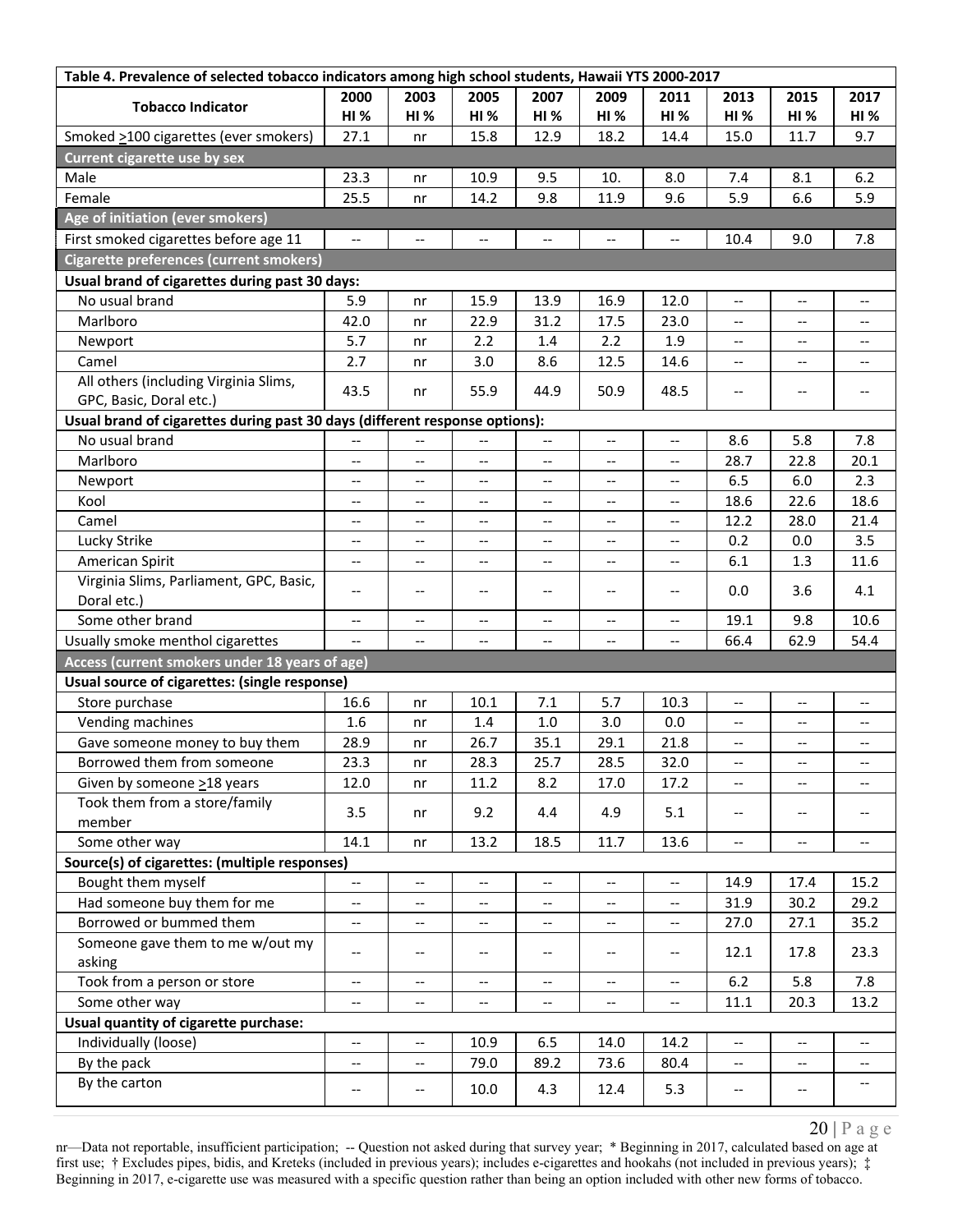| Table 4. Prevalence of selected tobacco indicators among high school students, Hawaii YTS 2000-2017 |                          |                                       |                                       |                                   |                                                     |                                                     |                          |                                                     |                                                     |  |
|-----------------------------------------------------------------------------------------------------|--------------------------|---------------------------------------|---------------------------------------|-----------------------------------|-----------------------------------------------------|-----------------------------------------------------|--------------------------|-----------------------------------------------------|-----------------------------------------------------|--|
| <b>Tobacco Indicator</b>                                                                            | 2000                     | 2003                                  | 2005                                  | 2007                              | 2009                                                | 2011                                                | 2013                     | 2015                                                | 2017                                                |  |
|                                                                                                     | <b>HI %</b>              | HI%                                   | <b>HI %</b>                           | HI%                               | HI%                                                 | <b>HI %</b>                                         | <b>HI%</b>               | <b>HI%</b>                                          | <b>HI%</b>                                          |  |
| <b>Cigarette purchases:</b>                                                                         |                          |                                       |                                       |                                   |                                                     |                                                     |                          |                                                     |                                                     |  |
| Place of most recent purchase: (single response)                                                    |                          |                                       |                                       |                                   |                                                     |                                                     |                          |                                                     |                                                     |  |
| Gas station                                                                                         | 14.3                     | nr                                    | 27.6                                  | 25.2                              | 25.7                                                | 23.0                                                | $\overline{\phantom{m}}$ | $\overline{\phantom{a}}$                            | $\overline{\phantom{a}}$                            |  |
| Convenience store                                                                                   | 25.7                     | nr                                    | 23.5                                  | 15.1                              | 16.7                                                | 27.8                                                | $\overline{\phantom{a}}$ | $- -$                                               | $\overline{\phantom{a}}$                            |  |
| Grocery store                                                                                       | 16.6                     | nr                                    | 10.9                                  | 12.1                              | 11.7                                                | $\ast\ast$                                          | $-\,-$                   | $\hspace{0.05cm}$ – $\hspace{0.05cm}$               | $\overline{\phantom{a}}$                            |  |
| Drugstore                                                                                           | 7.4                      | nr                                    | 3.7                                   | 9.7                               | 6.4                                                 | $***$                                               | $\overline{\phantom{a}}$ | $\overline{\phantom{a}}$                            | $\hspace{0.05cm} -\hspace{0.05cm} -\hspace{0.05cm}$ |  |
| Vending machine                                                                                     | $1.0$                    | nr                                    | 0.7                                   | 0.8                               | 7.0                                                 | 0.0                                                 | $-$                      | $- -$                                               | $\overline{\phantom{a}}$                            |  |
| Internet                                                                                            | $1.0$                    | nr                                    | 1.0                                   | 2.7                               | 0.8                                                 | $***$                                               | $-$                      | $\overline{\phantom{a}}$                            | $- -$                                               |  |
| Other                                                                                               | 32.6                     | nr                                    | 32.6                                  | 34.3                              | 31.8                                                | 35.5                                                | $\overline{\phantom{a}}$ | $-\,-$                                              | $\overline{\phantom{a}}$                            |  |
| Place of purchase, past 30 days: (multiple responses)                                               |                          |                                       |                                       |                                   |                                                     |                                                     |                          |                                                     |                                                     |  |
| Gas station                                                                                         | $\overline{\phantom{a}}$ | $\overline{\phantom{a}}$              | --                                    | $\overline{\phantom{a}}$          | --                                                  | $\overline{\phantom{a}}$                            | 23.3                     | 37.2                                                | 37.8                                                |  |
| Convenience store                                                                                   | $\overline{\phantom{m}}$ | $\overline{\phantom{a}}$              | $\hspace{0.05cm} \ldots$              | $\overline{\phantom{a}}$          | $\overline{\phantom{a}}$                            | $\hspace{0.05cm} -\hspace{0.05cm} -\hspace{0.05cm}$ | 9.6                      | 27.9                                                | 6.8                                                 |  |
| Grocery store                                                                                       | $-$                      | $-$                                   | --                                    | $\overline{\phantom{a}}$          | $\overline{\phantom{a}}$                            | $\overline{\phantom{a}}$                            | 2.4                      | 12.1                                                | 16.0                                                |  |
| Drugstore                                                                                           | $\qquad \qquad -$        | --                                    | --                                    | $\hspace{0.05cm} \textbf{--}$     | $\overline{\phantom{m}}$                            | $\overline{\phantom{a}}$                            | 13.4                     | 27.3                                                | 11.0                                                |  |
| Vending machine                                                                                     | $\overline{\phantom{m}}$ | --                                    | $-$                                   | $\overline{\phantom{a}}$          | $\overline{\phantom{a}}$                            | $\qquad \qquad -$                                   | 7.4                      | 2.5                                                 | 4.6                                                 |  |
| Internet                                                                                            | $-$                      | --                                    | $\overline{\phantom{a}}$              | $\overline{\phantom{a}}$          | $\overline{\phantom{a}}$                            | $\qquad \qquad -$                                   | 3.3                      | 2.2                                                 | 5.7                                                 |  |
| Through the mail                                                                                    | $\overline{\phantom{a}}$ | --                                    | $\hspace{0.05cm} \textbf{--}$         | $-\!$ –                           | $\overline{\phantom{a}}$                            | $-\!$ $\!-$                                         | 0.3                      | 0.7                                                 | 1.5                                                 |  |
| Other                                                                                               | $\overline{\phantom{m}}$ | $\overline{\phantom{a}}$              | $\hspace{0.05cm} \ldots$              | $\overline{\phantom{a}}$          | $\overline{\phantom{m}}$                            | $\hspace{0.05cm} -\hspace{0.05cm} -\hspace{0.05cm}$ | 43.3                     | 28.6                                                | 39.2                                                |  |
| Purchased from a lunch wagon or                                                                     |                          |                                       |                                       |                                   |                                                     |                                                     |                          |                                                     |                                                     |  |
| manapua truck in the past 30 days                                                                   | $-\,-$                   | $-\, -$                               | 11.0                                  | 14.7                              | 20.0                                                | 10.4                                                | $\overline{\phantom{m}}$ | $\overline{\phantom{a}}$                            | $\hspace{0.05cm}$ $\hspace{0.05cm}$                 |  |
| Refused sale in past month                                                                          | 43.5                     | nr                                    | 30.8                                  | 33.4                              | 27.9                                                | 33.5                                                | 23.4                     | 30.4                                                | 48.4                                                |  |
| Know where to buy loose cigarettes                                                                  |                          | --                                    | 21.3                                  | 33.6                              | 28.0                                                | 30.5                                                |                          |                                                     |                                                     |  |
| Feel it would be easy to get tobacco                                                                |                          |                                       |                                       |                                   |                                                     |                                                     |                          |                                                     |                                                     |  |
| products if they wanted them                                                                        | $\overline{\phantom{m}}$ | --                                    |                                       |                                   | --                                                  | $-$                                                 | 96.1                     | 86.7                                                | 83.9                                                |  |
| <b>School (all students)</b>                                                                        |                          |                                       |                                       |                                   |                                                     |                                                     |                          |                                                     |                                                     |  |
| Smoked cigarettes at school in past                                                                 |                          |                                       |                                       |                                   |                                                     | 3.4                                                 |                          |                                                     |                                                     |  |
| month                                                                                               | 12.2                     | nr                                    | 5.0                                   | 4.6                               | 4.9                                                 |                                                     | $\overline{\phantom{m}}$ | $\overline{\phantom{a}}$                            | $\hspace{0.05cm}$ $\hspace{0.05cm}$                 |  |
| Used smokeless tobacco at school in                                                                 | $\overline{\phantom{m}}$ | nr                                    | $\hspace{0.05cm} \ldots$              | 4.5                               | 3.0                                                 | 2.2                                                 | $\overline{\phantom{m}}$ | $-\,-$                                              | $\hspace{0.05cm}$ $\hspace{0.05cm}$                 |  |
| past month                                                                                          |                          |                                       |                                       |                                   |                                                     |                                                     |                          |                                                     |                                                     |  |
| Were taught, this school year, in class about:                                                      |                          |                                       |                                       |                                   |                                                     |                                                     |                          |                                                     |                                                     |  |
| Not using tobacco products                                                                          |                          | --                                    |                                       |                                   | --                                                  | $-$                                                 | 46.3                     | 42.3                                                | 48.3                                                |  |
| Danger of tobacco use                                                                               | 50.9                     | nr                                    | 56.6                                  | 45.9                              | 47.8                                                | 44.8                                                | --                       | --                                                  |                                                     |  |
| Practiced ways to say no to tobacco                                                                 | 23.7                     | nr                                    | 32.3                                  | 25.7                              | 24.9                                                | 25.4                                                | $\overline{\phantom{a}}$ | $\hspace{0.05cm} -\hspace{0.05cm} -\hspace{0.05cm}$ | $\overline{\phantom{a}}$                            |  |
| Participated in a community event to                                                                | 18.1                     | nr                                    | 15.3                                  | 14.4                              | 14.1                                                | 10.9                                                | 12.5                     | 10.4                                                | $\overline{\phantom{a}}$                            |  |
| discourage tobacco use in past year                                                                 |                          |                                       |                                       |                                   |                                                     |                                                     |                          |                                                     |                                                     |  |
| <b>Cessation (current smokers)</b>                                                                  |                          |                                       |                                       |                                   |                                                     |                                                     |                          |                                                     |                                                     |  |
| Want to stop smoking                                                                                | 71.8                     | nr                                    | 66.9                                  | 51.5                              | 60.5                                                | 60.6                                                | 52.9                     | 56.2                                                | 52.8                                                |  |
| Tried to quit in past year                                                                          | 71.0                     | nr                                    | 63.9                                  | 64.2                              | 66.8                                                | 61.9                                                | 70.6                     | 68.4                                                | 66.7                                                |  |
| Last quit attempt lasted <30 days                                                                   | 45.3                     | nr                                    | 36.1                                  | 50.2                              | 43.4                                                | 41.0                                                | 36.3                     | 38.7                                                | $\hspace{0.05cm} -\hspace{0.05cm} -\hspace{0.05cm}$ |  |
| Participated in a program to help them                                                              | 12.2                     | nr                                    | 18.1                                  | 13.3                              | 16.2                                                | 19.2                                                | $\overline{\phantom{a}}$ | $\hspace{0.05cm}$ – $\hspace{0.05cm}$               | $\hspace{0.05cm} -\hspace{0.05cm} -\hspace{0.05cm}$ |  |
| quit                                                                                                |                          |                                       |                                       |                                   |                                                     |                                                     |                          |                                                     |                                                     |  |
| <b>Plan to stop smoking</b>                                                                         |                          |                                       |                                       |                                   |                                                     |                                                     |                          |                                                     |                                                     |  |
| In the next 7 days                                                                                  | $\qquad \qquad -$        | --                                    | --                                    |                                   | $\qquad \qquad -$                                   | $\overline{\phantom{a}}$                            | 8.2                      | 10.2                                                | 11.4                                                |  |
| In the next 30 days                                                                                 | $-$                      | --                                    | --                                    |                                   | $\hspace{0.05cm} -\hspace{0.05cm} -\hspace{0.05cm}$ | $\hspace{0.05cm} -\hspace{0.05cm} -\hspace{0.05cm}$ | 6.7                      | 5.7                                                 | 13.8                                                |  |
| In the next 6 months                                                                                | $\overline{\phantom{a}}$ | $\overline{\phantom{a}}$              | $\overline{\phantom{a}}$              | $\qquad \qquad -$                 | $\overline{\phantom{a}}$                            | $\overline{\phantom{a}}$                            | 11.3                     | 8.6                                                 | 8.6                                                 |  |
| In the next year                                                                                    | $-\hbox{--}$             | $\hspace{0.05cm}$ – $\hspace{0.05cm}$ | $\hspace{0.05cm} \textbf{--}$         | $\hspace{0.05cm} \dashv$          | $-\hbox{--}$                                        | $\hspace{0.05cm} -\hspace{0.05cm} -\hspace{0.05cm}$ | 22.2                     | 19.5                                                | 11.0                                                |  |
| Do not plan to stop smoking cigarettes                                                              |                          |                                       |                                       |                                   |                                                     |                                                     |                          |                                                     |                                                     |  |
| in the next year                                                                                    | $\overline{\phantom{m}}$ | $-\, -$                               | $\hspace{0.05cm}$ – $\hspace{0.05cm}$ | $\hspace{0.05cm} \dashrightarrow$ | $-\hbox{--}$                                        | $\hspace{0.05cm} \dashv$                            | 51.7                     | 56.1                                                | 55.3                                                |  |
|                                                                                                     |                          |                                       |                                       |                                   |                                                     |                                                     |                          |                                                     |                                                     |  |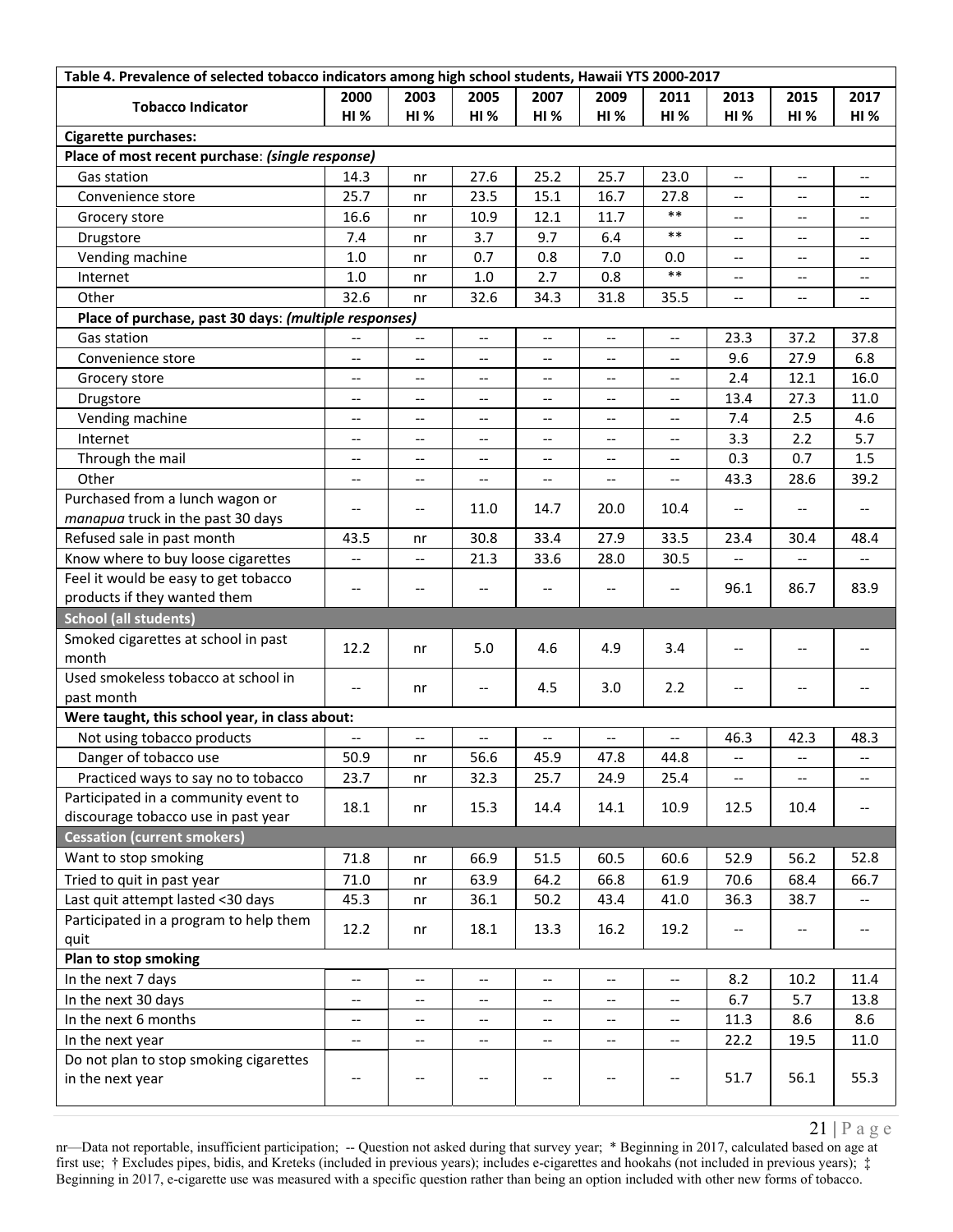| Table 4. Prevalence of selected tobacco indicators among high school students, Hawaii YTS 2000-2017                              |                                                     |                                       |                                                     |                                                     |                               |                                                     |                          |            |                                     |
|----------------------------------------------------------------------------------------------------------------------------------|-----------------------------------------------------|---------------------------------------|-----------------------------------------------------|-----------------------------------------------------|-------------------------------|-----------------------------------------------------|--------------------------|------------|-------------------------------------|
| <b>Tobacco Indicator</b>                                                                                                         | 2000                                                | 2003                                  | 2005                                                | 2007                                                | 2009                          | 2011                                                | 2013                     | 2015       | 2017                                |
|                                                                                                                                  | <b>HI %</b>                                         | HI%                                   | <b>HI %</b>                                         | HI%                                                 | <b>HI%</b>                    | <b>HI %</b>                                         | <b>HI%</b>               | <b>HI%</b> | <b>HI%</b>                          |
| <b>Cessation (Current tobacco users)</b>                                                                                         |                                                     |                                       |                                                     |                                                     |                               |                                                     |                          |            |                                     |
| In the past 12 months, did you do any of the following to help you quit using tobacco of any kind for good? (multiple responses) |                                                     |                                       |                                                     |                                                     |                               |                                                     |                          |            |                                     |
| Did not try to quit                                                                                                              | $\overline{\phantom{a}}$                            | $\overline{\phantom{a}}$              | $\overline{\phantom{a}}$                            | $\overline{\phantom{a}}$                            | $\overline{\phantom{m}}$      | $\overline{\phantom{a}}$                            | 31.3                     | 41.1       | 54.6                                |
| Attended a program at school                                                                                                     | $-$                                                 | $-$                                   | $-$                                                 | $\overline{\phantom{a}}$                            | $\overline{\phantom{a}}$      | $-$                                                 | 7.8                      | 4.1        | 6.7                                 |
| Attended a program in the                                                                                                        | $-\, -$                                             | $\qquad \qquad -$                     | --                                                  | $\hspace{0.05cm} -\hspace{0.05cm} -\hspace{0.05cm}$ | $\overline{\phantom{a}}$      | $\overline{\phantom{a}}$                            | 4.1                      | 2.5        | 2.3                                 |
| community                                                                                                                        |                                                     |                                       |                                                     |                                                     |                               |                                                     |                          |            |                                     |
| Called a telephone help or quit line                                                                                             | $\overline{\phantom{m}}$                            | $- -$                                 | $\hspace{0.05cm} -\hspace{0.05cm} -\hspace{0.05cm}$ | $\overline{\phantom{a}}$                            | $\overline{\phantom{a}}$      | $\hspace{0.05cm} -\hspace{0.05cm} -\hspace{0.05cm}$ | 1.0                      | 5.5        | 0.9                                 |
| Used nicotine gum                                                                                                                | $-\,-$                                              | $-$                                   | $-$                                                 | $-$                                                 | $\overline{\phantom{a}}$      | $\overline{\phantom{a}}$                            | 6.4                      | 4.9        | 1.9                                 |
| Used nicotine patch                                                                                                              | $\overline{\phantom{a}}$                            | --                                    | --                                                  | $\overline{\phantom{a}}$                            | $\overline{\phantom{a}}$      | $\overline{\phantom{a}}$                            | 1.0                      | 1.9        | 0.8                                 |
| Used any medicine to help quit                                                                                                   | $\qquad \qquad -$                                   | $-$                                   | $\overline{\phantom{a}}$                            | $-$                                                 | $\overline{\phantom{a}}$      | $\overline{\phantom{a}}$                            | 0.0                      | 1.4        | 0.3                                 |
| Visited an Internet quit sites                                                                                                   | $-$                                                 | $-$                                   |                                                     |                                                     | --                            | $\qquad \qquad -$                                   | 2.4                      | 2.2        | 2.0                                 |
| Got help from family or friends                                                                                                  | $\hspace{0.05cm} -\hspace{0.05cm} -\hspace{0.05cm}$ | --                                    | --                                                  | $\overline{\phantom{a}}$                            | --                            | $\overline{\phantom{a}}$                            | 8.3                      | 8.4        | 6.0                                 |
| Used another method i.e. hypnosis or                                                                                             | $\overline{\phantom{a}}$                            | $\overline{\phantom{a}}$              | $\hspace{0.05cm}$ $\hspace{0.05cm}$                 | $\hspace{0.05cm} -\hspace{0.05cm} -\hspace{0.05cm}$ | $\hspace{0.05cm} \textbf{--}$ | $\overline{\phantom{a}}$                            | 0.9                      | 1.2        | 0.9                                 |
| acupuncture                                                                                                                      |                                                     |                                       |                                                     |                                                     |                               |                                                     |                          |            |                                     |
| Tried to quit on my own or "cold                                                                                                 | $-$                                                 | $- -$                                 | $\hspace{0.05cm}$ – $\hspace{0.05cm}$               | $\hspace{0.05cm} -\hspace{0.05cm} -\hspace{0.05cm}$ | $\overline{\phantom{a}}$      | $\hspace{0.05cm} \ldots$                            | 46.2                     | 37.1       | 30.3                                |
| turkey"                                                                                                                          |                                                     |                                       |                                                     |                                                     |                               |                                                     |                          |            |                                     |
| Seriously thinking about quitting all tobacco                                                                                    |                                                     |                                       |                                                     |                                                     |                               |                                                     |                          |            |                                     |
| Yes, in the next 30 days                                                                                                         | $\overline{\phantom{m}}$                            | $\overline{\phantom{a}}$              | $\hspace{0.05cm}$ $\hspace{0.05cm}$                 | $\overline{\phantom{a}}$                            | $\hspace{0.05cm} \textbf{--}$ | $\overline{\phantom{a}}$                            | 32.4                     | 34.1       | $\overline{\phantom{a}}$            |
| Yes, within the next 6 months                                                                                                    | $-$                                                 | $-$                                   | $\overline{\phantom{a}}$                            |                                                     | $-$                           | $-$                                                 | 13.1                     | 13.7       |                                     |
| Yes, after six months                                                                                                            | $\overline{\phantom{a}}$                            | --                                    | --                                                  | $\hspace{0.05cm} \dashv$                            | $\overline{\phantom{a}}$      | $\overline{\phantom{a}}$                            | 12.5                     | 14.4       | $\overline{\phantom{a}}$            |
| No thinking about quitting the use of                                                                                            | $\overline{\phantom{m}}$                            | $\hspace{0.05cm}$ – $\hspace{0.05cm}$ | $\hspace{0.05cm}$ $\hspace{0.05cm}$                 | $\hspace{0.05cm} -\hspace{0.05cm} -\hspace{0.05cm}$ | $-\!$                         | $\overline{\phantom{a}}$                            | 41.9                     | 37.7       | $\hspace{0.05cm} \ldots$            |
| all tobacco                                                                                                                      |                                                     |                                       |                                                     |                                                     |                               |                                                     |                          |            |                                     |
| Intention to start cigarette smoking (among never smokers)                                                                       |                                                     |                                       |                                                     |                                                     |                               |                                                     |                          |            |                                     |
| May try a cigarette soon                                                                                                         | 3.3                                                 | nr                                    | 4.5                                                 | 5.4                                                 | 1.9                           | 1.0                                                 | 1.0                      | 2.0        | 2.2                                 |
| May smoke in the next year                                                                                                       | 15.5                                                | nr                                    | 14.3                                                | 10.6                                                | 13.5                          | 9.6                                                 | 11.6                     | 16.5       | 14.4                                |
| Might smoke if offered by a friend                                                                                               | ۰.                                                  | nr                                    | 14.9                                                | 13.6                                                | 12.4                          | 9.5                                                 | 12.2                     | 14.7       | 16.1                                |
| Susceptible to starting smoking                                                                                                  | 8.0                                                 | nr                                    | 11.8                                                | 11.5                                                | 10.5                          | 8.6                                                 | 10.0                     | 13.8       | 21.7                                |
| Beliefs about smoking and other tobacco products (all students)                                                                  |                                                     |                                       |                                                     |                                                     |                               |                                                     |                          |            |                                     |
| Percent who agree with the following:                                                                                            |                                                     |                                       |                                                     |                                                     |                               |                                                     |                          |            |                                     |
| Smokers have more friends                                                                                                        | 27.1                                                | nr                                    | 33.4                                                | 27.8                                                | 34.1                          | 30.5                                                | 30.8                     | 29.2       | 40.5                                |
| Smoking makes young people look                                                                                                  | 14.6                                                | nr                                    | 15.1                                                | 12.9                                                | 11.4                          | 8.6                                                 | 10.3                     | 10.8       | $\hspace{0.05cm}$ $\hspace{0.05cm}$ |
| cool/fit in                                                                                                                      |                                                     |                                       |                                                     |                                                     |                               |                                                     |                          |            |                                     |
| Tobacco companies try to get young                                                                                               | $\qquad \qquad -$                                   | $-$                                   |                                                     |                                                     | $-$                           | $\qquad \qquad -$                                   | 66.5                     | 61.9       | 64.1                                |
| people to use tobacco products                                                                                                   |                                                     |                                       |                                                     |                                                     |                               |                                                     |                          |            |                                     |
| All tobacco products are dangerous                                                                                               | $\overline{\phantom{a}}$                            | $\overline{\phantom{a}}$              | $\hspace{0.05cm}$ – $\hspace{0.05cm}$               | $\overline{\phantom{a}}$                            | $\overline{\phantom{a}}$      | $\overline{\phantom{a}}$                            | 87.5                     | 89.2       | 91.9                                |
| All e-cigarettes are dangerous                                                                                                   | $\overline{\phantom{a}}$                            | $\qquad \qquad -$                     | $\hspace{0.05cm}$ – $\hspace{0.05cm}$               | $\overline{\phantom{a}}$                            | $\overline{\phantom{a}}$      | $\overline{\phantom{a}}$                            | $\overline{\phantom{a}}$ | 67.3       | 71.9                                |
| <b>Social Influences (all students)</b>                                                                                          |                                                     |                                       |                                                     |                                                     |                               |                                                     |                          |            |                                     |
| One or more best friends smoke cigarettes:                                                                                       |                                                     |                                       |                                                     |                                                     |                               |                                                     |                          |            |                                     |
| All students                                                                                                                     | 49.4                                                | nr                                    | 34.8                                                | 32.6                                                | 38.9                          | 35.6                                                | 32.0                     | 24.9       | 22.8                                |
| Never smokers                                                                                                                    | 27.9                                                | nr                                    | 22.4                                                | 19.8                                                | 26.2                          | 24.9                                                | 20.9                     | 15.5       | 14.7                                |
| Current smokers                                                                                                                  | 81.1                                                | nr                                    | 78.4                                                | 84.3                                                | 85.0                          | 80.5                                                | 88.1                     | 81.0       | 78.2                                |
| One or more best friends smoke e-cigarettes:                                                                                     |                                                     |                                       |                                                     |                                                     |                               |                                                     |                          |            |                                     |
| All students                                                                                                                     | $\overline{\phantom{m}}$                            | $\overline{\phantom{a}}$              | $\overline{\phantom{a}}$                            | $\overline{\phantom{a}}$                            | $\overline{\phantom{a}}$      | $\overline{\phantom{m}}$                            | $\overline{\phantom{m}}$ | 38.9       | 43.8                                |
| Never smokers                                                                                                                    | $\overline{\phantom{a}}$                            | $- -$                                 | $\hspace{0.05cm}$ – $\hspace{0.05cm}$               | $\overline{\phantom{a}}$                            | --                            | $\hspace{0.05cm} -\hspace{0.05cm} -\hspace{0.05cm}$ | $-$                      | 30.5       | 36.6                                |
| Current cigarette smokers                                                                                                        | $\overline{\phantom{m}}$                            | $\overline{\phantom{a}}$              | --                                                  |                                                     | $\overline{\phantom{a}}$      | $\overline{\phantom{a}}$                            | $\overline{\phantom{m}}$ | 75.6       | 73.6                                |
| Current e-cigarette smokers                                                                                                      | $-$                                                 | $- -$                                 | $-$                                                 | $\overline{\phantom{a}}$                            | --                            | $\overline{\phantom{a}}$                            | $-$                      | 80.9       | 88.4                                |
| Lives with someone who smokes cigarettes:                                                                                        |                                                     |                                       |                                                     |                                                     |                               |                                                     |                          |            |                                     |
| All students                                                                                                                     | $\overline{\phantom{a}}$                            | --                                    | $\overline{\phantom{a}}$                            | $\hspace{0.05cm} \ldots$                            | --                            | $\hspace{0.05cm} -\hspace{0.05cm} -\hspace{0.05cm}$ | 37.1                     | 34.3       | 31.1                                |
| Never smokers                                                                                                                    | $\overline{\phantom{a}}$                            | $\overline{\phantom{a}}$              | $\overline{\phantom{a}}$                            | $\overline{\phantom{a}}$                            | --                            | $\hspace{0.05cm} \ldots$                            | 32.2                     | 30.7       | 25.3                                |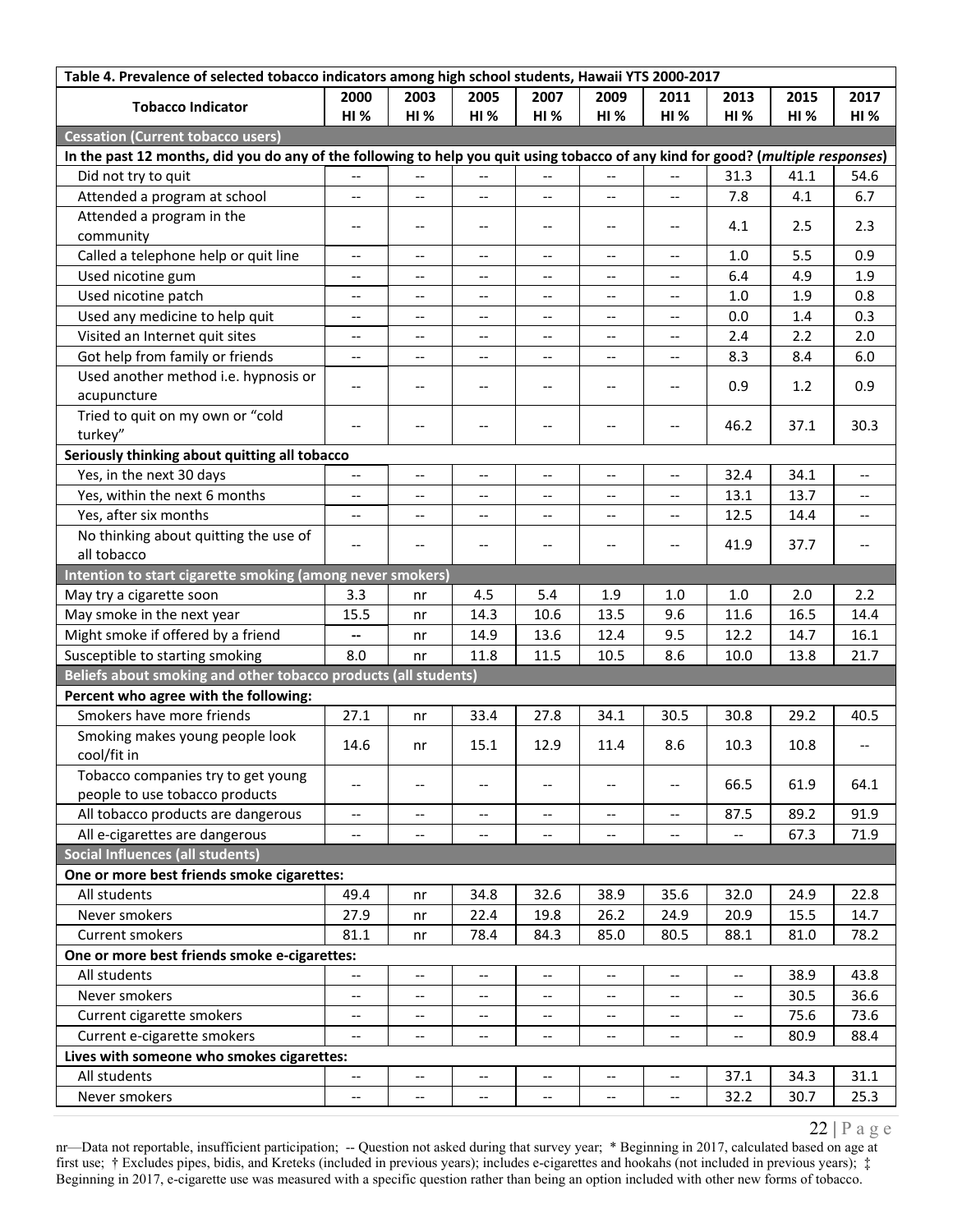| 2000<br>2003<br>2005<br>2007<br>2009<br>2011<br>2013<br>2015<br>2017<br><b>Tobacco Indicator</b><br><b>HI %</b><br><b>HI %</b><br><b>HI%</b><br>HI%<br><b>HI %</b><br>HI%<br>HI%<br><b>HI%</b><br><b>HI</b> %<br>56.2<br>Current smokers<br>51.9<br>54.0<br>$\overline{a}$<br>$\overline{a}$<br>$-$<br>Lives with someone who uses tobacco:<br>43.3<br>47.1<br>39.6<br>All students<br>$\overline{\phantom{a}}$<br>$\qquad \qquad -$<br>$\overline{\phantom{a}}$<br>$-\, -$<br>$\overline{\phantom{a}}$<br>--<br>Never tobacco users<br>39.7<br>36.3<br>27.5<br>--<br>--<br>$-$<br>$-$<br>$-$<br>Current tobacco users<br>61.5<br>72.8<br>58.4<br>--<br>$\hspace{0.05cm}$ – $\hspace{0.05cm}$<br>$\hspace{0.05cm}$ – $\hspace{0.05cm}$<br>--<br>$\qquad \qquad -$<br>--<br><b>Adult Counsel on Tobacco</b><br>Parents discussed the dangers of<br>63.3<br>67.0<br>59.3<br>61.1<br>60.7<br>nr<br>tobacco in past year<br>Parents discussed not using any type of<br>33.3<br>$-$<br>$\qquad \qquad -$<br>$-$<br>$-$<br>$-$<br>tobacco product in past year<br>Parents discussed not using cigarettes,<br>35.1<br>chewing tobacco, snuff, dip, cigars or e-<br>$-$<br>$-$<br>cigarettes<br>Doctor, dentist, nurse (Health<br>professional) asked if they smoke, past<br>35.9<br>34.9<br>36.1<br>12 months (among those who saw a<br>doctor, past 12 months)<br>Health professional asked if they use<br>tobacco of any kind, past 12 months<br>37.3<br>49.6<br>39.0<br>--<br>(among those who saw a doctor, past<br>12 months)<br>Health professional advised them not<br>to smoke (among those who saw a<br>32.8<br>36.7<br>34.5<br>doctor, past 12 months)<br>Health professional advised them not<br>to use tobacco of any kind, past 12<br>33.6<br>34.4<br>45.2<br>months (among those who saw a<br>doctor, past 12 months)<br><b>Mass Media</b><br>Antismoking commercial/ad exposure:<br>At least once in the past month<br>78.8<br>75.3<br>78.2<br>70.6<br>70.8<br>66.3<br>61.8<br>nr<br>--<br>Daily/almost daily during the past<br>40.7<br>18.5<br>31.5<br>30.3<br>25.8<br>23.6<br>17.9<br>nr<br>--<br>month<br>66.5<br>57.2<br>Often see actors smoking in movies/TV<br>89.3<br>87.1<br>82.8<br>81.2<br>78.3<br>74.6<br>nr<br>Often see tobacco product ads on the<br>44.5<br>48.8<br>44.7<br>--<br>$-$<br>--<br>--<br>Internet<br>Often see tobacco product ads in<br>47.4<br>45.5<br>$\qquad \qquad -$<br>$\overline{\phantom{m}}$<br>$-$<br>$-$<br>$\overline{\phantom{a}}$<br>$-$<br>--<br>newspapers or magazines<br>See tobacco products/gear ads at local<br>$\hspace{0.05cm} \ldots$<br>$\hspace{0.05cm}$ – $\hspace{0.05cm}$<br>$\qquad \qquad -$<br>$\qquad \qquad -$<br>--<br>$\hspace{0.05cm}$ – $\hspace{0.05cm}$<br>75.6<br>70.0<br>65.4<br>stores or gas stations<br>Saw tobacco product ads outside stores<br>39.0<br>48.1<br>42.0<br>$\overline{\phantom{a}}$<br>$\overline{\phantom{m}}$<br>$\overline{\phantom{a}}$<br>$\overline{\phantom{a}}$<br>$\overline{\phantom{a}}$<br>$\overline{\phantom{a}}$<br>Bought or received merchandise with<br>6.6<br>7.7<br>$-$<br>$\qquad \qquad -$<br>$-\, -$<br>$\hspace{0.05cm}$ – $\hspace{0.05cm}$<br>--<br>--<br>tobacco logo in past year<br>Would wear apparel with tobacco logos<br>13.6<br>12.9<br>$\overline{\phantom{a}}$<br>$\overline{\phantom{a}}$<br>--<br>--<br>--<br>--<br>--<br><b>Direct Marketing</b><br>Received coupons from tobacco<br>4.6<br>5.1<br>--<br>$-$<br>$\overline{\phantom{a}}$<br>companies in the past 30 days<br>Received ads from tobacco companies<br>in the past 30 days<br>8.1<br>7.4<br>--<br>--<br>-- | Table 4. Prevalence of selected tobacco indicators among high school students, Hawaii YTS 2000-2017 |  |  |  |  |  |  |  |  |
|------------------------------------------------------------------------------------------------------------------------------------------------------------------------------------------------------------------------------------------------------------------------------------------------------------------------------------------------------------------------------------------------------------------------------------------------------------------------------------------------------------------------------------------------------------------------------------------------------------------------------------------------------------------------------------------------------------------------------------------------------------------------------------------------------------------------------------------------------------------------------------------------------------------------------------------------------------------------------------------------------------------------------------------------------------------------------------------------------------------------------------------------------------------------------------------------------------------------------------------------------------------------------------------------------------------------------------------------------------------------------------------------------------------------------------------------------------------------------------------------------------------------------------------------------------------------------------------------------------------------------------------------------------------------------------------------------------------------------------------------------------------------------------------------------------------------------------------------------------------------------------------------------------------------------------------------------------------------------------------------------------------------------------------------------------------------------------------------------------------------------------------------------------------------------------------------------------------------------------------------------------------------------------------------------------------------------------------------------------------------------------------------------------------------------------------------------------------------------------------------------------------------------------------------------------------------------------------------------------------------------------------------------------------------------------------------------------------------------------------------------------------------------------------------------------------------------------------------------------------------------------------------------------------------------------------------------------------------------------------------------------------------------------------------------------------------------------------------------------------------------------------------------------------------------------------------------------------------------------------------------------------------------------------------------------------------------------------------------------------------------------------------------------------------------------------------------------------------------------------------------------------------------------------------------------------------------------------------------------------|-----------------------------------------------------------------------------------------------------|--|--|--|--|--|--|--|--|
|                                                                                                                                                                                                                                                                                                                                                                                                                                                                                                                                                                                                                                                                                                                                                                                                                                                                                                                                                                                                                                                                                                                                                                                                                                                                                                                                                                                                                                                                                                                                                                                                                                                                                                                                                                                                                                                                                                                                                                                                                                                                                                                                                                                                                                                                                                                                                                                                                                                                                                                                                                                                                                                                                                                                                                                                                                                                                                                                                                                                                                                                                                                                                                                                                                                                                                                                                                                                                                                                                                                                                                                                                  |                                                                                                     |  |  |  |  |  |  |  |  |
|                                                                                                                                                                                                                                                                                                                                                                                                                                                                                                                                                                                                                                                                                                                                                                                                                                                                                                                                                                                                                                                                                                                                                                                                                                                                                                                                                                                                                                                                                                                                                                                                                                                                                                                                                                                                                                                                                                                                                                                                                                                                                                                                                                                                                                                                                                                                                                                                                                                                                                                                                                                                                                                                                                                                                                                                                                                                                                                                                                                                                                                                                                                                                                                                                                                                                                                                                                                                                                                                                                                                                                                                                  |                                                                                                     |  |  |  |  |  |  |  |  |
|                                                                                                                                                                                                                                                                                                                                                                                                                                                                                                                                                                                                                                                                                                                                                                                                                                                                                                                                                                                                                                                                                                                                                                                                                                                                                                                                                                                                                                                                                                                                                                                                                                                                                                                                                                                                                                                                                                                                                                                                                                                                                                                                                                                                                                                                                                                                                                                                                                                                                                                                                                                                                                                                                                                                                                                                                                                                                                                                                                                                                                                                                                                                                                                                                                                                                                                                                                                                                                                                                                                                                                                                                  |                                                                                                     |  |  |  |  |  |  |  |  |
|                                                                                                                                                                                                                                                                                                                                                                                                                                                                                                                                                                                                                                                                                                                                                                                                                                                                                                                                                                                                                                                                                                                                                                                                                                                                                                                                                                                                                                                                                                                                                                                                                                                                                                                                                                                                                                                                                                                                                                                                                                                                                                                                                                                                                                                                                                                                                                                                                                                                                                                                                                                                                                                                                                                                                                                                                                                                                                                                                                                                                                                                                                                                                                                                                                                                                                                                                                                                                                                                                                                                                                                                                  |                                                                                                     |  |  |  |  |  |  |  |  |
|                                                                                                                                                                                                                                                                                                                                                                                                                                                                                                                                                                                                                                                                                                                                                                                                                                                                                                                                                                                                                                                                                                                                                                                                                                                                                                                                                                                                                                                                                                                                                                                                                                                                                                                                                                                                                                                                                                                                                                                                                                                                                                                                                                                                                                                                                                                                                                                                                                                                                                                                                                                                                                                                                                                                                                                                                                                                                                                                                                                                                                                                                                                                                                                                                                                                                                                                                                                                                                                                                                                                                                                                                  |                                                                                                     |  |  |  |  |  |  |  |  |
|                                                                                                                                                                                                                                                                                                                                                                                                                                                                                                                                                                                                                                                                                                                                                                                                                                                                                                                                                                                                                                                                                                                                                                                                                                                                                                                                                                                                                                                                                                                                                                                                                                                                                                                                                                                                                                                                                                                                                                                                                                                                                                                                                                                                                                                                                                                                                                                                                                                                                                                                                                                                                                                                                                                                                                                                                                                                                                                                                                                                                                                                                                                                                                                                                                                                                                                                                                                                                                                                                                                                                                                                                  |                                                                                                     |  |  |  |  |  |  |  |  |
|                                                                                                                                                                                                                                                                                                                                                                                                                                                                                                                                                                                                                                                                                                                                                                                                                                                                                                                                                                                                                                                                                                                                                                                                                                                                                                                                                                                                                                                                                                                                                                                                                                                                                                                                                                                                                                                                                                                                                                                                                                                                                                                                                                                                                                                                                                                                                                                                                                                                                                                                                                                                                                                                                                                                                                                                                                                                                                                                                                                                                                                                                                                                                                                                                                                                                                                                                                                                                                                                                                                                                                                                                  |                                                                                                     |  |  |  |  |  |  |  |  |
|                                                                                                                                                                                                                                                                                                                                                                                                                                                                                                                                                                                                                                                                                                                                                                                                                                                                                                                                                                                                                                                                                                                                                                                                                                                                                                                                                                                                                                                                                                                                                                                                                                                                                                                                                                                                                                                                                                                                                                                                                                                                                                                                                                                                                                                                                                                                                                                                                                                                                                                                                                                                                                                                                                                                                                                                                                                                                                                                                                                                                                                                                                                                                                                                                                                                                                                                                                                                                                                                                                                                                                                                                  |                                                                                                     |  |  |  |  |  |  |  |  |
|                                                                                                                                                                                                                                                                                                                                                                                                                                                                                                                                                                                                                                                                                                                                                                                                                                                                                                                                                                                                                                                                                                                                                                                                                                                                                                                                                                                                                                                                                                                                                                                                                                                                                                                                                                                                                                                                                                                                                                                                                                                                                                                                                                                                                                                                                                                                                                                                                                                                                                                                                                                                                                                                                                                                                                                                                                                                                                                                                                                                                                                                                                                                                                                                                                                                                                                                                                                                                                                                                                                                                                                                                  |                                                                                                     |  |  |  |  |  |  |  |  |
|                                                                                                                                                                                                                                                                                                                                                                                                                                                                                                                                                                                                                                                                                                                                                                                                                                                                                                                                                                                                                                                                                                                                                                                                                                                                                                                                                                                                                                                                                                                                                                                                                                                                                                                                                                                                                                                                                                                                                                                                                                                                                                                                                                                                                                                                                                                                                                                                                                                                                                                                                                                                                                                                                                                                                                                                                                                                                                                                                                                                                                                                                                                                                                                                                                                                                                                                                                                                                                                                                                                                                                                                                  |                                                                                                     |  |  |  |  |  |  |  |  |
|                                                                                                                                                                                                                                                                                                                                                                                                                                                                                                                                                                                                                                                                                                                                                                                                                                                                                                                                                                                                                                                                                                                                                                                                                                                                                                                                                                                                                                                                                                                                                                                                                                                                                                                                                                                                                                                                                                                                                                                                                                                                                                                                                                                                                                                                                                                                                                                                                                                                                                                                                                                                                                                                                                                                                                                                                                                                                                                                                                                                                                                                                                                                                                                                                                                                                                                                                                                                                                                                                                                                                                                                                  |                                                                                                     |  |  |  |  |  |  |  |  |
|                                                                                                                                                                                                                                                                                                                                                                                                                                                                                                                                                                                                                                                                                                                                                                                                                                                                                                                                                                                                                                                                                                                                                                                                                                                                                                                                                                                                                                                                                                                                                                                                                                                                                                                                                                                                                                                                                                                                                                                                                                                                                                                                                                                                                                                                                                                                                                                                                                                                                                                                                                                                                                                                                                                                                                                                                                                                                                                                                                                                                                                                                                                                                                                                                                                                                                                                                                                                                                                                                                                                                                                                                  |                                                                                                     |  |  |  |  |  |  |  |  |
|                                                                                                                                                                                                                                                                                                                                                                                                                                                                                                                                                                                                                                                                                                                                                                                                                                                                                                                                                                                                                                                                                                                                                                                                                                                                                                                                                                                                                                                                                                                                                                                                                                                                                                                                                                                                                                                                                                                                                                                                                                                                                                                                                                                                                                                                                                                                                                                                                                                                                                                                                                                                                                                                                                                                                                                                                                                                                                                                                                                                                                                                                                                                                                                                                                                                                                                                                                                                                                                                                                                                                                                                                  |                                                                                                     |  |  |  |  |  |  |  |  |
|                                                                                                                                                                                                                                                                                                                                                                                                                                                                                                                                                                                                                                                                                                                                                                                                                                                                                                                                                                                                                                                                                                                                                                                                                                                                                                                                                                                                                                                                                                                                                                                                                                                                                                                                                                                                                                                                                                                                                                                                                                                                                                                                                                                                                                                                                                                                                                                                                                                                                                                                                                                                                                                                                                                                                                                                                                                                                                                                                                                                                                                                                                                                                                                                                                                                                                                                                                                                                                                                                                                                                                                                                  |                                                                                                     |  |  |  |  |  |  |  |  |
|                                                                                                                                                                                                                                                                                                                                                                                                                                                                                                                                                                                                                                                                                                                                                                                                                                                                                                                                                                                                                                                                                                                                                                                                                                                                                                                                                                                                                                                                                                                                                                                                                                                                                                                                                                                                                                                                                                                                                                                                                                                                                                                                                                                                                                                                                                                                                                                                                                                                                                                                                                                                                                                                                                                                                                                                                                                                                                                                                                                                                                                                                                                                                                                                                                                                                                                                                                                                                                                                                                                                                                                                                  |                                                                                                     |  |  |  |  |  |  |  |  |
|                                                                                                                                                                                                                                                                                                                                                                                                                                                                                                                                                                                                                                                                                                                                                                                                                                                                                                                                                                                                                                                                                                                                                                                                                                                                                                                                                                                                                                                                                                                                                                                                                                                                                                                                                                                                                                                                                                                                                                                                                                                                                                                                                                                                                                                                                                                                                                                                                                                                                                                                                                                                                                                                                                                                                                                                                                                                                                                                                                                                                                                                                                                                                                                                                                                                                                                                                                                                                                                                                                                                                                                                                  |                                                                                                     |  |  |  |  |  |  |  |  |
|                                                                                                                                                                                                                                                                                                                                                                                                                                                                                                                                                                                                                                                                                                                                                                                                                                                                                                                                                                                                                                                                                                                                                                                                                                                                                                                                                                                                                                                                                                                                                                                                                                                                                                                                                                                                                                                                                                                                                                                                                                                                                                                                                                                                                                                                                                                                                                                                                                                                                                                                                                                                                                                                                                                                                                                                                                                                                                                                                                                                                                                                                                                                                                                                                                                                                                                                                                                                                                                                                                                                                                                                                  |                                                                                                     |  |  |  |  |  |  |  |  |
|                                                                                                                                                                                                                                                                                                                                                                                                                                                                                                                                                                                                                                                                                                                                                                                                                                                                                                                                                                                                                                                                                                                                                                                                                                                                                                                                                                                                                                                                                                                                                                                                                                                                                                                                                                                                                                                                                                                                                                                                                                                                                                                                                                                                                                                                                                                                                                                                                                                                                                                                                                                                                                                                                                                                                                                                                                                                                                                                                                                                                                                                                                                                                                                                                                                                                                                                                                                                                                                                                                                                                                                                                  |                                                                                                     |  |  |  |  |  |  |  |  |
|                                                                                                                                                                                                                                                                                                                                                                                                                                                                                                                                                                                                                                                                                                                                                                                                                                                                                                                                                                                                                                                                                                                                                                                                                                                                                                                                                                                                                                                                                                                                                                                                                                                                                                                                                                                                                                                                                                                                                                                                                                                                                                                                                                                                                                                                                                                                                                                                                                                                                                                                                                                                                                                                                                                                                                                                                                                                                                                                                                                                                                                                                                                                                                                                                                                                                                                                                                                                                                                                                                                                                                                                                  |                                                                                                     |  |  |  |  |  |  |  |  |
|                                                                                                                                                                                                                                                                                                                                                                                                                                                                                                                                                                                                                                                                                                                                                                                                                                                                                                                                                                                                                                                                                                                                                                                                                                                                                                                                                                                                                                                                                                                                                                                                                                                                                                                                                                                                                                                                                                                                                                                                                                                                                                                                                                                                                                                                                                                                                                                                                                                                                                                                                                                                                                                                                                                                                                                                                                                                                                                                                                                                                                                                                                                                                                                                                                                                                                                                                                                                                                                                                                                                                                                                                  |                                                                                                     |  |  |  |  |  |  |  |  |
|                                                                                                                                                                                                                                                                                                                                                                                                                                                                                                                                                                                                                                                                                                                                                                                                                                                                                                                                                                                                                                                                                                                                                                                                                                                                                                                                                                                                                                                                                                                                                                                                                                                                                                                                                                                                                                                                                                                                                                                                                                                                                                                                                                                                                                                                                                                                                                                                                                                                                                                                                                                                                                                                                                                                                                                                                                                                                                                                                                                                                                                                                                                                                                                                                                                                                                                                                                                                                                                                                                                                                                                                                  |                                                                                                     |  |  |  |  |  |  |  |  |
|                                                                                                                                                                                                                                                                                                                                                                                                                                                                                                                                                                                                                                                                                                                                                                                                                                                                                                                                                                                                                                                                                                                                                                                                                                                                                                                                                                                                                                                                                                                                                                                                                                                                                                                                                                                                                                                                                                                                                                                                                                                                                                                                                                                                                                                                                                                                                                                                                                                                                                                                                                                                                                                                                                                                                                                                                                                                                                                                                                                                                                                                                                                                                                                                                                                                                                                                                                                                                                                                                                                                                                                                                  |                                                                                                     |  |  |  |  |  |  |  |  |
|                                                                                                                                                                                                                                                                                                                                                                                                                                                                                                                                                                                                                                                                                                                                                                                                                                                                                                                                                                                                                                                                                                                                                                                                                                                                                                                                                                                                                                                                                                                                                                                                                                                                                                                                                                                                                                                                                                                                                                                                                                                                                                                                                                                                                                                                                                                                                                                                                                                                                                                                                                                                                                                                                                                                                                                                                                                                                                                                                                                                                                                                                                                                                                                                                                                                                                                                                                                                                                                                                                                                                                                                                  |                                                                                                     |  |  |  |  |  |  |  |  |
|                                                                                                                                                                                                                                                                                                                                                                                                                                                                                                                                                                                                                                                                                                                                                                                                                                                                                                                                                                                                                                                                                                                                                                                                                                                                                                                                                                                                                                                                                                                                                                                                                                                                                                                                                                                                                                                                                                                                                                                                                                                                                                                                                                                                                                                                                                                                                                                                                                                                                                                                                                                                                                                                                                                                                                                                                                                                                                                                                                                                                                                                                                                                                                                                                                                                                                                                                                                                                                                                                                                                                                                                                  |                                                                                                     |  |  |  |  |  |  |  |  |
|                                                                                                                                                                                                                                                                                                                                                                                                                                                                                                                                                                                                                                                                                                                                                                                                                                                                                                                                                                                                                                                                                                                                                                                                                                                                                                                                                                                                                                                                                                                                                                                                                                                                                                                                                                                                                                                                                                                                                                                                                                                                                                                                                                                                                                                                                                                                                                                                                                                                                                                                                                                                                                                                                                                                                                                                                                                                                                                                                                                                                                                                                                                                                                                                                                                                                                                                                                                                                                                                                                                                                                                                                  |                                                                                                     |  |  |  |  |  |  |  |  |
|                                                                                                                                                                                                                                                                                                                                                                                                                                                                                                                                                                                                                                                                                                                                                                                                                                                                                                                                                                                                                                                                                                                                                                                                                                                                                                                                                                                                                                                                                                                                                                                                                                                                                                                                                                                                                                                                                                                                                                                                                                                                                                                                                                                                                                                                                                                                                                                                                                                                                                                                                                                                                                                                                                                                                                                                                                                                                                                                                                                                                                                                                                                                                                                                                                                                                                                                                                                                                                                                                                                                                                                                                  |                                                                                                     |  |  |  |  |  |  |  |  |
|                                                                                                                                                                                                                                                                                                                                                                                                                                                                                                                                                                                                                                                                                                                                                                                                                                                                                                                                                                                                                                                                                                                                                                                                                                                                                                                                                                                                                                                                                                                                                                                                                                                                                                                                                                                                                                                                                                                                                                                                                                                                                                                                                                                                                                                                                                                                                                                                                                                                                                                                                                                                                                                                                                                                                                                                                                                                                                                                                                                                                                                                                                                                                                                                                                                                                                                                                                                                                                                                                                                                                                                                                  |                                                                                                     |  |  |  |  |  |  |  |  |
|                                                                                                                                                                                                                                                                                                                                                                                                                                                                                                                                                                                                                                                                                                                                                                                                                                                                                                                                                                                                                                                                                                                                                                                                                                                                                                                                                                                                                                                                                                                                                                                                                                                                                                                                                                                                                                                                                                                                                                                                                                                                                                                                                                                                                                                                                                                                                                                                                                                                                                                                                                                                                                                                                                                                                                                                                                                                                                                                                                                                                                                                                                                                                                                                                                                                                                                                                                                                                                                                                                                                                                                                                  |                                                                                                     |  |  |  |  |  |  |  |  |
|                                                                                                                                                                                                                                                                                                                                                                                                                                                                                                                                                                                                                                                                                                                                                                                                                                                                                                                                                                                                                                                                                                                                                                                                                                                                                                                                                                                                                                                                                                                                                                                                                                                                                                                                                                                                                                                                                                                                                                                                                                                                                                                                                                                                                                                                                                                                                                                                                                                                                                                                                                                                                                                                                                                                                                                                                                                                                                                                                                                                                                                                                                                                                                                                                                                                                                                                                                                                                                                                                                                                                                                                                  |                                                                                                     |  |  |  |  |  |  |  |  |
|                                                                                                                                                                                                                                                                                                                                                                                                                                                                                                                                                                                                                                                                                                                                                                                                                                                                                                                                                                                                                                                                                                                                                                                                                                                                                                                                                                                                                                                                                                                                                                                                                                                                                                                                                                                                                                                                                                                                                                                                                                                                                                                                                                                                                                                                                                                                                                                                                                                                                                                                                                                                                                                                                                                                                                                                                                                                                                                                                                                                                                                                                                                                                                                                                                                                                                                                                                                                                                                                                                                                                                                                                  |                                                                                                     |  |  |  |  |  |  |  |  |
|                                                                                                                                                                                                                                                                                                                                                                                                                                                                                                                                                                                                                                                                                                                                                                                                                                                                                                                                                                                                                                                                                                                                                                                                                                                                                                                                                                                                                                                                                                                                                                                                                                                                                                                                                                                                                                                                                                                                                                                                                                                                                                                                                                                                                                                                                                                                                                                                                                                                                                                                                                                                                                                                                                                                                                                                                                                                                                                                                                                                                                                                                                                                                                                                                                                                                                                                                                                                                                                                                                                                                                                                                  |                                                                                                     |  |  |  |  |  |  |  |  |
|                                                                                                                                                                                                                                                                                                                                                                                                                                                                                                                                                                                                                                                                                                                                                                                                                                                                                                                                                                                                                                                                                                                                                                                                                                                                                                                                                                                                                                                                                                                                                                                                                                                                                                                                                                                                                                                                                                                                                                                                                                                                                                                                                                                                                                                                                                                                                                                                                                                                                                                                                                                                                                                                                                                                                                                                                                                                                                                                                                                                                                                                                                                                                                                                                                                                                                                                                                                                                                                                                                                                                                                                                  |                                                                                                     |  |  |  |  |  |  |  |  |
|                                                                                                                                                                                                                                                                                                                                                                                                                                                                                                                                                                                                                                                                                                                                                                                                                                                                                                                                                                                                                                                                                                                                                                                                                                                                                                                                                                                                                                                                                                                                                                                                                                                                                                                                                                                                                                                                                                                                                                                                                                                                                                                                                                                                                                                                                                                                                                                                                                                                                                                                                                                                                                                                                                                                                                                                                                                                                                                                                                                                                                                                                                                                                                                                                                                                                                                                                                                                                                                                                                                                                                                                                  |                                                                                                     |  |  |  |  |  |  |  |  |
|                                                                                                                                                                                                                                                                                                                                                                                                                                                                                                                                                                                                                                                                                                                                                                                                                                                                                                                                                                                                                                                                                                                                                                                                                                                                                                                                                                                                                                                                                                                                                                                                                                                                                                                                                                                                                                                                                                                                                                                                                                                                                                                                                                                                                                                                                                                                                                                                                                                                                                                                                                                                                                                                                                                                                                                                                                                                                                                                                                                                                                                                                                                                                                                                                                                                                                                                                                                                                                                                                                                                                                                                                  |                                                                                                     |  |  |  |  |  |  |  |  |
|                                                                                                                                                                                                                                                                                                                                                                                                                                                                                                                                                                                                                                                                                                                                                                                                                                                                                                                                                                                                                                                                                                                                                                                                                                                                                                                                                                                                                                                                                                                                                                                                                                                                                                                                                                                                                                                                                                                                                                                                                                                                                                                                                                                                                                                                                                                                                                                                                                                                                                                                                                                                                                                                                                                                                                                                                                                                                                                                                                                                                                                                                                                                                                                                                                                                                                                                                                                                                                                                                                                                                                                                                  |                                                                                                     |  |  |  |  |  |  |  |  |
|                                                                                                                                                                                                                                                                                                                                                                                                                                                                                                                                                                                                                                                                                                                                                                                                                                                                                                                                                                                                                                                                                                                                                                                                                                                                                                                                                                                                                                                                                                                                                                                                                                                                                                                                                                                                                                                                                                                                                                                                                                                                                                                                                                                                                                                                                                                                                                                                                                                                                                                                                                                                                                                                                                                                                                                                                                                                                                                                                                                                                                                                                                                                                                                                                                                                                                                                                                                                                                                                                                                                                                                                                  |                                                                                                     |  |  |  |  |  |  |  |  |
|                                                                                                                                                                                                                                                                                                                                                                                                                                                                                                                                                                                                                                                                                                                                                                                                                                                                                                                                                                                                                                                                                                                                                                                                                                                                                                                                                                                                                                                                                                                                                                                                                                                                                                                                                                                                                                                                                                                                                                                                                                                                                                                                                                                                                                                                                                                                                                                                                                                                                                                                                                                                                                                                                                                                                                                                                                                                                                                                                                                                                                                                                                                                                                                                                                                                                                                                                                                                                                                                                                                                                                                                                  |                                                                                                     |  |  |  |  |  |  |  |  |
|                                                                                                                                                                                                                                                                                                                                                                                                                                                                                                                                                                                                                                                                                                                                                                                                                                                                                                                                                                                                                                                                                                                                                                                                                                                                                                                                                                                                                                                                                                                                                                                                                                                                                                                                                                                                                                                                                                                                                                                                                                                                                                                                                                                                                                                                                                                                                                                                                                                                                                                                                                                                                                                                                                                                                                                                                                                                                                                                                                                                                                                                                                                                                                                                                                                                                                                                                                                                                                                                                                                                                                                                                  |                                                                                                     |  |  |  |  |  |  |  |  |
|                                                                                                                                                                                                                                                                                                                                                                                                                                                                                                                                                                                                                                                                                                                                                                                                                                                                                                                                                                                                                                                                                                                                                                                                                                                                                                                                                                                                                                                                                                                                                                                                                                                                                                                                                                                                                                                                                                                                                                                                                                                                                                                                                                                                                                                                                                                                                                                                                                                                                                                                                                                                                                                                                                                                                                                                                                                                                                                                                                                                                                                                                                                                                                                                                                                                                                                                                                                                                                                                                                                                                                                                                  |                                                                                                     |  |  |  |  |  |  |  |  |
|                                                                                                                                                                                                                                                                                                                                                                                                                                                                                                                                                                                                                                                                                                                                                                                                                                                                                                                                                                                                                                                                                                                                                                                                                                                                                                                                                                                                                                                                                                                                                                                                                                                                                                                                                                                                                                                                                                                                                                                                                                                                                                                                                                                                                                                                                                                                                                                                                                                                                                                                                                                                                                                                                                                                                                                                                                                                                                                                                                                                                                                                                                                                                                                                                                                                                                                                                                                                                                                                                                                                                                                                                  |                                                                                                     |  |  |  |  |  |  |  |  |
|                                                                                                                                                                                                                                                                                                                                                                                                                                                                                                                                                                                                                                                                                                                                                                                                                                                                                                                                                                                                                                                                                                                                                                                                                                                                                                                                                                                                                                                                                                                                                                                                                                                                                                                                                                                                                                                                                                                                                                                                                                                                                                                                                                                                                                                                                                                                                                                                                                                                                                                                                                                                                                                                                                                                                                                                                                                                                                                                                                                                                                                                                                                                                                                                                                                                                                                                                                                                                                                                                                                                                                                                                  |                                                                                                     |  |  |  |  |  |  |  |  |
|                                                                                                                                                                                                                                                                                                                                                                                                                                                                                                                                                                                                                                                                                                                                                                                                                                                                                                                                                                                                                                                                                                                                                                                                                                                                                                                                                                                                                                                                                                                                                                                                                                                                                                                                                                                                                                                                                                                                                                                                                                                                                                                                                                                                                                                                                                                                                                                                                                                                                                                                                                                                                                                                                                                                                                                                                                                                                                                                                                                                                                                                                                                                                                                                                                                                                                                                                                                                                                                                                                                                                                                                                  |                                                                                                     |  |  |  |  |  |  |  |  |
|                                                                                                                                                                                                                                                                                                                                                                                                                                                                                                                                                                                                                                                                                                                                                                                                                                                                                                                                                                                                                                                                                                                                                                                                                                                                                                                                                                                                                                                                                                                                                                                                                                                                                                                                                                                                                                                                                                                                                                                                                                                                                                                                                                                                                                                                                                                                                                                                                                                                                                                                                                                                                                                                                                                                                                                                                                                                                                                                                                                                                                                                                                                                                                                                                                                                                                                                                                                                                                                                                                                                                                                                                  |                                                                                                     |  |  |  |  |  |  |  |  |
|                                                                                                                                                                                                                                                                                                                                                                                                                                                                                                                                                                                                                                                                                                                                                                                                                                                                                                                                                                                                                                                                                                                                                                                                                                                                                                                                                                                                                                                                                                                                                                                                                                                                                                                                                                                                                                                                                                                                                                                                                                                                                                                                                                                                                                                                                                                                                                                                                                                                                                                                                                                                                                                                                                                                                                                                                                                                                                                                                                                                                                                                                                                                                                                                                                                                                                                                                                                                                                                                                                                                                                                                                  |                                                                                                     |  |  |  |  |  |  |  |  |
|                                                                                                                                                                                                                                                                                                                                                                                                                                                                                                                                                                                                                                                                                                                                                                                                                                                                                                                                                                                                                                                                                                                                                                                                                                                                                                                                                                                                                                                                                                                                                                                                                                                                                                                                                                                                                                                                                                                                                                                                                                                                                                                                                                                                                                                                                                                                                                                                                                                                                                                                                                                                                                                                                                                                                                                                                                                                                                                                                                                                                                                                                                                                                                                                                                                                                                                                                                                                                                                                                                                                                                                                                  |                                                                                                     |  |  |  |  |  |  |  |  |
|                                                                                                                                                                                                                                                                                                                                                                                                                                                                                                                                                                                                                                                                                                                                                                                                                                                                                                                                                                                                                                                                                                                                                                                                                                                                                                                                                                                                                                                                                                                                                                                                                                                                                                                                                                                                                                                                                                                                                                                                                                                                                                                                                                                                                                                                                                                                                                                                                                                                                                                                                                                                                                                                                                                                                                                                                                                                                                                                                                                                                                                                                                                                                                                                                                                                                                                                                                                                                                                                                                                                                                                                                  |                                                                                                     |  |  |  |  |  |  |  |  |
|                                                                                                                                                                                                                                                                                                                                                                                                                                                                                                                                                                                                                                                                                                                                                                                                                                                                                                                                                                                                                                                                                                                                                                                                                                                                                                                                                                                                                                                                                                                                                                                                                                                                                                                                                                                                                                                                                                                                                                                                                                                                                                                                                                                                                                                                                                                                                                                                                                                                                                                                                                                                                                                                                                                                                                                                                                                                                                                                                                                                                                                                                                                                                                                                                                                                                                                                                                                                                                                                                                                                                                                                                  |                                                                                                     |  |  |  |  |  |  |  |  |
|                                                                                                                                                                                                                                                                                                                                                                                                                                                                                                                                                                                                                                                                                                                                                                                                                                                                                                                                                                                                                                                                                                                                                                                                                                                                                                                                                                                                                                                                                                                                                                                                                                                                                                                                                                                                                                                                                                                                                                                                                                                                                                                                                                                                                                                                                                                                                                                                                                                                                                                                                                                                                                                                                                                                                                                                                                                                                                                                                                                                                                                                                                                                                                                                                                                                                                                                                                                                                                                                                                                                                                                                                  |                                                                                                     |  |  |  |  |  |  |  |  |
|                                                                                                                                                                                                                                                                                                                                                                                                                                                                                                                                                                                                                                                                                                                                                                                                                                                                                                                                                                                                                                                                                                                                                                                                                                                                                                                                                                                                                                                                                                                                                                                                                                                                                                                                                                                                                                                                                                                                                                                                                                                                                                                                                                                                                                                                                                                                                                                                                                                                                                                                                                                                                                                                                                                                                                                                                                                                                                                                                                                                                                                                                                                                                                                                                                                                                                                                                                                                                                                                                                                                                                                                                  |                                                                                                     |  |  |  |  |  |  |  |  |
|                                                                                                                                                                                                                                                                                                                                                                                                                                                                                                                                                                                                                                                                                                                                                                                                                                                                                                                                                                                                                                                                                                                                                                                                                                                                                                                                                                                                                                                                                                                                                                                                                                                                                                                                                                                                                                                                                                                                                                                                                                                                                                                                                                                                                                                                                                                                                                                                                                                                                                                                                                                                                                                                                                                                                                                                                                                                                                                                                                                                                                                                                                                                                                                                                                                                                                                                                                                                                                                                                                                                                                                                                  |                                                                                                     |  |  |  |  |  |  |  |  |
|                                                                                                                                                                                                                                                                                                                                                                                                                                                                                                                                                                                                                                                                                                                                                                                                                                                                                                                                                                                                                                                                                                                                                                                                                                                                                                                                                                                                                                                                                                                                                                                                                                                                                                                                                                                                                                                                                                                                                                                                                                                                                                                                                                                                                                                                                                                                                                                                                                                                                                                                                                                                                                                                                                                                                                                                                                                                                                                                                                                                                                                                                                                                                                                                                                                                                                                                                                                                                                                                                                                                                                                                                  |                                                                                                     |  |  |  |  |  |  |  |  |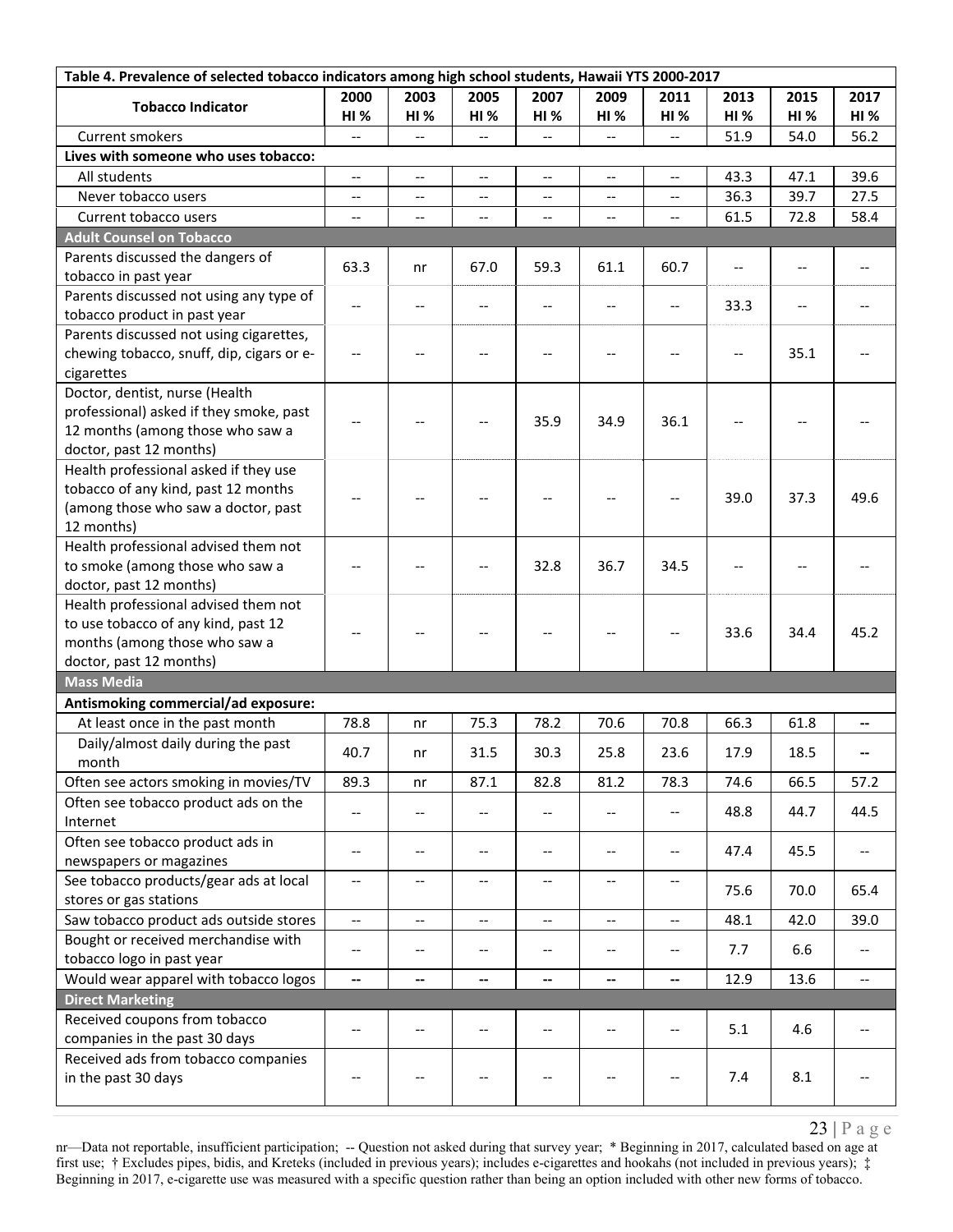| Table 4. Prevalence of selected tobacco indicators among high school students, Hawaii YTS 2000-2017                                   |                          |                          |             |      |                                       |                                       |                          |                          |                          |
|---------------------------------------------------------------------------------------------------------------------------------------|--------------------------|--------------------------|-------------|------|---------------------------------------|---------------------------------------|--------------------------|--------------------------|--------------------------|
| <b>Tobacco Indicator</b>                                                                                                              | 2000                     | 2003                     | 2005        | 2007 | 2009                                  | 2011                                  | 2013                     | 2015                     | 2017                     |
|                                                                                                                                       | HI%                      | <b>HI %</b>              | <b>HI %</b> | HI%  | HI%                                   | <b>HI %</b>                           | HI%                      | <b>HI%</b>               | <b>HI%</b>               |
| <b>Secondhand Smoke (SHS)</b>                                                                                                         |                          |                          |             |      |                                       |                                       |                          |                          |                          |
| <b>Exposure</b>                                                                                                                       |                          |                          |             |      |                                       |                                       |                          |                          |                          |
| Exposed to SHS in a room in the past                                                                                                  | 68.1                     | nr                       | 56.4        | 52.5 | 53.4                                  | 44.4                                  | $-$                      | $-$                      | $\overline{\phantom{a}}$ |
| week                                                                                                                                  |                          |                          |             |      |                                       |                                       |                          |                          |                          |
| Exposed to SHS at home in the past<br>week                                                                                            | $\overline{\phantom{m}}$ | $\qquad \qquad -$        | 28.3        | 23.4 | $\overline{\phantom{m}}$              | $\overline{\phantom{m}}$              | 26.0                     | 22.9                     | 26.0                     |
| Exposed to SHS in a car in the past<br>week*                                                                                          | 49.4                     | nr                       | 34.8        | 32.2 | 36.3                                  | 27.4                                  | 23.8                     | 18.3                     | 17.1                     |
| Exposed to SHS in school in the past<br>week                                                                                          | $\overline{\phantom{m}}$ | --                       |             |      | --                                    | $\hspace{0.05cm}$ – $\hspace{0.05cm}$ | 42.3                     | 32.1                     | 28.8                     |
| Exposed to SHS at work in past week,                                                                                                  |                          |                          |             |      |                                       |                                       |                          |                          |                          |
| among students who work                                                                                                               | $-$                      | $-$                      |             | 44.2 | 49.3                                  | 45.7                                  | 50.5                     | 53.0                     |                          |
| Any SHS exposure in an indoor or                                                                                                      |                          |                          |             |      |                                       |                                       |                          |                          |                          |
| outdoor public place (malls, movie                                                                                                    | $\overline{\phantom{a}}$ | $-$                      |             |      | $\hspace{0.05cm}$ – $\hspace{0.05cm}$ | $\hspace{0.05cm}$ – $\hspace{0.05cm}$ | 48.8                     | 45.1                     | 46.2                     |
| theaters, clubs, or restaurants) in past                                                                                              |                          |                          |             |      |                                       |                                       |                          |                          |                          |
| week                                                                                                                                  |                          |                          |             |      |                                       |                                       |                          |                          |                          |
| <b>Smoking Rules</b>                                                                                                                  |                          |                          |             |      |                                       |                                       |                          |                          |                          |
| Inside the home:                                                                                                                      |                          |                          |             |      |                                       |                                       |                          |                          |                          |
| Not allowed anywhere                                                                                                                  | $\overline{\phantom{a}}$ | $-$                      | --          | 77.3 | 78.2                                  | 82.7                                  | 81.6                     | 78.3                     | --                       |
| Allowed some places or some times                                                                                                     | $\overline{\phantom{m}}$ | $-$                      | --          | 14.9 | 13.8                                  | 12.2                                  | 11.0                     | 13.5                     | --                       |
| Allowed anywhere                                                                                                                      | $\overline{\phantom{a}}$ | --                       | --          | 7.8  | 8.0                                   | 5.1                                   | 7.5                      | 8.2                      | --                       |
| Inside the car:                                                                                                                       |                          |                          |             |      |                                       |                                       |                          |                          |                          |
| Not allowed inside vehicle                                                                                                            | $\overline{\phantom{a}}$ | $\overline{\phantom{a}}$ | --          | 76.5 | 72.3                                  | 78.6                                  | 77.3                     | 76.2                     | $- -$                    |
| Sometimes allowed in vehicle                                                                                                          | $\overline{\phantom{a}}$ | $-$                      | --          | 13.7 | 16.0                                  | 13.7                                  | 14.5                     | 14.6                     | --                       |
| Always allowed in vehicle                                                                                                             | $\overline{\phantom{a}}$ | $\overline{\phantom{a}}$ | --          | 9.8  | 11.7                                  | 7.7                                   | 8.2                      | 9.2                      | $-$                      |
| At work (among students who work):                                                                                                    |                          |                          |             |      |                                       |                                       |                          |                          |                          |
| Never allowed where I work                                                                                                            | $-$                      | $-$                      | $-$         | 57.1 | 53.5                                  | 57.6                                  | $-$                      | $-$                      | $-$                      |
| Allowed some places or some times                                                                                                     | $-\, -$                  | $- -$                    | --          | 34.7 | 36.9                                  | 32.4                                  | $-$                      | $-$                      | --                       |
| Always allowed where I work                                                                                                           | $\overline{\phantom{a}}$ | $\overline{\phantom{a}}$ | --          | 8.2  | 9.6                                   | 10.0                                  | $\overline{\phantom{a}}$ | $\overline{\phantom{m}}$ | $- -$                    |
| <b>Beliefs about Smoking</b>                                                                                                          |                          |                          |             |      |                                       |                                       |                          |                          |                          |
| Think SHS is harmful                                                                                                                  | 91.7                     | nr                       | 93.8        | 93.3 | 90.5                                  | 91.3                                  | 92.9                     | 92.2                     | --                       |
| Believe that smoking should never be<br>allowed inside the home                                                                       |                          |                          |             |      |                                       |                                       | 85.6                     | 84.6                     |                          |
| Believe that smoking should never be                                                                                                  |                          |                          |             |      |                                       |                                       |                          |                          |                          |
| allowed inside the car                                                                                                                |                          |                          |             |      |                                       |                                       | 85.8                     | 85.7                     |                          |
| Believe that smoking should never be                                                                                                  |                          |                          |             |      |                                       |                                       |                          |                          |                          |
| allowed in indoor areas where people                                                                                                  |                          |                          |             | 85.7 | 84.7                                  | 85.4                                  |                          |                          |                          |
| work                                                                                                                                  |                          |                          |             |      |                                       |                                       |                          |                          |                          |
| Believe that smoking should never be                                                                                                  |                          |                          |             |      |                                       |                                       |                          |                          |                          |
| allowed inside indoor public places                                                                                                   |                          |                          |             | 86.4 | 87.0                                  | 87.4                                  |                          |                          |                          |
| * Prior to 2013, the question asked about the exposure to someone smoking a cigarette. Beginning in 2013, the question asks about the |                          |                          |             |      |                                       |                                       |                          |                          |                          |
| exposure to someone smoking a tobacco product.                                                                                        |                          |                          |             |      |                                       |                                       |                          |                          |                          |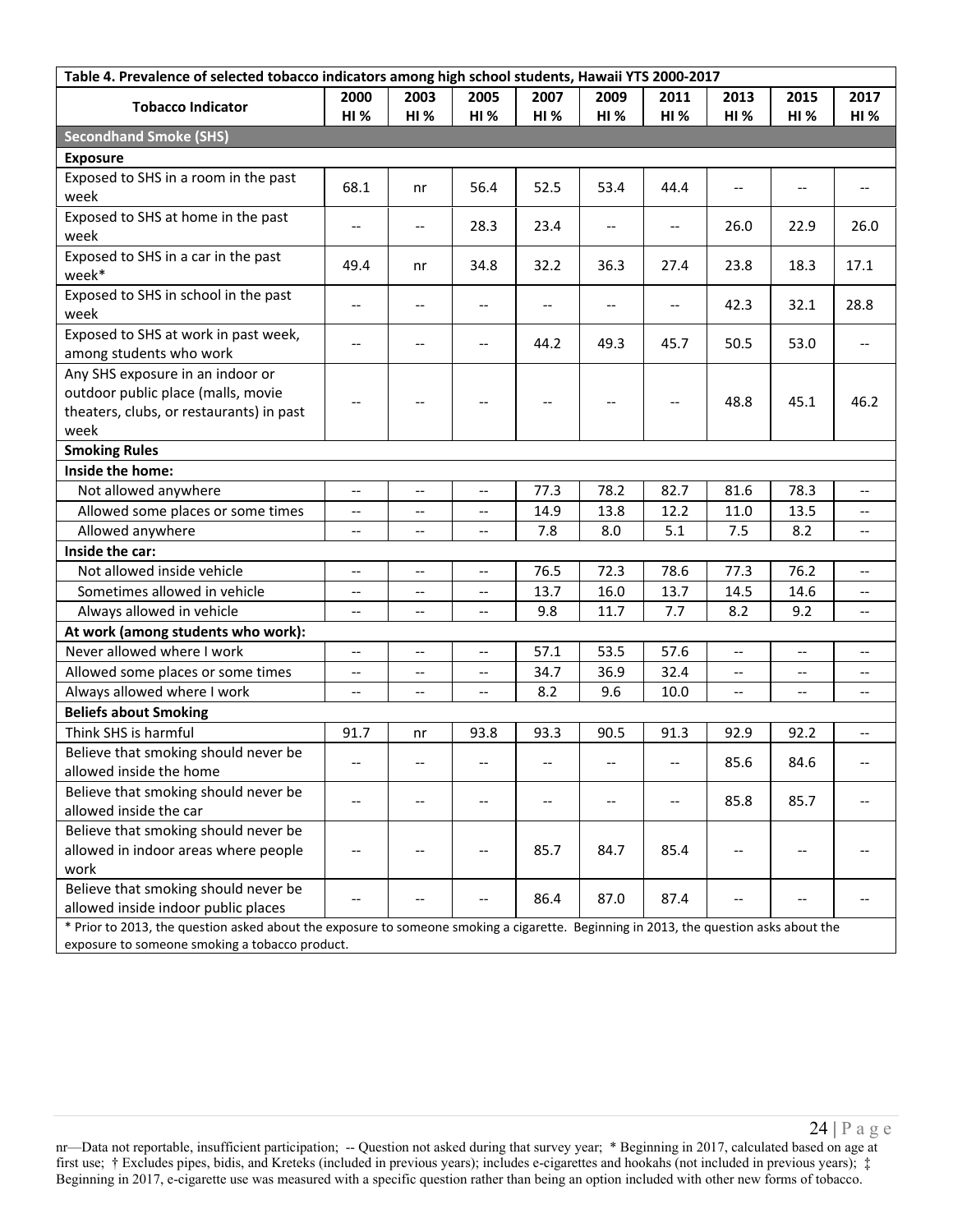| Table 5. Prevalence of selected indicators among high school students, Hawaii YTS 2017                   |           |  |  |  |  |  |
|----------------------------------------------------------------------------------------------------------|-----------|--|--|--|--|--|
| <b>Demographic Indicators</b>                                                                            | 2017 HI % |  |  |  |  |  |
| <b>Sexual identity:</b>                                                                                  |           |  |  |  |  |  |
| Heterosexual                                                                                             | 88.6      |  |  |  |  |  |
| Gay or lesbian                                                                                           | 2.1       |  |  |  |  |  |
| Bisexual                                                                                                 | 4.9       |  |  |  |  |  |
| Not sure                                                                                                 | 4.4       |  |  |  |  |  |
| Transgender                                                                                              | 1.0       |  |  |  |  |  |
| <b>E-Cigarette Indicators</b>                                                                            | 2017 HI % |  |  |  |  |  |
| Initiation (among never used e-cigarettes):                                                              |           |  |  |  |  |  |
| Probably or definitely has been curious about using an e-cigarette                                       | 18.5      |  |  |  |  |  |
| Probably or definitely will try an e-cigarette soon                                                      | 4.7       |  |  |  |  |  |
| Probably or definitely will use an e-cigarette in the next year                                          | 2.8       |  |  |  |  |  |
| Probably or definitely would use an e-cigarette if offered one by best friend                            | 9.1       |  |  |  |  |  |
| Types of e-cigarettes used (among ever used e-cigarettes):                                               |           |  |  |  |  |  |
| Only the disposable kind                                                                                 | 4.0       |  |  |  |  |  |
| Only rechargeable/refillable/tank kind                                                                   | 78.6      |  |  |  |  |  |
| Both disposable and rechargeable/refillable/tank                                                         | 17.4      |  |  |  |  |  |
| Place of e-cigarette purchase in the past 30 days (among students who used e-cigarettes in past 30 days, |           |  |  |  |  |  |
| choose all that apply):                                                                                  |           |  |  |  |  |  |
| Gas station                                                                                              | 2.9       |  |  |  |  |  |
| Grocery store                                                                                            | 1.6       |  |  |  |  |  |
| Drugstore                                                                                                | 1.4       |  |  |  |  |  |
| Mall or shopping center kiosk/stand                                                                      | 3.6       |  |  |  |  |  |
| On the internet                                                                                          | 7.8       |  |  |  |  |  |
| Vape shop or store that sells only e-cigarettes                                                          | 10.8      |  |  |  |  |  |
| Some other place not listed here                                                                         | 5.3       |  |  |  |  |  |
| From a family member                                                                                     | 16.2      |  |  |  |  |  |
| From a friend                                                                                            | 60.0      |  |  |  |  |  |
| From some other person that is a not a family member or friend                                           | 9.0       |  |  |  |  |  |
| Reasons for e-cigarette use (among ever e-cigarette users, choose all that apply):                       |           |  |  |  |  |  |
| They are less harmful than other forms of tobacco, such as cigarettes                                    | 12.7      |  |  |  |  |  |
| They are available in flavors, such as mint, candy, fruit, or chocolate                                  | 26.4      |  |  |  |  |  |
| They can be used in areas where other tobacco products, such as cigarettes, are                          | 4.0       |  |  |  |  |  |
| not allowed                                                                                              |           |  |  |  |  |  |
| Some other reason                                                                                        | 38.0      |  |  |  |  |  |
| Access:                                                                                                  |           |  |  |  |  |  |
| Refused sale of e-cigarette due to age, among those who tried to buy e-cigarettes in                     | 14.6      |  |  |  |  |  |
| the past 30 days<br><b>Beliefs:</b>                                                                      |           |  |  |  |  |  |
| Believes all e-cigarettes are dangerous                                                                  | 72.0      |  |  |  |  |  |
| Believes breathing vapor from other people's e-cigarettes is harmful                                     | 48.5      |  |  |  |  |  |
| <b>Other Drug Use Indicators</b>                                                                         | 2017 HI % |  |  |  |  |  |
| Used during the past 30 days, even just one time:                                                        |           |  |  |  |  |  |
| Alcohol                                                                                                  | 22.2      |  |  |  |  |  |
| Marijuana                                                                                                | 16.3      |  |  |  |  |  |
| Stimulants (such as cocaine, methamphetamine, ice, speed)                                                | 1.6       |  |  |  |  |  |
| Depressants or downers (such as Quaaludes, heroin, OxyContin)                                            | 1.4       |  |  |  |  |  |
| Took a prescription pain medicine without a prescription, past 30 days                                   | 9.2       |  |  |  |  |  |
| Ever injected any drug into body                                                                         | 4.4       |  |  |  |  |  |
|                                                                                                          |           |  |  |  |  |  |